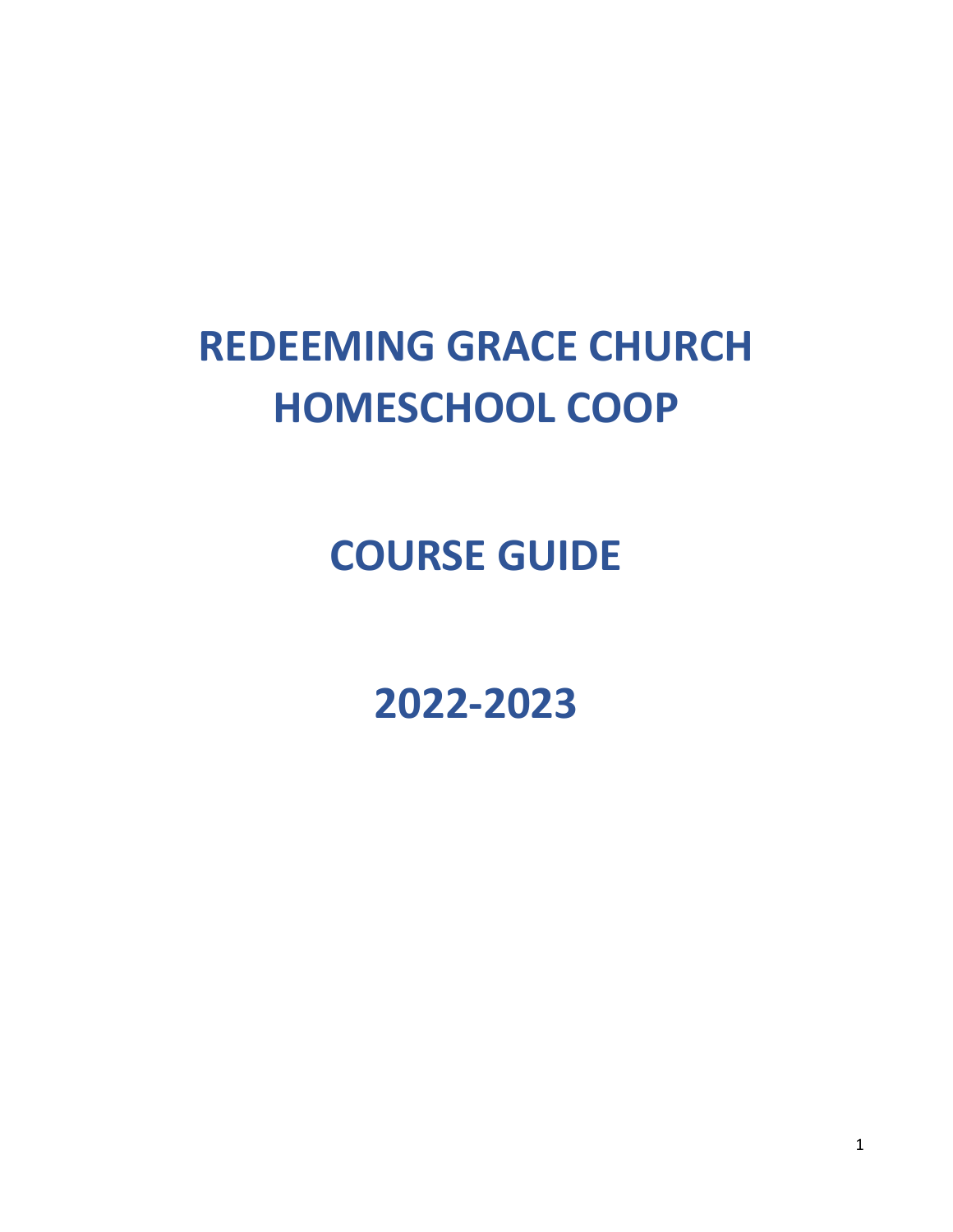# TABLE OF CONTENTS (CLICK ON COURSE NAME TO JUMP TO DESCRIPTION)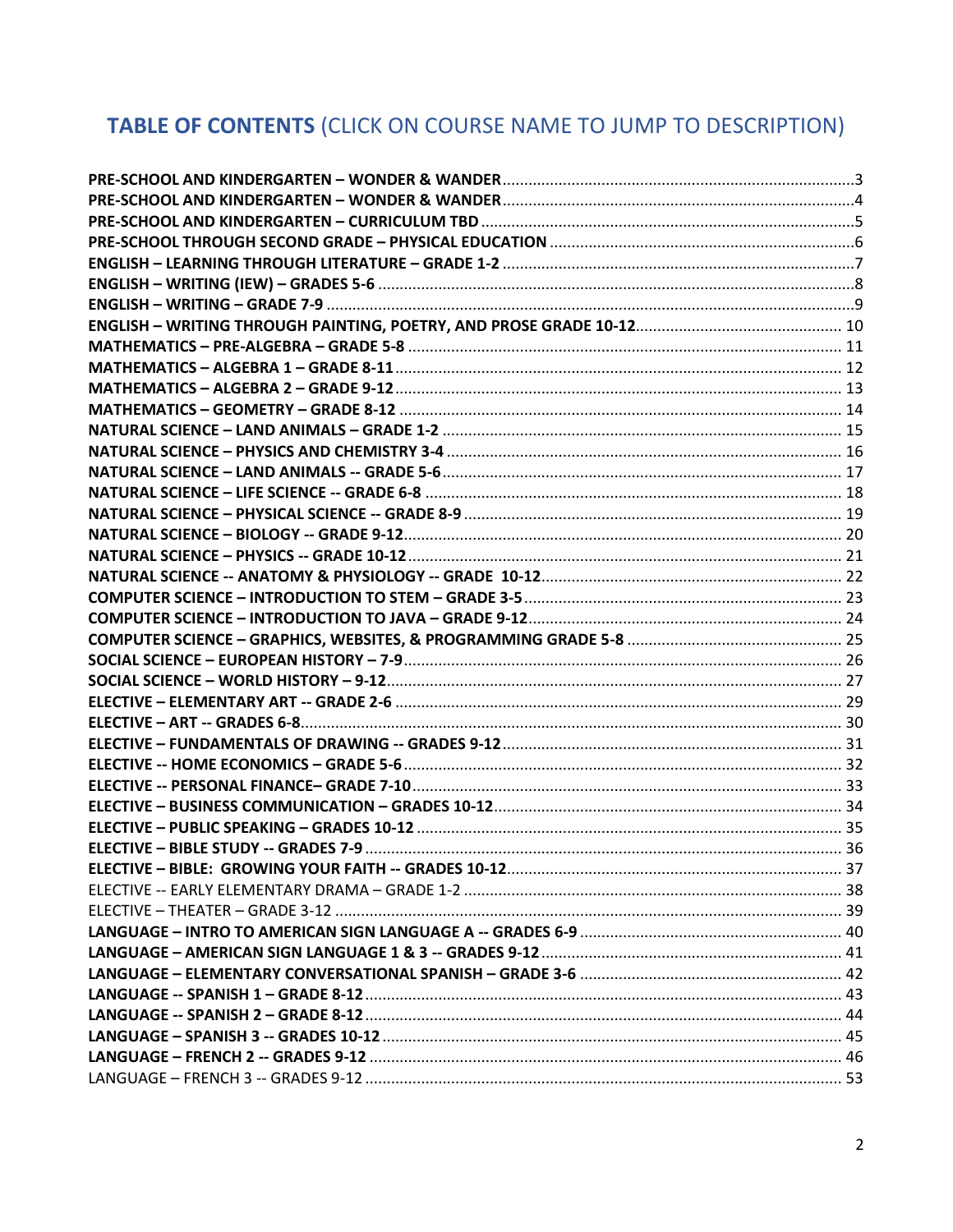# **PRE-SCHOOL AND KINDERGARTEN – WONDER & WANDER**

<span id="page-2-0"></span>

| TIME:                                     | Thursdays $-9:00-10:00$                                                    |
|-------------------------------------------|----------------------------------------------------------------------------|
| TEACHER:                                  | Kate Butterbaugh -- 7bbaughs@gmail.com                                     |
| COST:                                     | \$30                                                                       |
| <b>CLASS MIN/MAX:</b>                     | 3/12                                                                       |
|                                           | HOMEWORK HOURS: 15 minutes to 1 hour for projects and follow-up activities |
| CLASSROOM HELPERS: 1 for every 5 students |                                                                            |

#### **CLASS DESCRIPTION**

*"Great are the works of the Lord, studied by all who delight in them."* Psalm 111:2 will be our theme as we WONDER and WANDER out under the sky, enjoying the rich benefits of time spent in nature in all seasons! Our goal will be to spend at least part of every class period outside as we explore topics in science and incorporate art, play, beginning math, and phonological awareness, while practicing good communication skills. "Show and Tell" will be a regular feature. Parents will be encouraged to extend learning beyond the classroom with suggested activities and resources. Note: I will also be teaching the 10:10-11:10 a.m.Pre-K/Kdg class and depending on enrollment this will either be one continuous class period or two separate classes on the same weekly theme.

#### **HOMEWORK REQUIREMENTS**

Follow-up activities and suggested resources will be provided. A little time will be required to gather suggested "Show and Tell" items to share in class.

#### **REQUIRED MATERIALS AND SUPPLIES**

Students should come to each class with the following "1, 2, 3" items:

- 1 Personal water bottle
- 2 Rubber boots for exploring also seasonal jacket/hat/gloves as needed
- 3-ring binder, two-inch size or larger, with 30 clear page protectors
- A sturdy, reusable plastic shopping bag (such as an Aldi bag) to carry it all in. Please label everything with child's name or initials.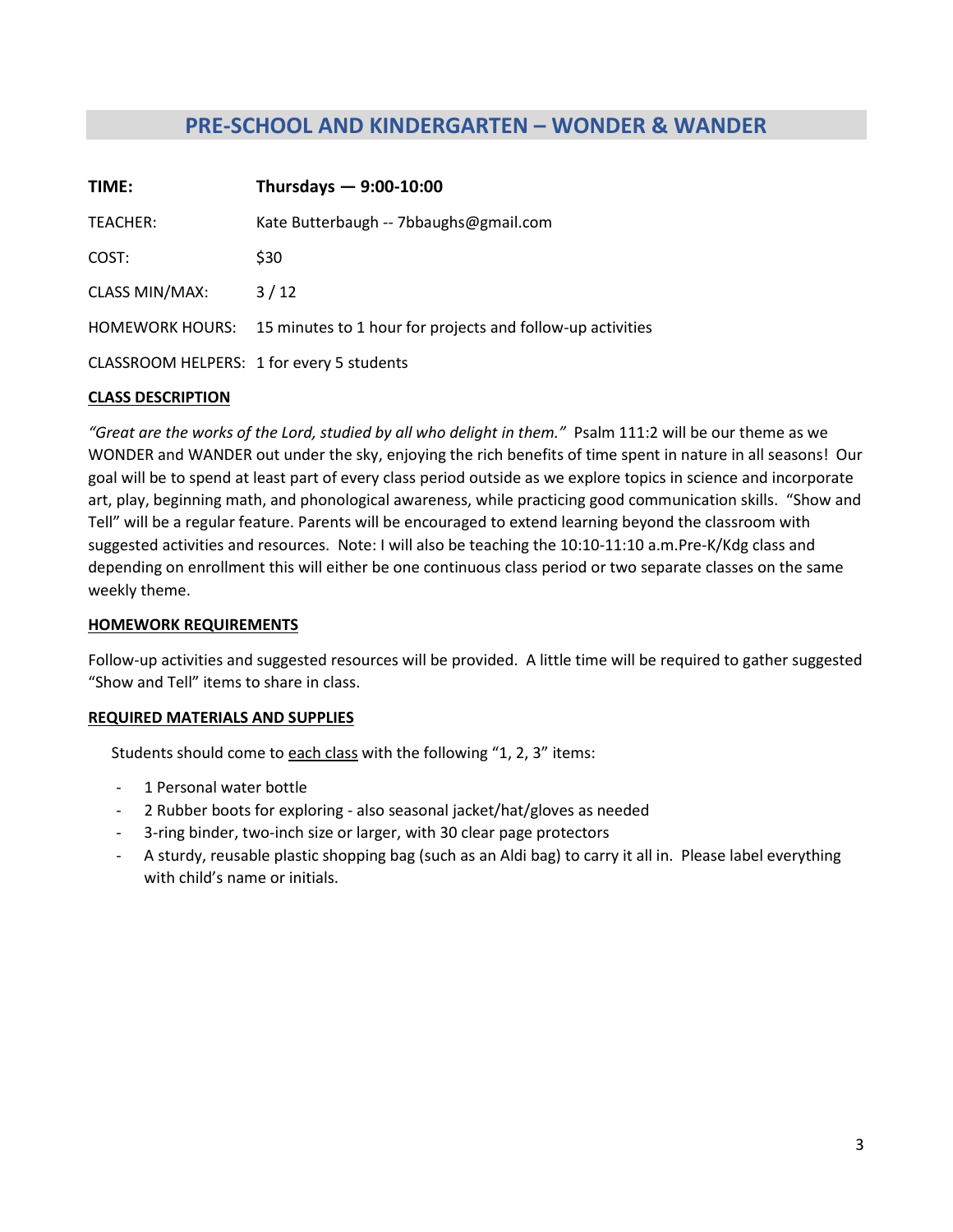# **PRE-SCHOOL AND KINDERGARTEN – WONDER & WANDER**

<span id="page-3-0"></span>

| TIME:                                     | Thursdays $- 10:10 - 11:10$                                                |
|-------------------------------------------|----------------------------------------------------------------------------|
| TEACHER:                                  | Kate Butterbaugh -- 7bbaughs@gmail.com                                     |
| COST:                                     | \$30                                                                       |
| <b>CLASS MIN/MAX:</b>                     | 3/12                                                                       |
|                                           | HOMEWORK HOURS: 15 minutes to 1 hour for projects and follow-up activities |
| CLASSROOM HELPERS: 1 for every 5 students |                                                                            |

#### **CLASS DESCRIPTION**

*"Great are the works of the Lord, studied by all who delight in them."* Psalm 111:2 will be our theme as we WONDER and WANDER out under the sky, enjoying the rich benefits of time spent in nature in all seasons! Using our senses, we will thoughtfully explore our environment, ask questions, preform informal experiments, and record our experiences. Our goal will be to spend at least part of every class period outside as we explore topics in science and incorporate art, play, beginning math, and phonological awareness, while practicing good communication skills. We won't try to get soaked and muddy, but with rubber boots a little rain or snow need not hinder our adventure.

Parents will be encouraged to extend learning beyond the classroom with suggested activities and resources.

Note: I will also be teaching the 9:00 - 10:00 am Pre-K/K class and depending on enrollment this will either be one continuous class period or two separate classes on the same weekly theme.

#### **HOMEWORK REQUIREMENTS**

Follow-up activities and suggested resources will be provided.

#### **REQUIRED MATERIALS AND SUPPLIES**

Students should come to each class with the following "1, 2, 3" items:

- 1 Personal water bottle
- 2 Rubber boots for exploring also seasonal jacket/hat/gloves as needed
- 3-ring binder, two- inch size or larger, with 30 clear page protectors
- A sturdy, reusable plastic shopping bag (such as an Aldi bag) to carry it all in. Please label everything with child's name or initials.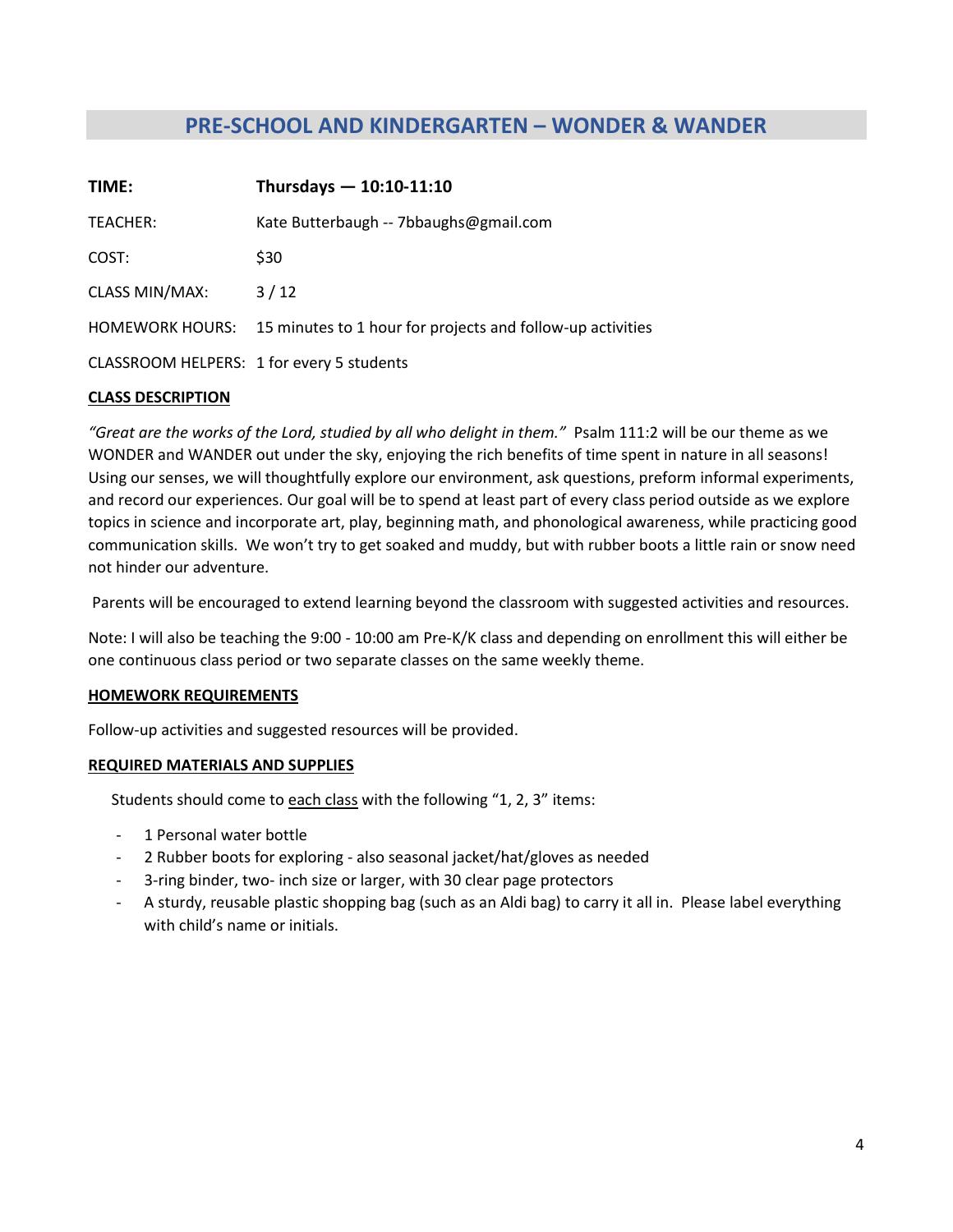# **PRE-SCHOOL AND KINDERGARTEN – CURRICULUM TBD**

<span id="page-4-0"></span>

| TIME:                 | Thursdays $-11:20-12:20$ |
|-----------------------|--------------------------|
| TEACHER:              | TBD                      |
| COST:                 | \$30                     |
| <b>CLASS MIN/MAX:</b> | 3/12                     |
| HOMEWORK HOURS:       | minimal                  |
|                       |                          |

CLASSROOM HELPERS: 1 for every 5 students

# **CLASS DESCRIPTION**

TBD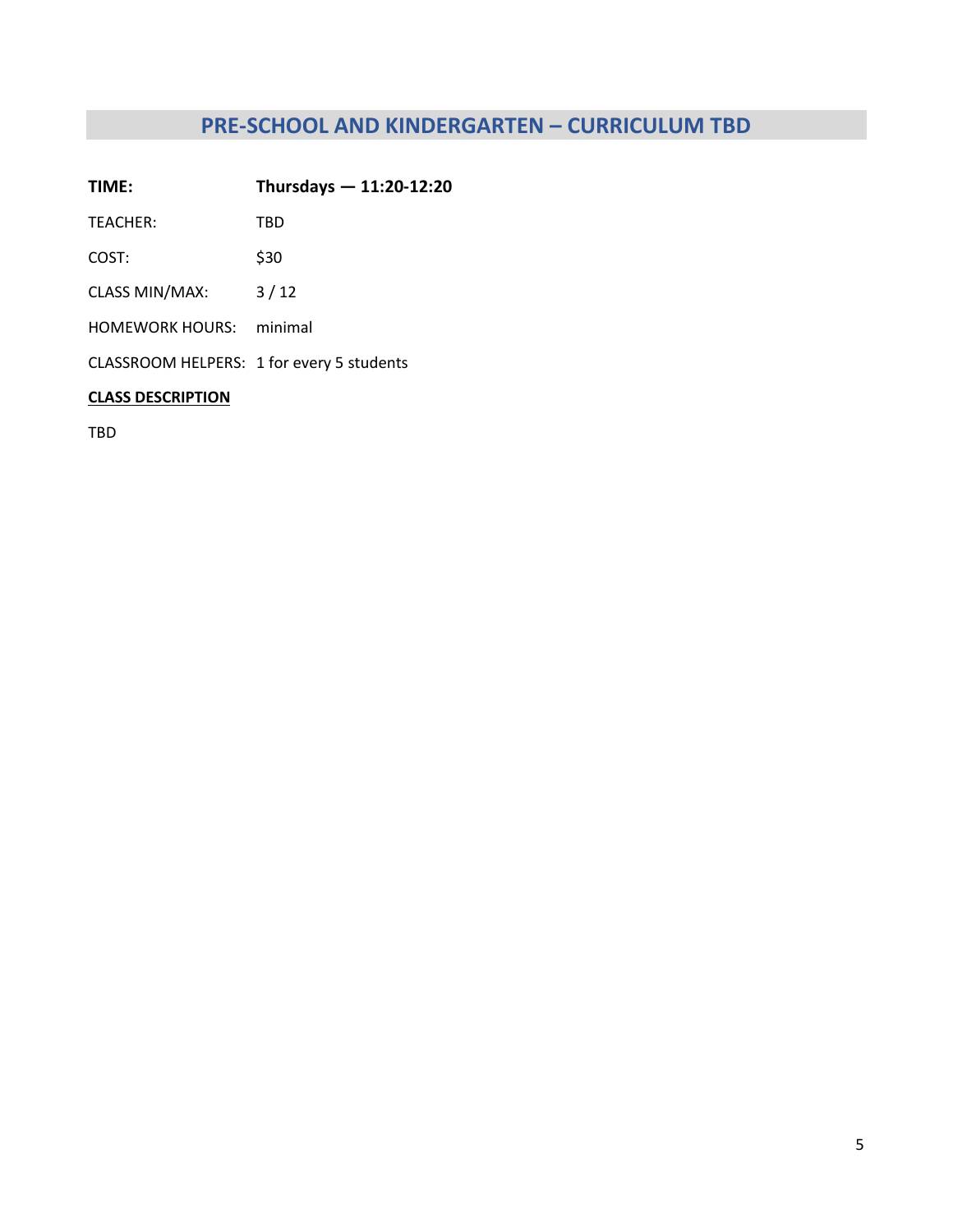# **PRE-SCHOOL THROUGH SECOND GRADE – PHYSICAL EDUCATION**

<span id="page-5-0"></span>**TIME: Thursdays – 1:00-2:30pm**  TEACHER: TBD COST: \$20 CLASS MIN/MAX: 3/12 HOMEWORK HOURS: 0 CLASSROOM HELPERS: 1 for every 5 students

#### **CLASS DESCRIPTION**

Children will enjoy learning and growing in a variety of physical activities. We will strive to build endurance, coordination, strength, and flexibility through stretching, running, cooperative games and more. We will work to reflect and honor the Lord as we exercise our bodies and build one another up. Children will be asked to participate, play safely, and have fun! :)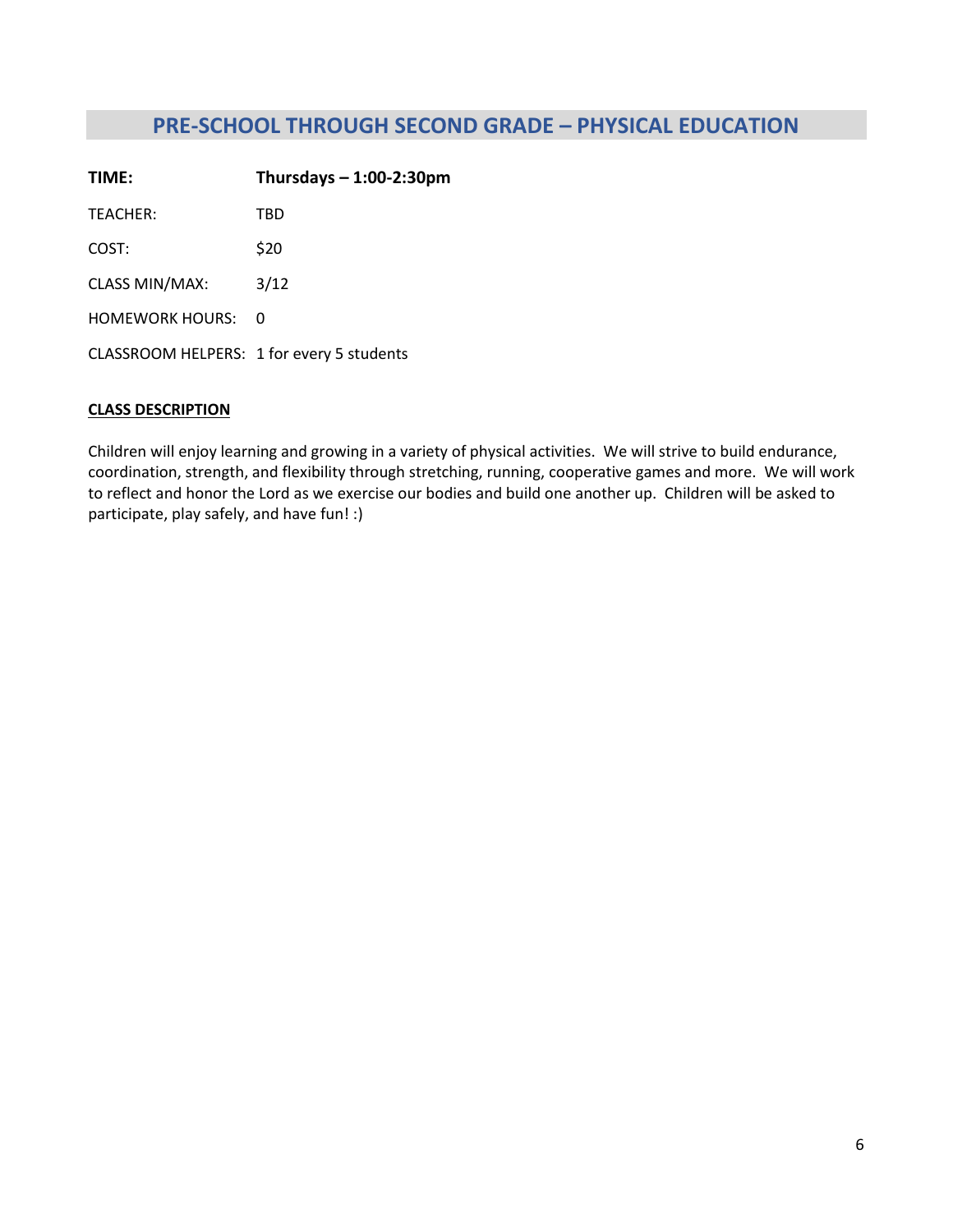# **ENGLISH – LEARNING THROUGH LITERATURE – GRADE 1-2**

<span id="page-6-0"></span>

| TIME:                     | Thursdays $-9:00-10:00$                                |
|---------------------------|--------------------------------------------------------|
| TEACHER:                  | Rebekah Falke — rebekahfalke@gmail.com -- 540-272-6684 |
| COST:                     | \$55                                                   |
| <b>CLASS MIN/MAX:</b>     | 5/15                                                   |
| <b>HOMEWORK HOURS:</b>    | 0                                                      |
| <b>CLASSROOM HELPERS:</b> | 1 OR 2                                                 |

#### **CLASS DESCRIPTION**

In this class, your child will enjoy learning through literature. Following the Five in a Row concept, each week, we'll read a book and complete a hands-on activity related to the book. We will also include some geography concepts, weather, crafts and art projects to go along with the books. This is Year Two of this curriculum, will not repeat what Kelly Lesly taught in 2021-2022.

#### **PRE-REQUISITES**

None

#### **HOMEWORK REQUIREMENTS**

No homework will be assigned. On rare occasions, the kids may be asked to complete a project not finished during class time.

#### **REQUIRED TEXTS AND SUPPLIES**

• 1 inch, 3 ring binder and colored pencils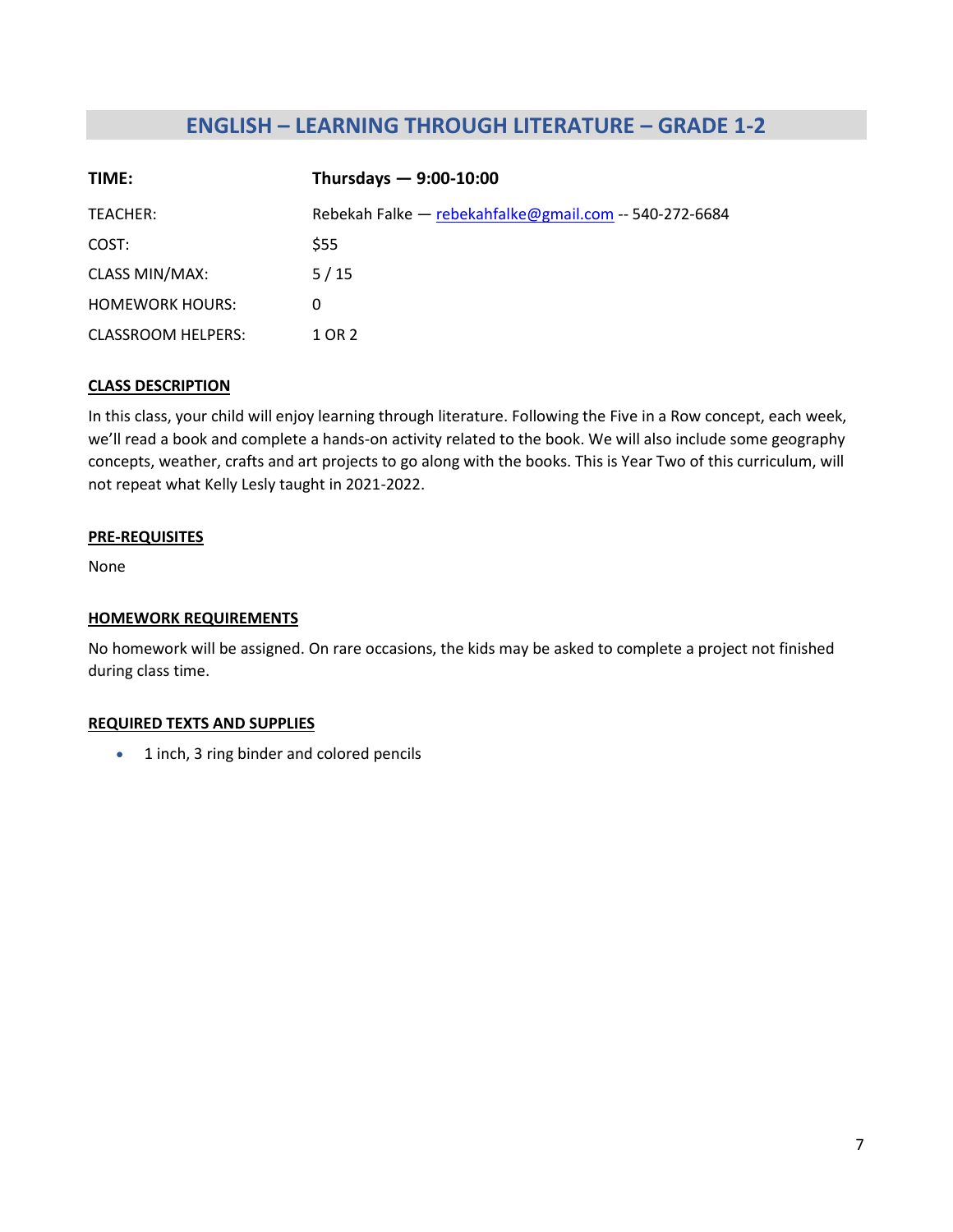# **ENGLISH – WRITING (IEW) – GRADES 5-6**

<span id="page-7-0"></span>

| TIME:                  | Thursdays $-11:20 - 12:30$                            |
|------------------------|-------------------------------------------------------|
| TEACHER:               | Stacy Pratt $-$ mompratt11@gmail.com $-$ 703-577-2473 |
| COST:                  | \$30                                                  |
| <b>CLASS MIN/MAX:</b>  | 3/10                                                  |
| <b>HOMEWORK HOURS:</b> | 2-3 per week                                          |
| CLASSROOM HELPERS:     | 0                                                     |

# **CLASS DESCRIPTION**

This writing course will use The Institute for Excellence in Writing (IEW) text. Students will develop their skill with the Structure and Style Writing Method while learning literature. Instruction begins with the basics -- keyword outlines and paragraph composition -- and will advance to essays and creative writing. IEW provides an incremental approach to writing instruction, and each assignment is accompanied by a checklist of steps and required writing components for that lesson. Parents are asked to help their student complete these steps.

Parents must be willing to spend at least  $\frac{1}{2}$  hour each school day working with their student at home. Learning writing at this age requires intensive, hands-on parental involvement. Parents will be asked to:

- Read weekly emails from me describing the current assignment.
- Familiarize yourself with the assignment by reading through the lesson in the student text.
- Ensure that your student completes all reading and writing assignments and make sure all required components of the checklist are complete.

# **HOMEWORK REQUIREMENTS**

Complete weekly writing assignments. Participate in classroom discussions. Type paper on computer.

- IEW's *Following Narnia Vol 1 The Lion's Song (3rd Edition).* The Student Resource Packet is a necessary component of this course. This supplemental resource is included with your purchase as an ebook for you to download and print, or you may purchase it separate.
- Reading books: *The Magician's Nephew***,** *The Lion, the Witch and the Wardrobe***, and** *The Horse and His Boy***.**
- One (2") Three-ring binder with dividers to be used with the Student Resource Manual.
- One (1") three ring binder with notebook paper for class notes.
- Pens, pencils and highlighters or coloring pencils of various colors (blue, green, orange, yellow, pink).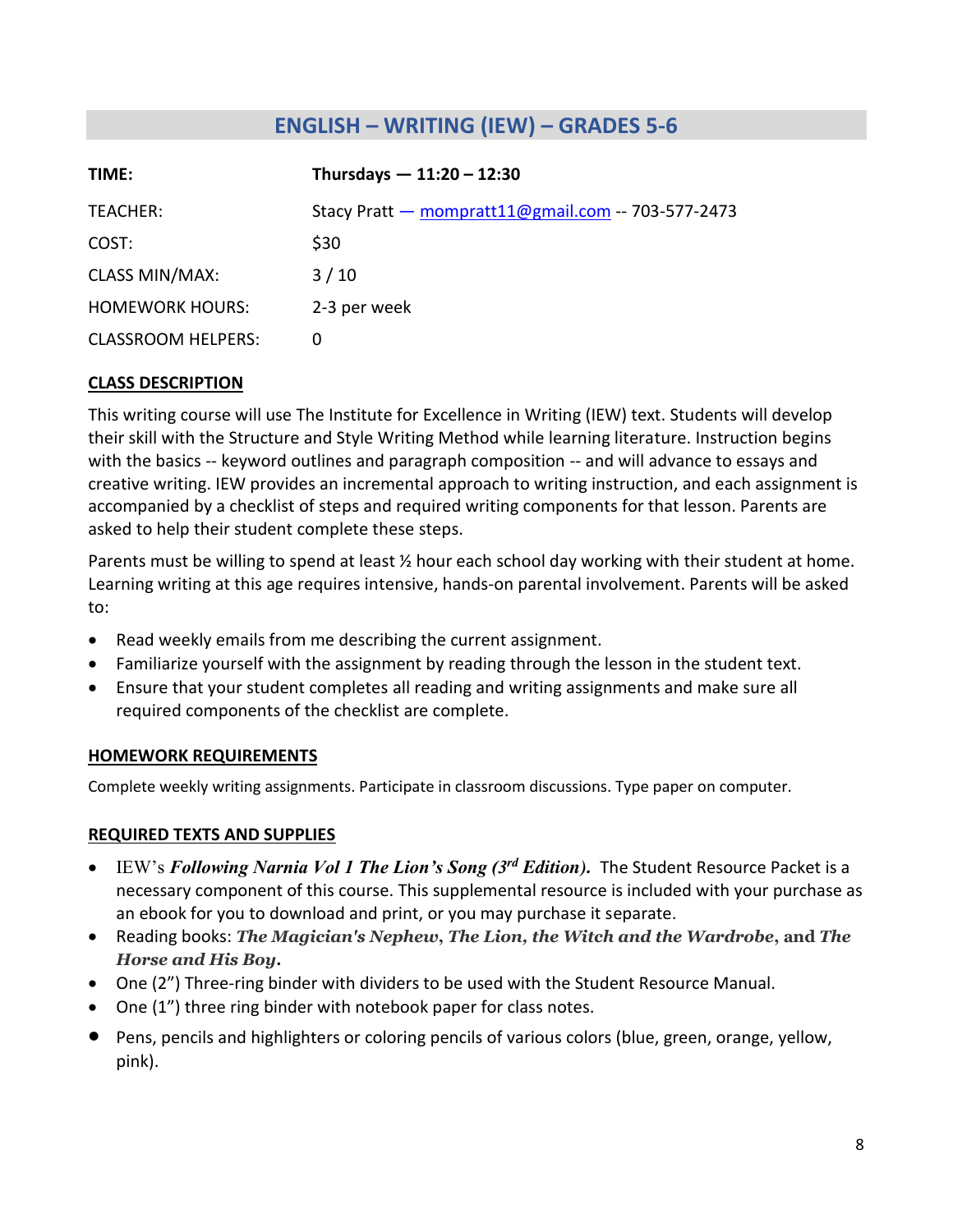# **ENGLISH – WRITING – GRADE 7-9**

<span id="page-8-0"></span>

| TIME:                     | Tuesdays $-8:00-9:30$                         |
|---------------------------|-----------------------------------------------|
| TEACHER:                  | Kelly O'Brien - obrien62@cox.net 703-989-0025 |
| COST:                     | \$40                                          |
| CLASS SIZE:               | 15                                            |
| <b>HOMEWORK HOURS:</b>    | 4-5 per week                                  |
| <b>CLASSROOM HELPERS:</b> | 1                                             |

### **CLASS DESCRIPTION**

This course will teach basic writing and editing skills. Topics covered will include argumentative, persuasive, expository, informational, compare/contrast, personal narrative, and humorous essays. The class will include foundational instruction on brainstorming, proper construction of sentences and paragraphs, editing, compiling a works cited page, and MLA formatting. We will also read at least one, possibly two books (to be determined) which will serve as the basis of several of the writing assignments. This is a graded course.

#### **HOMEWORK REQUIREMENTS**

- The course requires intensive time each week dedicated to writing and editing. Students will be expected to submit weekly written assignments and to complete all homework projects by the due date.
- Attendance will be a significant part of the student's grade. It is crucial that the student come to class having completed the homework assignments thoroughly and thoughtfully.
- Parents must commit to being heavily involved in helping their student complete and edit each assignment and to help their child meet the class deadlines.

### **REQUIRED TEXTS AND SUPPLIES**

• I would like to purchase the same edition of the books we will read for each student so the class will be, literally, on the same page. In addition to the texts, the student will need a notebook or 3 ring binder, access to email and to Microsoft Word, and the ability to print their homework assignments.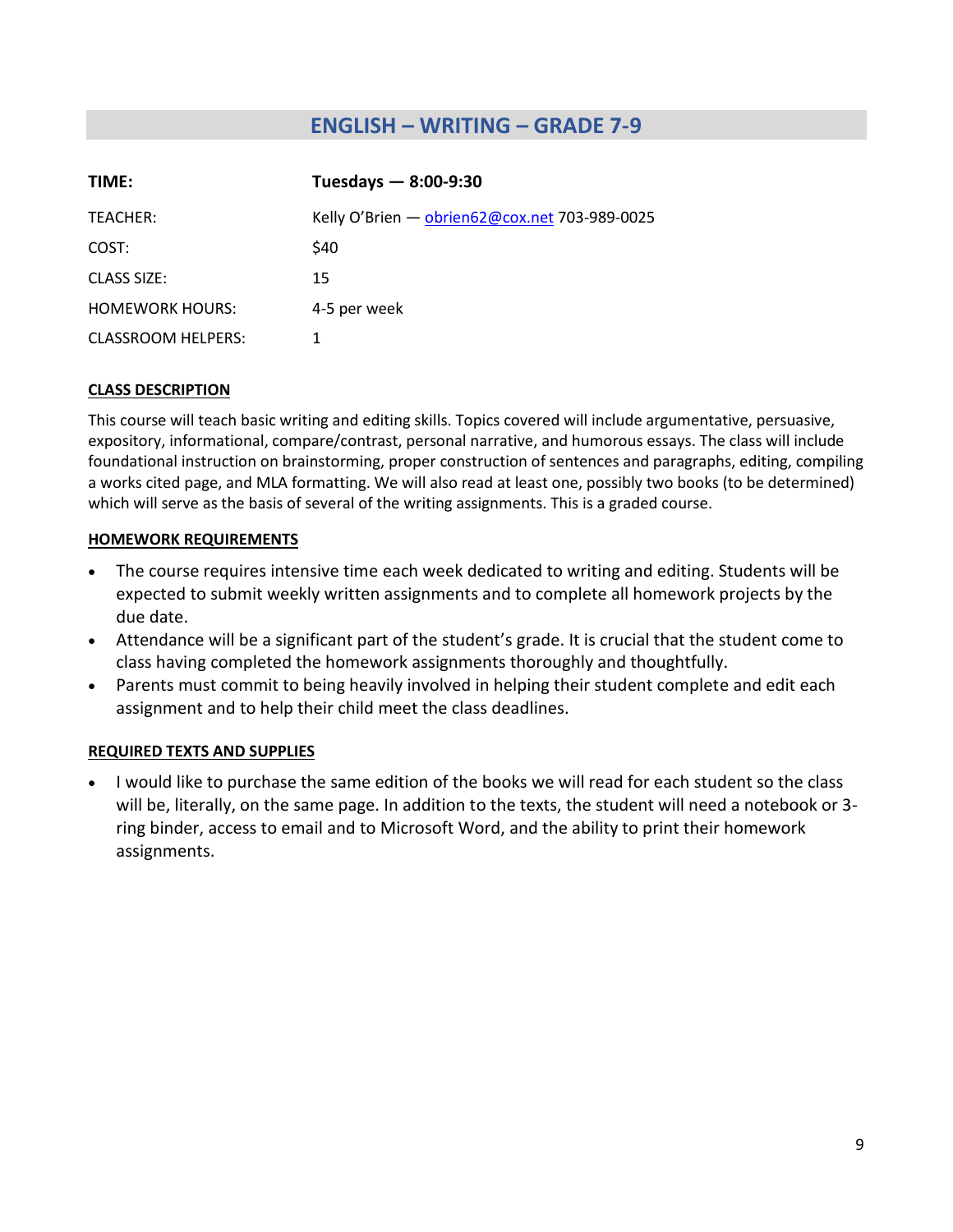# <span id="page-9-0"></span>**ENGLISH – WRITING THROUGH PAINTING, POETRY, AND PROSE GRADE 10-12**

| TIME:                  | Tuesdays -- 11:05-12:30                                 |
|------------------------|---------------------------------------------------------|
| TEACHER:               | Catherine Velleco -- cvellecohts@gmail.com 703-966-7114 |
| COST:                  | \$120                                                   |
| <b>CLASS MIN/MAX:</b>  | 6/10                                                    |
| <b>HOMEWORK HOURS:</b> | 2-3 per week                                            |
| CLASSROOM HELPERS: 0   |                                                         |

### **CLASS DESCRIPTION**

We may be what we eat, but we write how we think. Lazy or untrained thinking make for bored writers and flat writing! We cannot expect to write exceptional words until we first think exceptional thoughts. Utilizing selected paintings, short stories and poetry, this course will improve writing by challenging high school writers to think in new ways. Students will encounter works of art from various eras featuring renown Impressionist and Post-Impressionist artists such as Monet, Renoir, Cassatt, Degas, as well as American artists Winslow Homer and Edward Hopper, to name a few. Teens will drink from the visual fountain of masterpiece art to stimulate powerful narrative and responsive writing energies, essay answer, comparative analysis, and a host of other critical writing forms. While the thoughtful study of carefully selected artwork offers unlimited opportunities for improving thinking and writing skills, poetry uniquely focuses on the economy of words through its requirement of a disciplined mind. Words penned by Emily Dickinson, Robert Frost, Edgar Allen Poe and others, as well as the poetic forms of couplet, diamante, cinquain, limerick, villanelle, sonnet and free verse will be used to hone concise writing proficiency. Other topics covered in this course include the writing process from idea to planning and organization, revision, discovering voice, writing from varying points-ofview, description, setting, characterization, identifying theme, figurative language, diction, irony, juxtaposition, comparison, motif, connotation, denotation, and in-text citation of source material. Ninth graders will be considered on a case-by-case basis.

### **PREREQUISITES**

Students matriculating directly from Kelly O'Brien's high school writing class with a 75% will not be required to submit a writing sample. All other students will be asked to submit a writing sample to instructor. Ninth graders with strong writing skills will be considered, space permitting.

### **HOMEWORK REQUIREMENTS**

- Students will engage in weekly writing assignments. The amount of time required to complete assignments will differ among students depending on writing ability.
- While not assigned weekly, prose and poetry reading will be a significant part of this course.
- There will be one semester project each semester, worth 25% of each semester's grade. One will be research-based, and the other will be a visual arts presentation.

- Instructor will purchase art collections to be disseminated throughout the year. Course fee covers art selections, art binder, poetry books and is non-refundable.
- Students will need to purchase a 1.5" 3-ring binder with write-on dividers and loose-leaf notebook paper to house handouts, writing assignments and class notes.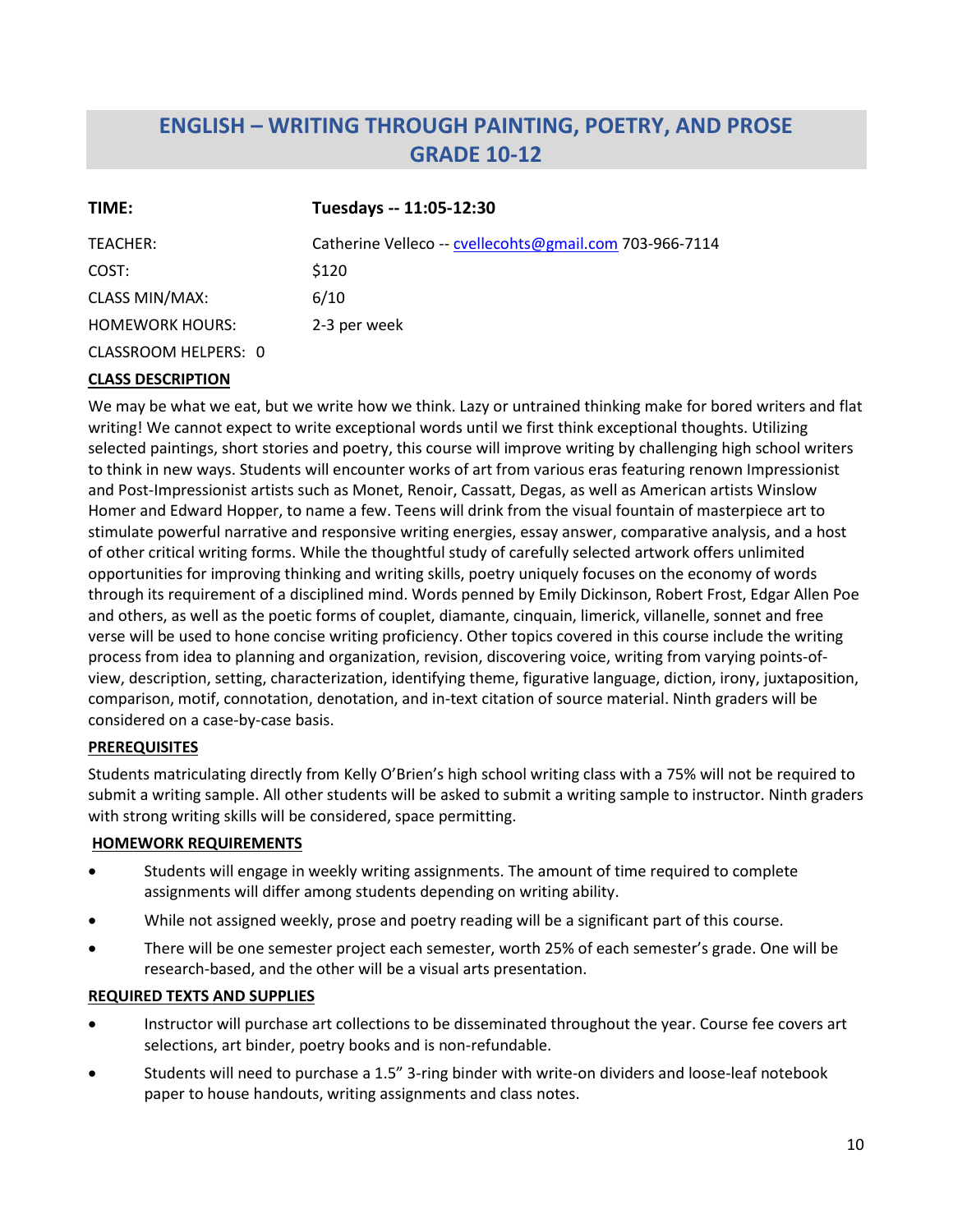# **MATHEMATICS – PRE-ALGEBRA – GRADE 5-8**

<span id="page-10-0"></span>

| TIME:                     | Tuesdays - 9:35-11:00 AM                            |
|---------------------------|-----------------------------------------------------|
| <b>TEACHER:</b>           | Rebecca Schad – mdmschad@yahoo.com; cell number TBD |
| COST:                     | TBD                                                 |
| <b>CLASS MIN/MAX:</b>     | 3/15                                                |
| <b>HOMEWORK HOURS:</b>    | max of 1 hour/day                                   |
| <b>CLASSROOM HELPERS:</b> |                                                     |

#### **COURSE DESCRIPTION**:

This course gives the foundation for success in Algebra 1. All topics are introductory in nature. Topics will include operations with integers, understanding variables and solving equations, rational numbers, ratio & proportion, percent, measurement & metric system, graphs, and finally exponents and polynomials. Class time will entail going over homework, answering questions from students and introducing the next topic. Emphasis will be placed on learning through practicing problems with the instructor, with other students and independently at home.

#### **REQUIREMENTS FOR STUDENT**:

Student is expected to complete all assigned work (homework, tests, and quizzes) BEFORE the next class and with all work shown and completed neatly. Although some problems may be difficult, the student is expected to attempt all problems to the best of their ability. Math is best learned by doing, making mistakes, and then correcting those mistakes.

#### **REQUIREMENTS FOR PARENTS**:

Parents are to come alongside and help each student complete assignments to the best of their ability and on time for the subsequent class period. Parents are expected to proctor tests and quizzes and ensure they are returned prior to the next class.

#### **GRADING**:

Student will receive credit for homework completed as well as tests and quizzes.

# **TEXTBOOK/ANSWER KEYS & SUPPLIES**:

To be determined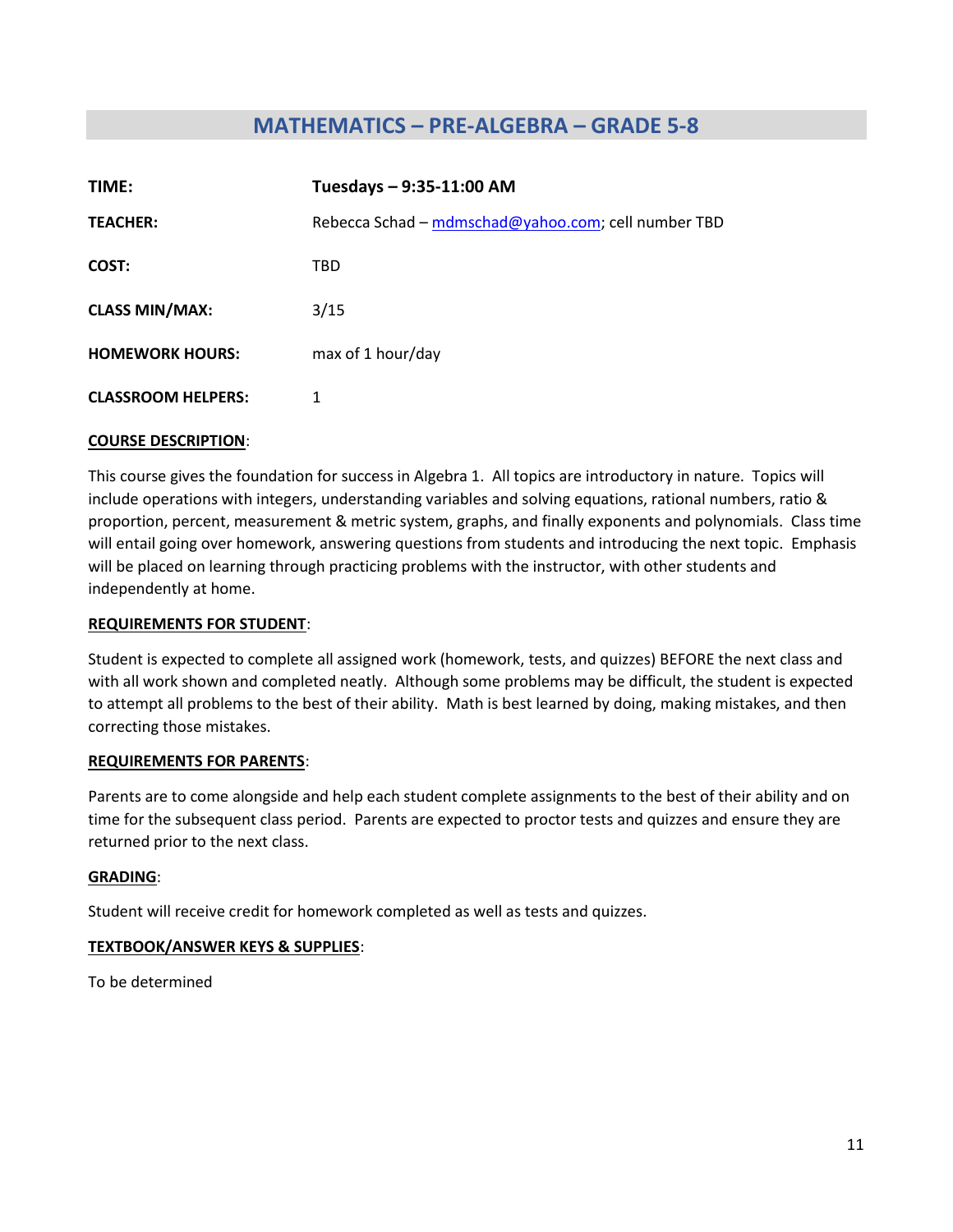# **MATHEMATICS – ALGEBRA 1 – GRADE 8-11**

<span id="page-11-0"></span>

| TIME:                     | Tuesdays, Thursdays - 9:35-11:00AM                |
|---------------------------|---------------------------------------------------|
| TEACHER:                  | Rubing Li $-$ rubing lm@gmail.com $-571-201-6485$ |
| COST:                     | \$20                                              |
| <b>CLASS MIN/MAX:</b>     | 3/15                                              |
| <b>HOMEWORK HOURS:</b>    | 5-7 per week                                      |
| <b>CLASSROOM HELPERS:</b> |                                                   |

# **CLASS DESCRIPTION**

This high school level math course covers a complete year of Algebra. Topics will include order of operations, functions, polynomials, factoring, radicals, and the quadratic formula. Class time will be spent going over weekly homework and introducing the next week's concepts and answering questions from the students.

### **STUDENT REQUIREMENTS**

Students, you will be expected to spend four to six hours a week, outside of class, reading and working problems in the text. You will be expected to complete four lessons or a test each week for a total of 4 days of work outside of class. You will need to stay on the schedule of the class, take tests at home (on time!) and turn in your tests as scheduled. No separate midterm or final is planned.

### **PARENT REQUIREMENTS**

Parents, you will be expected to ensure that your students are staying on schedule and their work is corrected. The students MUST show their work as they complete their assignments and take the tests. This class moves at a somewhat rapid pace, and it is imperative that all students keep up with the schedule. Tests will be administered at home and graded by the teachers. You will need to ensure your student brings his/her completed test to class.

### **GRADING AND TEXTS**

The students will get credit for completing their homework on-time, correcting it, writing out definitions and/or formulas as assigned, and for their quizzes and test grades.

### **REQUIRED TEXTS AND SUPPLIES**

BJU Algebra 1,  $3<sub>rd</sub>$  edition (student text and teacher guide)

You do not need the Test Booklet or Activity Guide.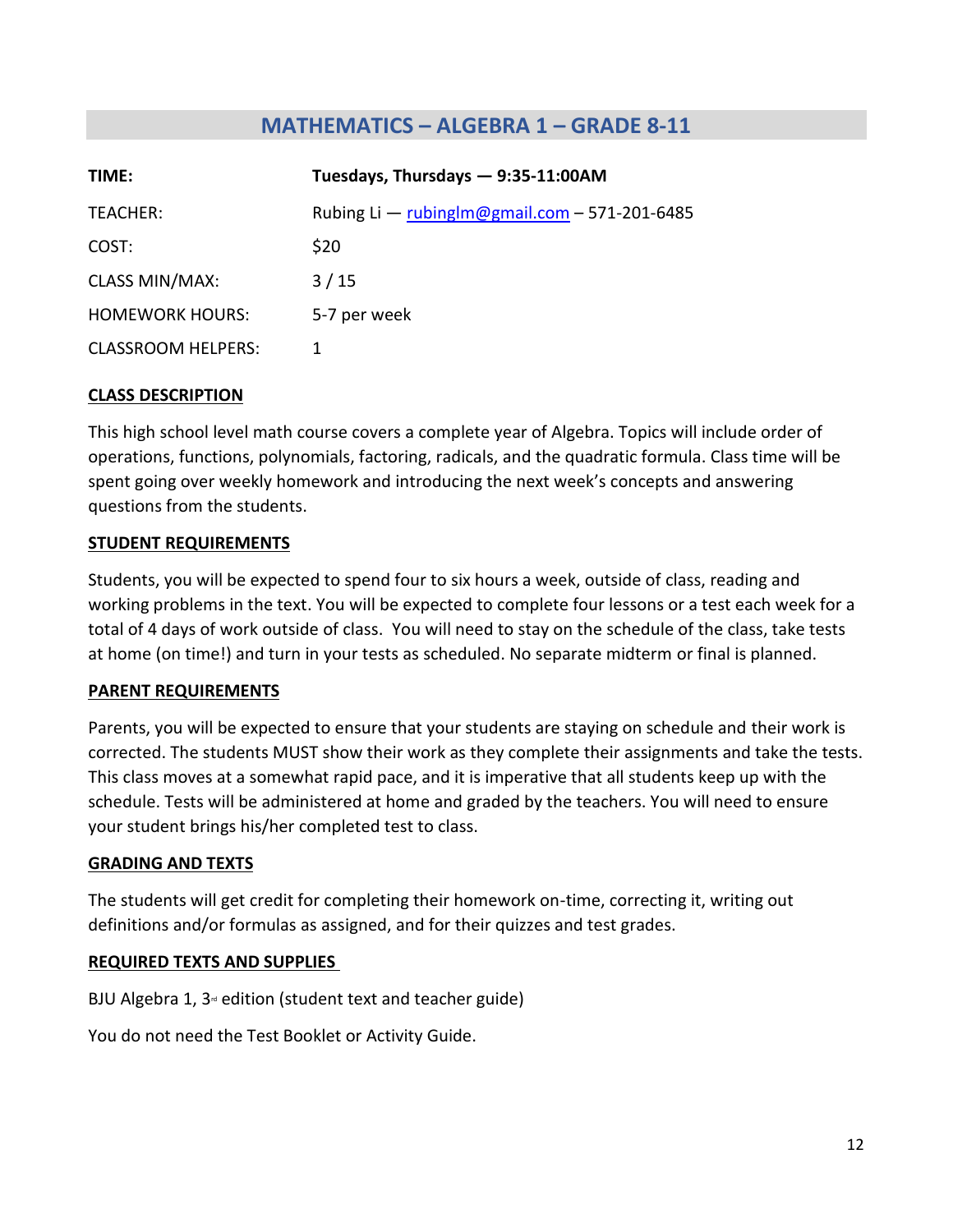# **MATHEMATICS – ALGEBRA 2 – GRADE 9-12**

<span id="page-12-0"></span>

| TIME:                     | Tuesdays $-9:35-11:00$ ; Thursdays $-9:00-10:00$ (zoom) |
|---------------------------|---------------------------------------------------------|
| TEACHER:                  | Beth Bell — bethlouisebell@gmail.com — 509-563-2477     |
| COST:                     | \$45                                                    |
| <b>CLASS MIN/MAX:</b>     | 3/15                                                    |
| <b>HOMEWORK HOURS:</b>    | 4-6 hours per week                                      |
| <b>CLASSROOM HELPERS:</b> | 1                                                       |

# **CLASS DESCRIPTION**

This high school level math course covers a complete year of Algebra 2. A thorough treatment of advanced algebraic concepts will be provided through the study and graphing of functions, equations, inequalities, systems of equations, polynomials, rational and radical equations, complex numbers, and sequences and series. Students will build a strong connection between algebraic and graphic representations of functions.

Class time will be spent introducing the next week's concepts, note-taking, homework review, and preparation for quizzes, tests, and end of the semester finals.

### **STUDENT REQUIREMENTS**

Pre-requisite: Successful completion of Algebra 1. It is strongly recommended that Geometry is taken before Algebra 2.

Students, you will be expected to spend four to six hours a week, outside of class, reading and working problems in the text. You will be expected to complete four lessons or a test each week for a total of 4 days of work outside of class. You will need to stay on the schedule of the class, take tests at home and turn in your tests as scheduled. A midterm and final will be given.

### **PARENT REQUIREMENTS**

Parents, you will be expected to ensure that your students are staying on schedule and their work is corrected. The students MUST show their work as they complete their assignments and take the tests. This class moves at a somewhat rapid pace, and it is imperative that all students keep up with the schedule. Tests will be administered at home and graded by the teacher. You will need to ensure your student brings his/her completed test to class.

### **GRADING**

The students will get credit for completing their homework, and on quizzes, tests, a midterm and final grades.

### **REQUIRED TEXTS AND SUPPLIES**

BJU Algebra 2, 3<sup>rd</sup> edition, Student Textbook {e-book or physical}. You do not need the test booklet. Teacher's edition is optional, I will be providing worked out solutions to all homework.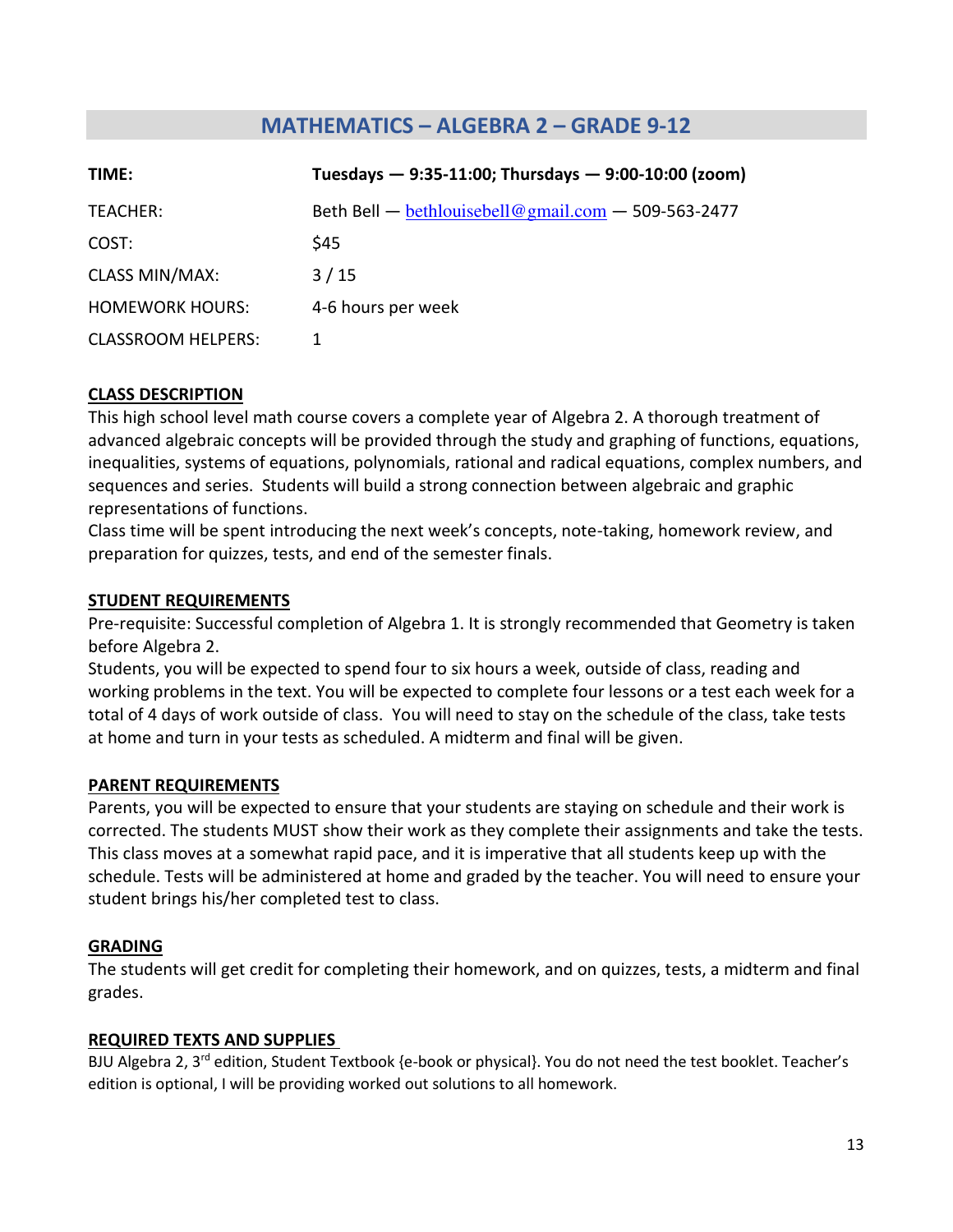# **MATHEMATICS – GEOMETRY – GRADE 8-12**

<span id="page-13-0"></span>

| TIME:                     | Tuesdays $-9:35-11:00$   Thursdays $-9:00-10:00$ |
|---------------------------|--------------------------------------------------|
| TEACHER:                  | Gai Gaitonde — nygaitonde@aol.com — 703-307-9350 |
| COST:                     | \$35                                             |
| <b>CLASS MIN/MAX:</b>     | 2/6                                              |
| <b>HOMEWORK HOURS:</b>    | 7 - 8 hours per week                             |
| <b>CLASSROOM HELPERS:</b> |                                                  |

### **CLASS DESCRIPTION**

In this class, your child will learn Geometry by Seeing, Doing, Understanding using the Text Book by Harold Jacobs. There will be a lecture on Tuesdays and zoom class on Thursdays on each Chapter. We will work through some hands-on examples based on each Chapter in class. Homework, Quiz or Test on each Chapter will be assigned each week. There will also be a Mid-Term Exam and a Final Exam. The students will complete them at home with parent supervision.

There will be a total of 15 Chapters – divided into 8 Chapters Fall Term and 7 Chapters Spring Term. Course will cover: logic, proofs, constructions, deductive reasoning, lines and angles, congruence, inequalities, parallel lines, quadrilaterals, transformations, areas, similarity, right angles, circles, concurrence, polygons and solids.

#### **PRE-REQUISITES**

Algebra 1

### **HOMEWORK/QUIZZES/TESTS/EXAMS REQUIREMENTS**

Students are expected to:

- Complete all homework assigned for each Chapter. In order to save class time, I will not be checking the homework, but just making sure it was completed. You need to check your own homework.
- Turn in quizzes, tests and exams promptly (taken at home, but turned to be graded).
- Complete Geometry notebook/binder.

#### **GRADING**

- Quizzes 10 %
- Tests 50 %
- Mid-term & Final Exam 40 %

#### **REQUIRED MATERIALS AND SUPPLIES**

- 2 inch, 3 ring Binder, Calculator, PC, Protractor, Compass.
- Geometry by Harold Jacobs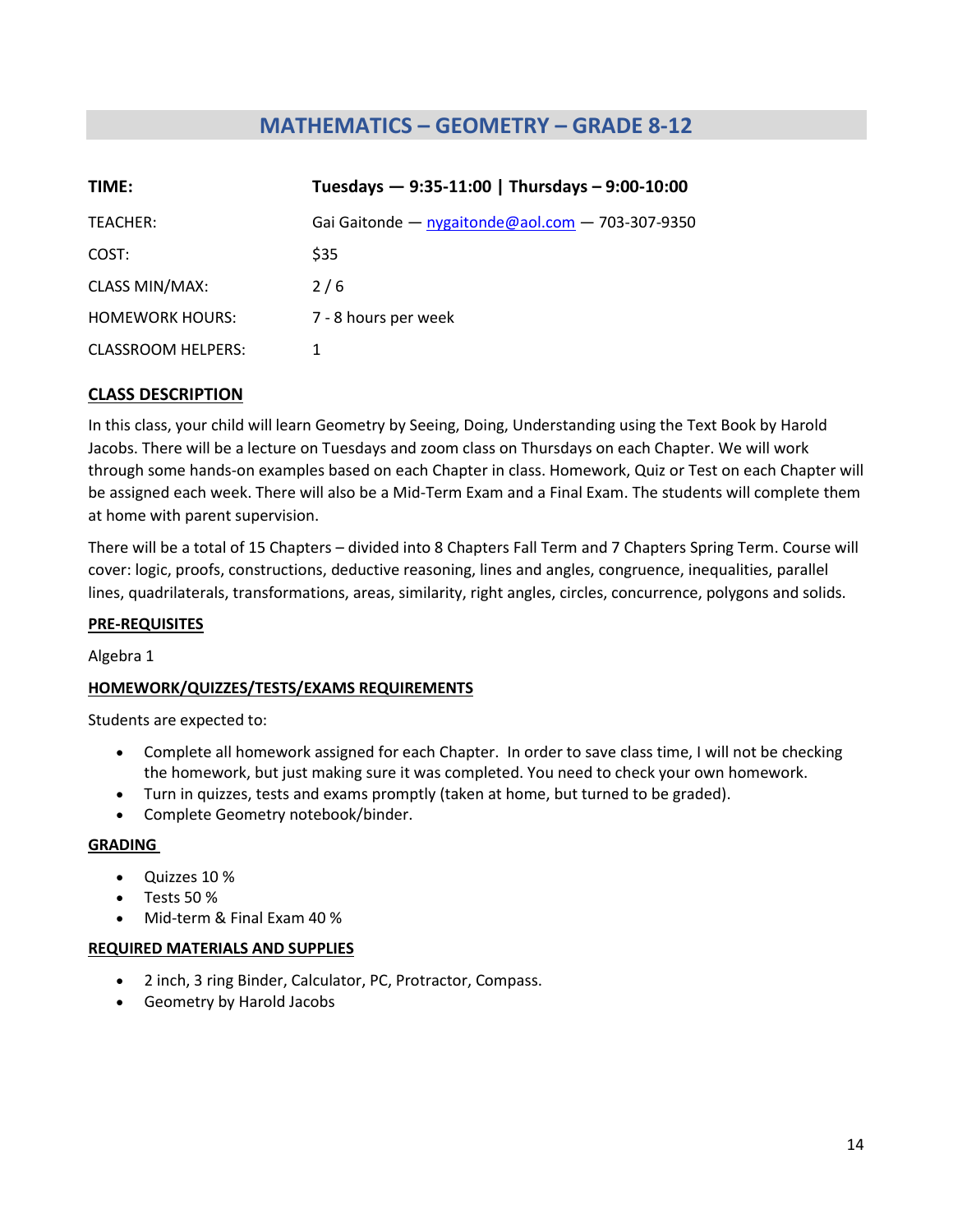# **NATURAL SCIENCE – LAND ANIMALS – GRADE 1-2**

<span id="page-14-0"></span>

| TIME:                     | Thursdays -- 10:10-11:10                                       |
|---------------------------|----------------------------------------------------------------|
| TEACHER:                  | Kimberly Braunschneider -- 615-335-0432 -- the 7bees@gmail.com |
| COST:                     | \$40                                                           |
| <b>CLASS MIN/MAX:</b>     | <b>NA</b>                                                      |
| <b>HOMEWORK HOURS:</b>    | 0                                                              |
| <b>CLASSROOM HELPERS:</b> |                                                                |

# **CLASS DESCRIPTION**

Students will examine and enjoy the variety of creatures of the land. We will learn through crafts, activities, lap-booking, reading, and will strive to include occasional Friday trips to the Smithsonian National Zoo (optional).

### **HOMEWORK REQUIREMENTS**

None

### **REQUIRED MATERIALS AND SUPPLIES**

● *1" 3 ring notebook with 3 dividers and notebook paper*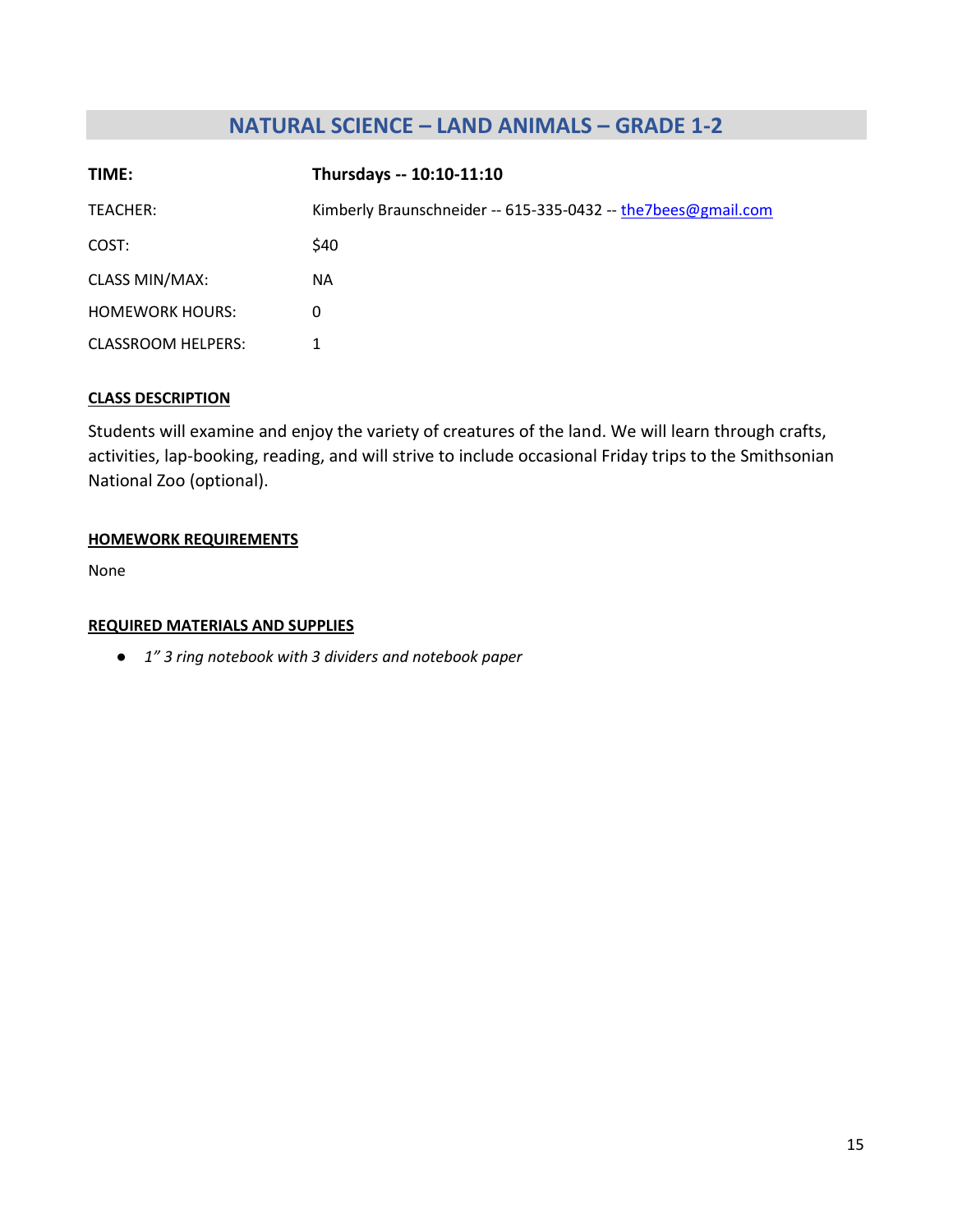# **NATURAL SCIENCE – PHYSICS AND CHEMISTRY 3-4**

<span id="page-15-0"></span>**TIME: Thursdays – 10:10-11:10**  TEACHER: Hope Schaaf -- [schaafhomeschool@gmail.com](mailto:schaafhomeschool@gmail.com) – 703-994-0522 COST: \$75 CLASS MIN/MAX: 3/15 HOMEWORK HOURS: 1 hour/week CLASSROOM HELPERS: 2

#### **CLASS DESCRIPTION**

This hands-on class will teach Physics and Chemistry through hands-on experiments and activities.

Join us for a fun-filled year learning about simple machines, motion, magnets, batteries, compound mixtures, chemical reactions and more.

Students will be introduced to the scientific method, Newton's Laws of Motion, Law of Conservation of Mass and more.

#### **HOMEWORK/QUIZZES/TESTS REQUIREMENTS**

Homework will include documenting observations and conclusions in a lab notebook, take-home quizzes and tests, research, class presentations and an independent science fair-type project (alone or with a partner).

#### **REQUIRED MATERIALS AND SUPPLIES**

Students need a 3-ring binder and pencil. We will not use a textbook.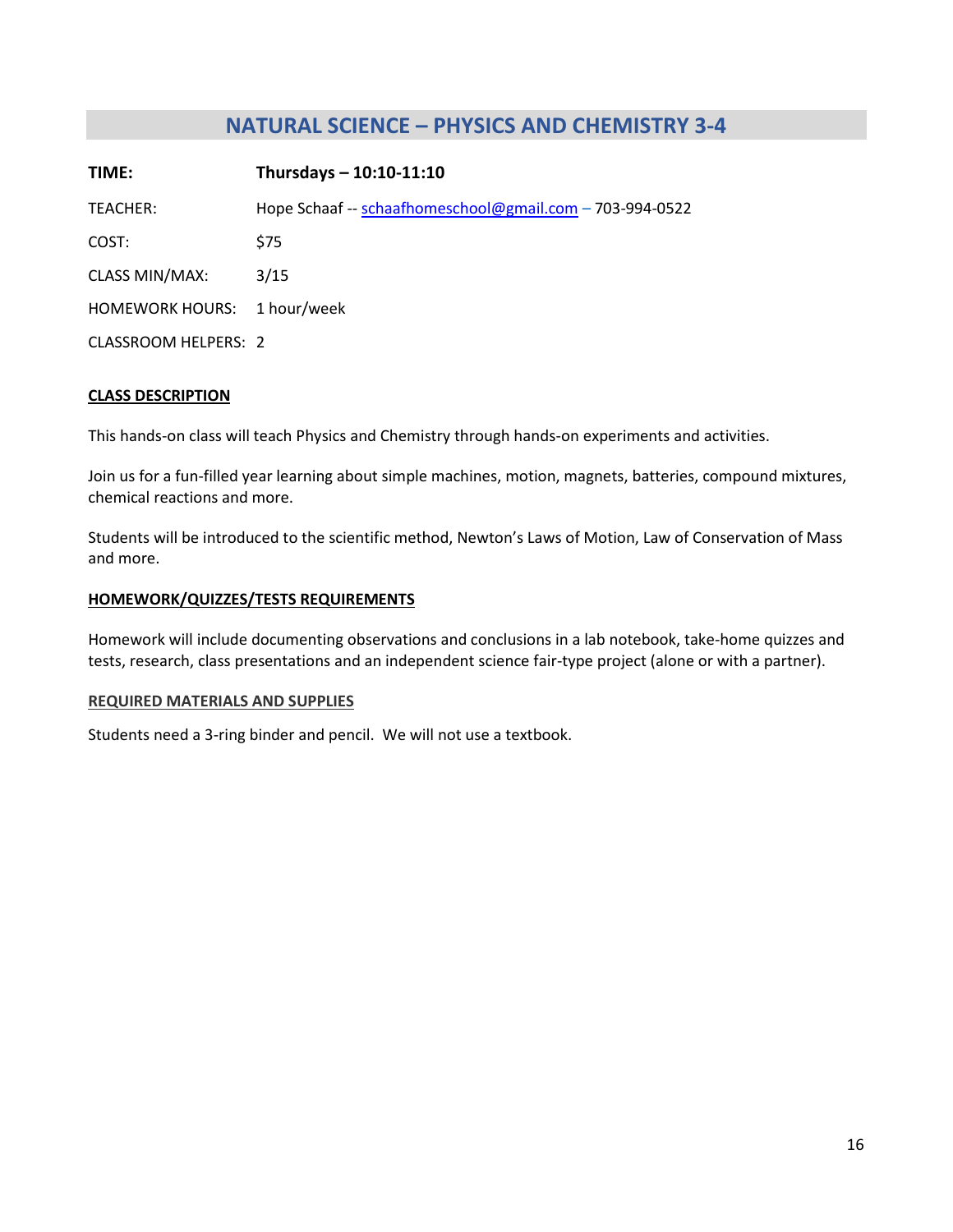# **NATURAL SCIENCE – LAND ANIMALS -- GRADE 5-6**

<span id="page-16-0"></span>

| TIME:                     | Thursdays -- 10:10-11:10                            |
|---------------------------|-----------------------------------------------------|
| <b>TEACHER:</b>           | Gloria Robinson-- 301-938-2819 - robin4sons@aol.com |
| COST:                     | \$40                                                |
| <b>CLASS MIN/MAX:</b>     | $3/12$                                              |
| <b>HOMEWORK HOUR:</b>     | no more than 1 hour per week                        |
| <b>CLASSROOM HELPERS:</b> | One helper per six students                         |

#### **CLASS DESCRIPTION**

Students will examine and enjoy the variety of creatures of the land. We will learn through activities, experiments, and will strive to include occasional Friday trips to the Smithsonian National Zoo (optional).

#### **HOMEWORK REQUIREMENTS**

Less than an hour of reading plus any written work the parent requires

#### **REQUIRED MATERIALS AND SUPPLIES**

- *Exploring Creation with Zoology 3, Land Animals of the Sixth Day*
- Exploring Creation Regular Zoology 3 Notebooking Journal
- Pencil, colored pencils, and glue stick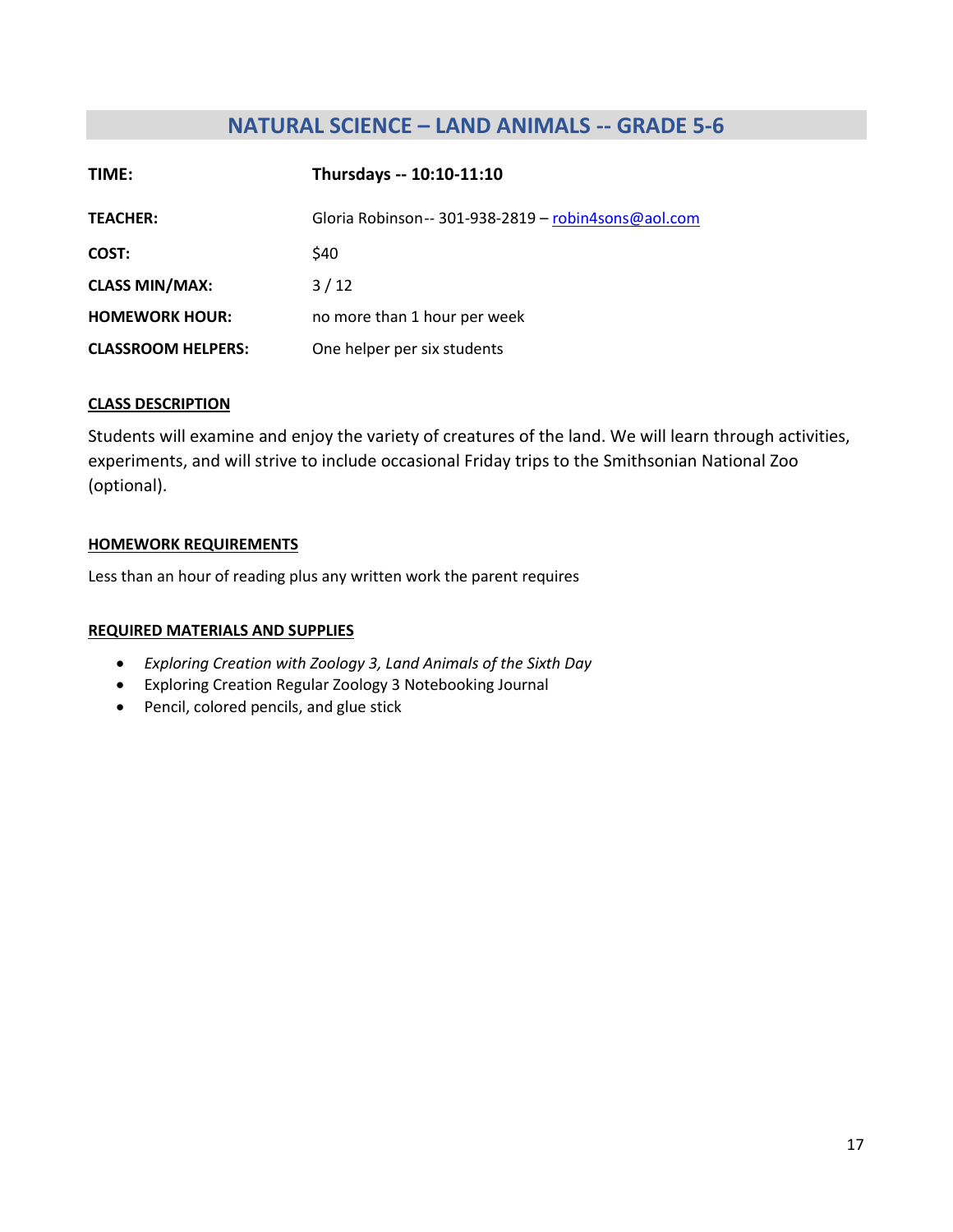# **NATURAL SCIENCE – LIFE SCIENCE -- GRADE 6-8**

<span id="page-17-0"></span>

| TIME:                     | Thursdays -- 10:10-11:10                                 |
|---------------------------|----------------------------------------------------------|
| TEACHER:                  | Karin Lanthier - Karin.lanthier@gmail.com - 703-597-3399 |
| COST:                     | \$60                                                     |
| <b>CLASS MIN/MAX:</b>     | 3/12                                                     |
| <b>HOMEWORK HOURS:</b>    | 1-2 per week                                             |
| <b>CLASSROOM HELPERS:</b> |                                                          |

#### **CLASS DESCRIPTION**

Students will study the many levels of creation and their classification from a biblical world view. Hands-on lab activities include dissections of an earthworm, frog, and other specimens. Class Evaluation will involve tests, quizzes, and a class presentation.

#### HOMEWORK REQUIREMENTS

Reading one chapter per week from the textbook (sometimes we will spend two weeks on a chapter), workbook exercise, chapter review questions, and weekly science root quizzes

#### **REQUIRED MATERIALS AND SUPPLIES**

Textbook: TBD

Student lab manual: TBD

Three Ring Binder with paper and dividers

Pens/Pencils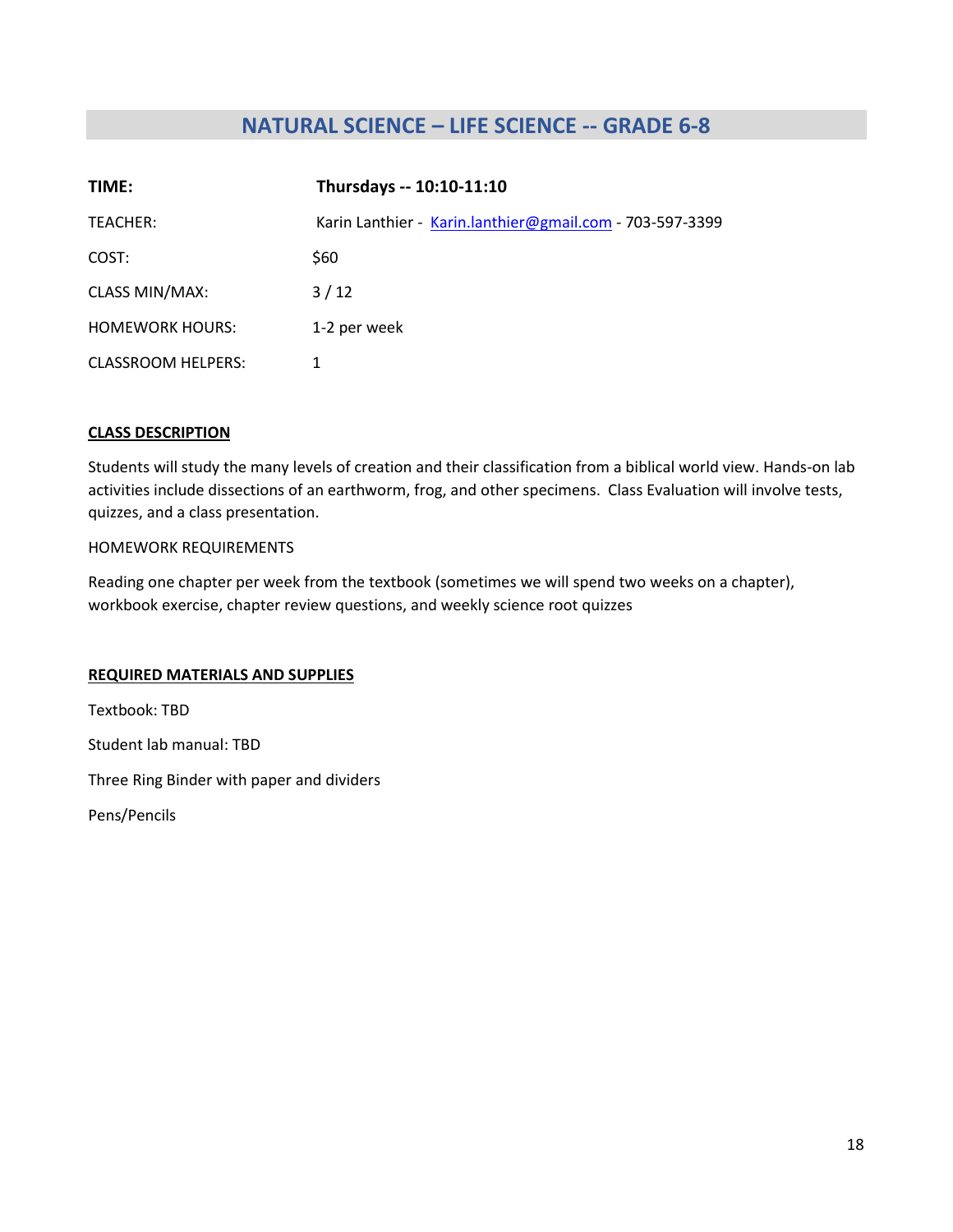# **NATURAL SCIENCE – PHYSICAL SCIENCE -- GRADE 8-9**

<span id="page-18-0"></span>

| TIME:                     | Tuesdays - 11:05-12:30              |
|---------------------------|-------------------------------------|
| TEACHER:                  | Anne Pinkstaff -- htspink@gmail.com |
| COST:                     | \$50                                |
| CLASS MIN / MAX:          | 4/12                                |
| <b>HOMEWORK HOURS:</b>    | 4-6 hours per week                  |
| <b>CLASSROOM HELPERS:</b> | 2                                   |

#### **CLASS DESCRIPTION**

- This year we will use the newly updated 3<sup>rd</sup> edition of the Apologia Physical Science textbook. This is a new edition of the textbook, and the content has been updated and expanded upon to include more physical science topics. This year we will cover atomic structure, periodic table, chemical bonds, reactions and energy, motion, forces, energy, waves and sound, light, electricity and magnetism, and Earth's structure, weathering, and atmosphere.
- Class time will include lecture and lab activities.

#### **PRE-REQUISITES**

A good grasp of arithmetic, an ability to work independently and a willingness to learn.

#### **HOMEWORK REQUIREMENTS**

There will be weekly homework assignments, including reading the text, working problems, writing lab reports and taking tests. We will record grades and provide semester grade reports to parents based on homework, lab reports and tests.

#### **REQUIRED MATERIALS AND SUPPLIES**

Required Text: Exploring Creation with Physical Science, 3rd Edition, Apologia Educational Ministries, Inc. 2007. You will need the Student Text and the Solutions and Tests book. This is a new edition of the textbook- the second edition that was used for the 20-21 school year is not compatible with the course. In addition, we will be using the Apologia Physical Science 3rd Edition Student Notebook.

https://www.apologia.com/product/apologia-basic-set-physical-science-3rd-edition/ https://www.apologia.com/product/physical-science-3rd-edition-student-notebook/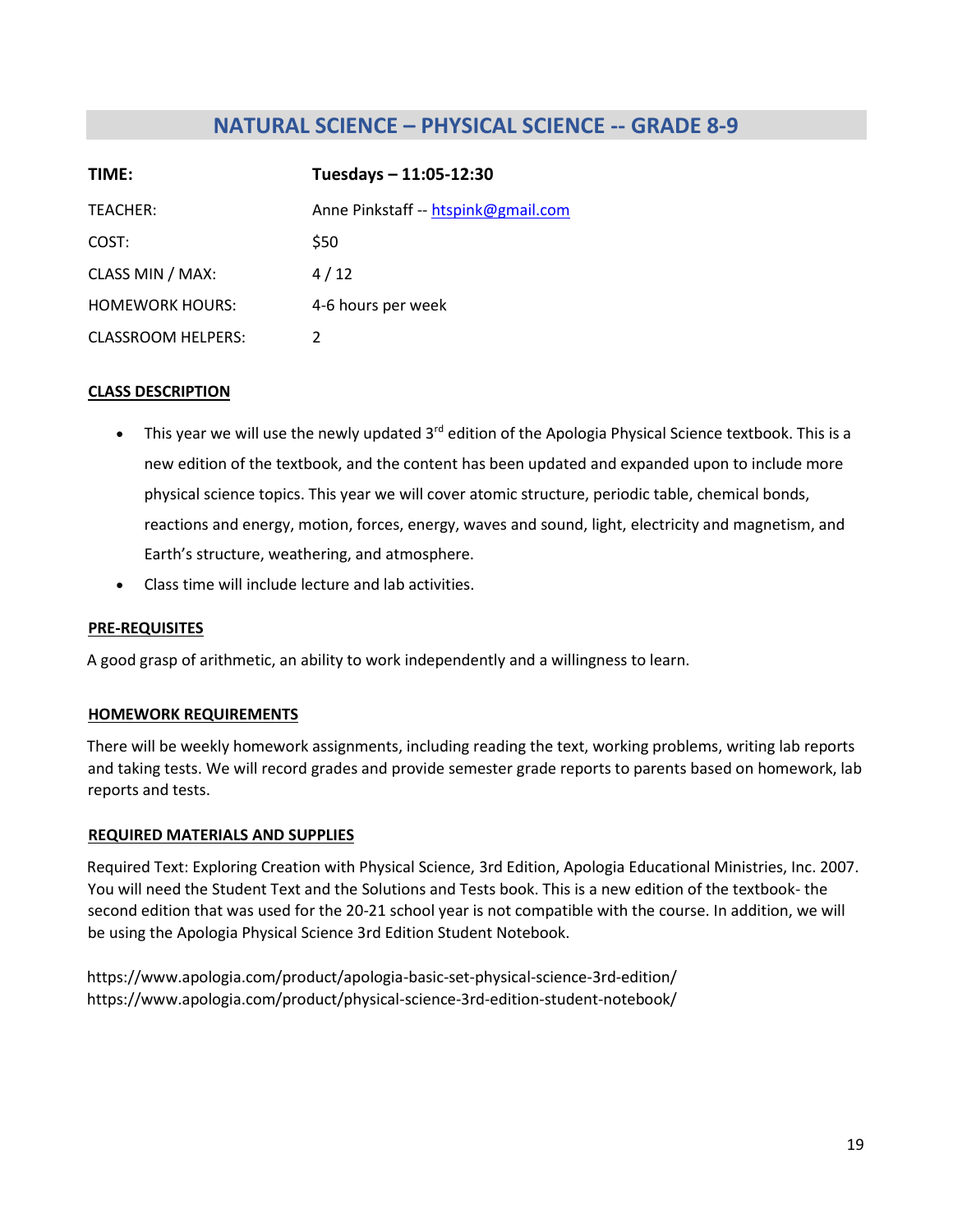# **NATURAL SCIENCE – BIOLOGY -- GRADE 9-12**

<span id="page-19-0"></span>

| TIME:                  | Tuesdays 1:00-2:30   Thursdays 10:10-11:10 |
|------------------------|--------------------------------------------|
| TEACHER:               | Anne Pinkstaff - htspink@gmail.com         |
| COST:                  | <b>S65</b>                                 |
| CLASS MIN / MAX:       | 4/12                                       |
| <b>HOMEWORK HOURS:</b> | 4-6 hours per week                         |
| CLASSROOM HELPERS:     | 1                                          |

#### **CLASS DESCRIPTION**

This course will consist of both lab instruction (most Tuesdays) and a review of the chapter being covered (Thursdays). Using the text *Science Shepherd Biology*, we will approach biology with a micro to macro approach beginning with basic biochemistry, cellular biology and genetics. We will learn about the origins of life from the perspective of a universe created by God. Afterwards we will learn about organisms from the 5 kingdoms and end with human anatomy and physiology.

#### **HOMEWORK REQUIREMENTS**

Plan on 4-6 hours each week. There may be some supplemental reading to cover certain topics in more detail. Each student will participate in the Year End Event by creating a display board related to a topic of specific interest to the student related to our study of Biology. Four formal lab reports are required. Tests are taken (closed book) by the student at home after every 2-3 chapters, approximately every 2-3 weeks. Parents will be expected to proctor these tests at home.

### **GRADES**

A recommended grade will be provided for the course based on student test scores, lab book, lab report grades and class participation.

#### **REQUIRED MATERIALS AND SUPPLIES**

- Science Shepherd Biology (Any Edition)
- Three-ring binder (2-3") with paper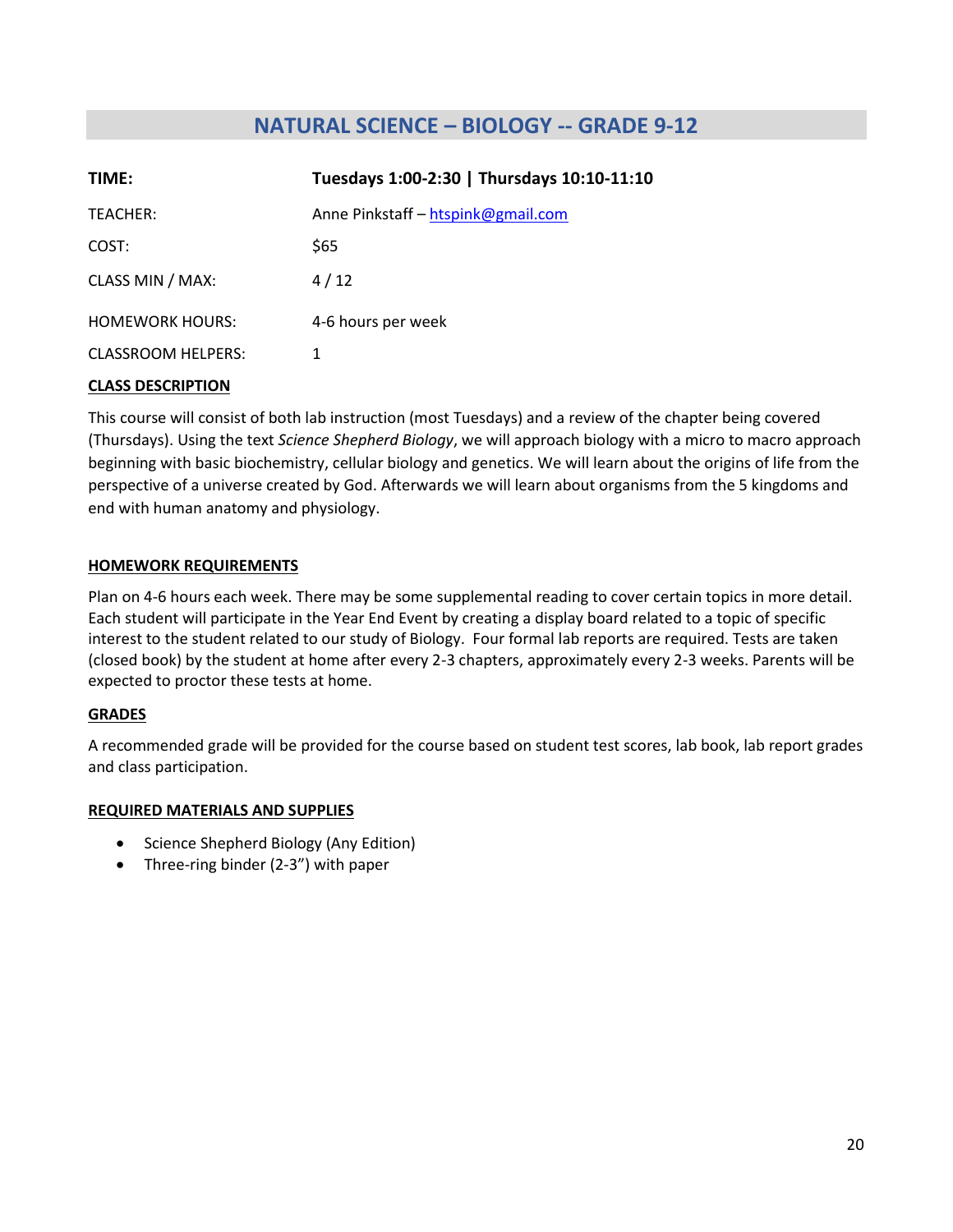# **NATURAL SCIENCE – PHYSICS -- GRADE 10-12**

<span id="page-20-0"></span>

| TIME:                  | Tuesdays $- 1:00 - 2:30$                           |
|------------------------|----------------------------------------------------|
| TEACHER:               | Laura Briggs $-$ laura@d6heart.info - 703-589-7838 |
| COST:                  | \$60 * includes admission to Six Flags Physics Day |
| CLASS MIN / MAX:       | 4/12                                               |
| <b>HOMEWORK HOURS:</b> | 4-6 hours per week                                 |
| CLASSROOM HELPERS:     | 1                                                  |

### **CLASS DESCRIPTION**

This college-preparatory, laboratory-intensive physics course provides a detailed introduction to the methods and concepts of general physics. Heavily emphasizing vector analysis, this course provides the student with a strong background in one-dimensional and two-dimensional motion, Newton's laws and their application, gravity, work and energy, momentum, periodic motion, waves, optics, electrostatics, electrodynamics, electrical circuits, and magnetism.

During class time we will perform experiments, analyze results, and solve mathematical problems involving physics. Students will be expected to maintain a laboratory notebook.

#### **PRE-REQUISITES**

Students should have completed Algebra I and have an introduction to the definitions of sine, cosine, and tangent. Parents and students will need access to email for communication with the teacher.

#### **HOMEWORK REQUIREMENTS**

There will be weekly homework assignments, which will include reading from the text, completing charts, doing calculations, and/or other activities to help students learn the material. Students will be expected to complete assigned homework, tests and/or lab write-ups each week; estimated time per week for students is 4 to 6 hours. A "Science Fair" project will be required and displayed at the Year End Event. **Tests:** Tests will be provided by the teacher and should be taken by the student at home. Parents will be expected to proctor tests; the teacher will grade them. Tests will be reviewed in class after they are completed. A two-hour midterm and final exam will be scheduled outside of class time in January and May. **Grades:** We will record grades and provide semester grade reports to parents based on tests, lab reports, homework, and midterm and final exam scores.

#### **REQUIRED MATERIALS AND SUPPLIES**

**Required Text: Exploring Creation with Physics, 2nd edition** by Dr. Jay Wile. Students only need to purchase or borrow Wile's two-volume set: the student text and solutions and tests volume. I have several texts to rent, so check with me first, before buying.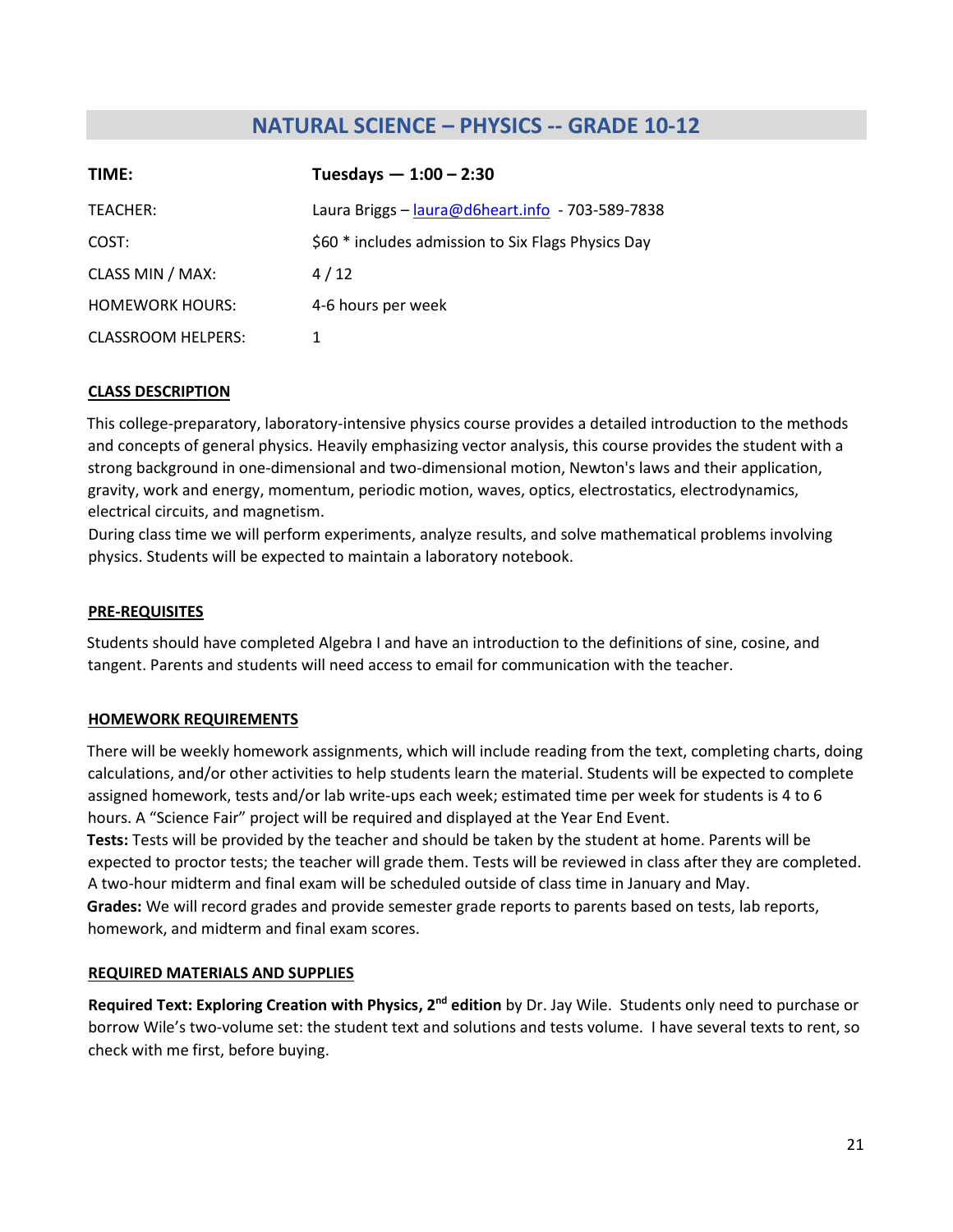# **NATURAL SCIENCE -- ANATOMY & PHYSIOLOGY -- GRADE 10-12**

<span id="page-21-0"></span>

| TIME:                   | <b>Tuesdays 8:00-9:30</b>                             |
|-------------------------|-------------------------------------------------------|
| TEACHER:                | Gretchen Shivik -- RGCAandP@gmail.com -- 703-405-7095 |
| COST:                   | \$150                                                 |
| CLASS MIN / MAX:        | 5/13                                                  |
| <b>HOMEWORK HOURS:</b>  | 5-7/week                                              |
| <b>CLASSROOM HOURS:</b> | $1+$                                                  |

#### **CLASS DESCRIPTION**

This course introduces the anatomy and physiology of the human body. Organ systems will be studied and explored utilizing the text and corresponding labs. Kaplan's Anatomy Coloring Book is an excellent tool to assist in locating and memorizing internal parts of our body. Both observational (microscopic) and dissection labs are used to help students explore the construct of our body. Projects (class and/or individual) will be assigned as applicable. **Honors option:** Honor-option credit will be available.

#### **PRE-REQUISITES**

Completion of a high school biology course. Familiarity with Google Classroom prior to the beginning of fall is recommended.

#### **HOMEWORK REQUIREMENTS AND GRADES**

This course will move at a steady pace so that both lecture material and labs are covered within the assigned class period. All class information and communication will be available on Google Classroom (RGC Anatomy and Physiology). Students will be required to pro-actively read/review material prior to class lecture following the posted scheduled assignments. "On Your Own" questions and study guides will be credited for completion; not graded. Lab reports and module tests will have firm due dates with grades.

#### **REQUIRED MATERIALS AND SUPPLIES**

- \*Access to Google Classroom
- \*Exploring Creation with Advanced Biology, 2nd Edition by Shannon and Yunis
- \*Anatomy Coloring Book, Kaplan (various editions are compatible, I purchased the 8th)
- \*Colored pencils, organizational binder, etc.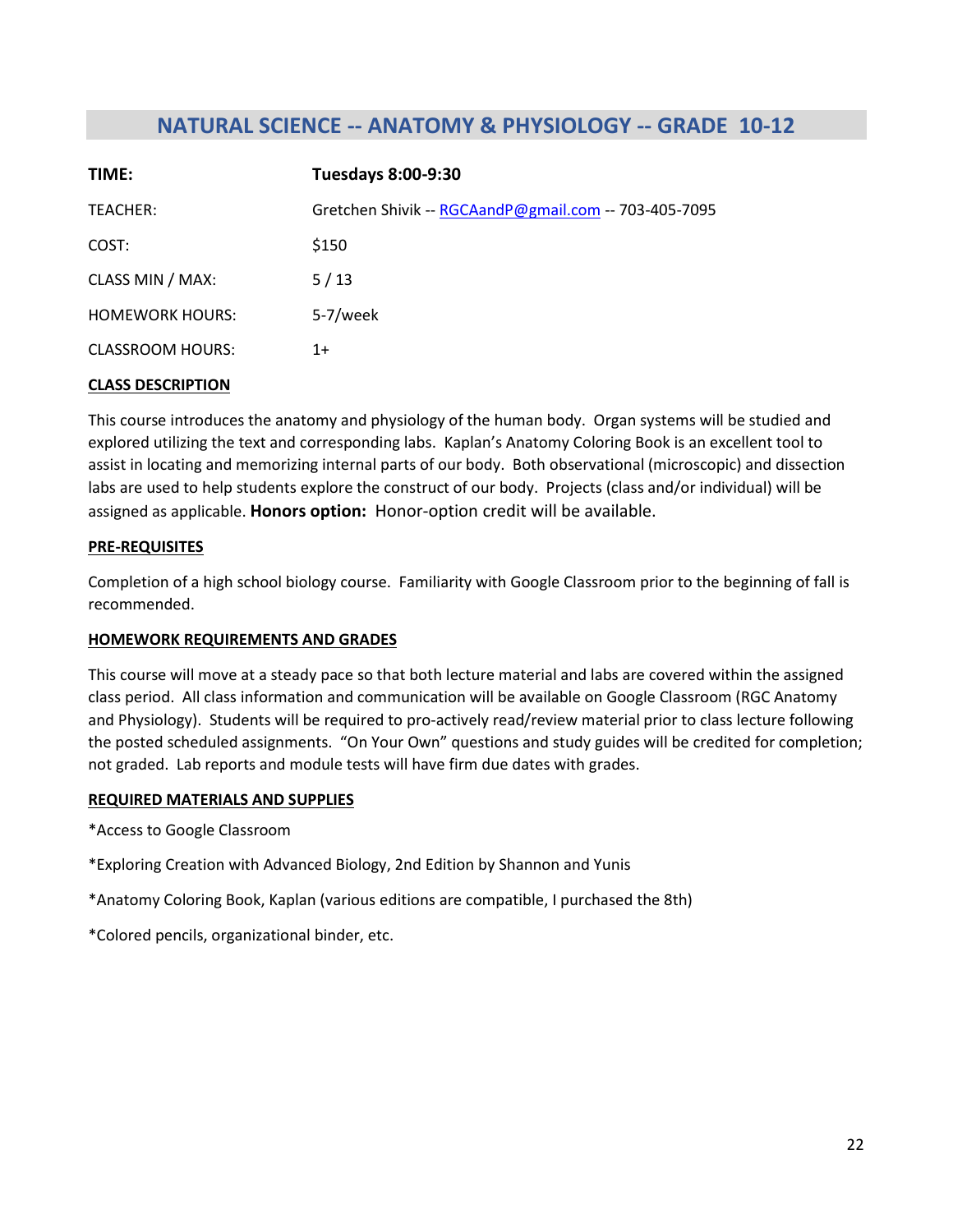# **COMPUTER SCIENCE – INTRODUCTION TO STEM – GRADE 3-5**

<span id="page-22-0"></span>

| TIME:                     | Thursdays $- 11:20-12:20$                                      |
|---------------------------|----------------------------------------------------------------|
| TEACHER:                  | Kimberly Braunschneider -- the 7bees@gmail.com -- 615-335-0432 |
| COST:                     | \$60                                                           |
| <b>CLASS MIN/MAX:</b>     | 3/15                                                           |
| <b>HOMEWORK HOURS:</b>    | none to minimal                                                |
| <b>CLASSROOM HELPERS:</b> |                                                                |

#### **CLASS DESCRIPTION**

This course is an introduction to STEM. We will be exploring basic principles of physics, simple machines and introduction to electrical circuits. Students will use hands on experiments to solidify and explore concepts discussed in class. Class fee provides the students Lego kits, K'nex kits, and electrical circuitry with which to conduct their hands on, in class exercises.

Class format includes lecture, short videos, discussion, and hands on experimentation.

#### **PRE-REQUISITES**

None.

#### **HOMEWORK REQUIREMENTS**

None.

#### **REQUIRED MATERIALS AND SUPPLIES**

None.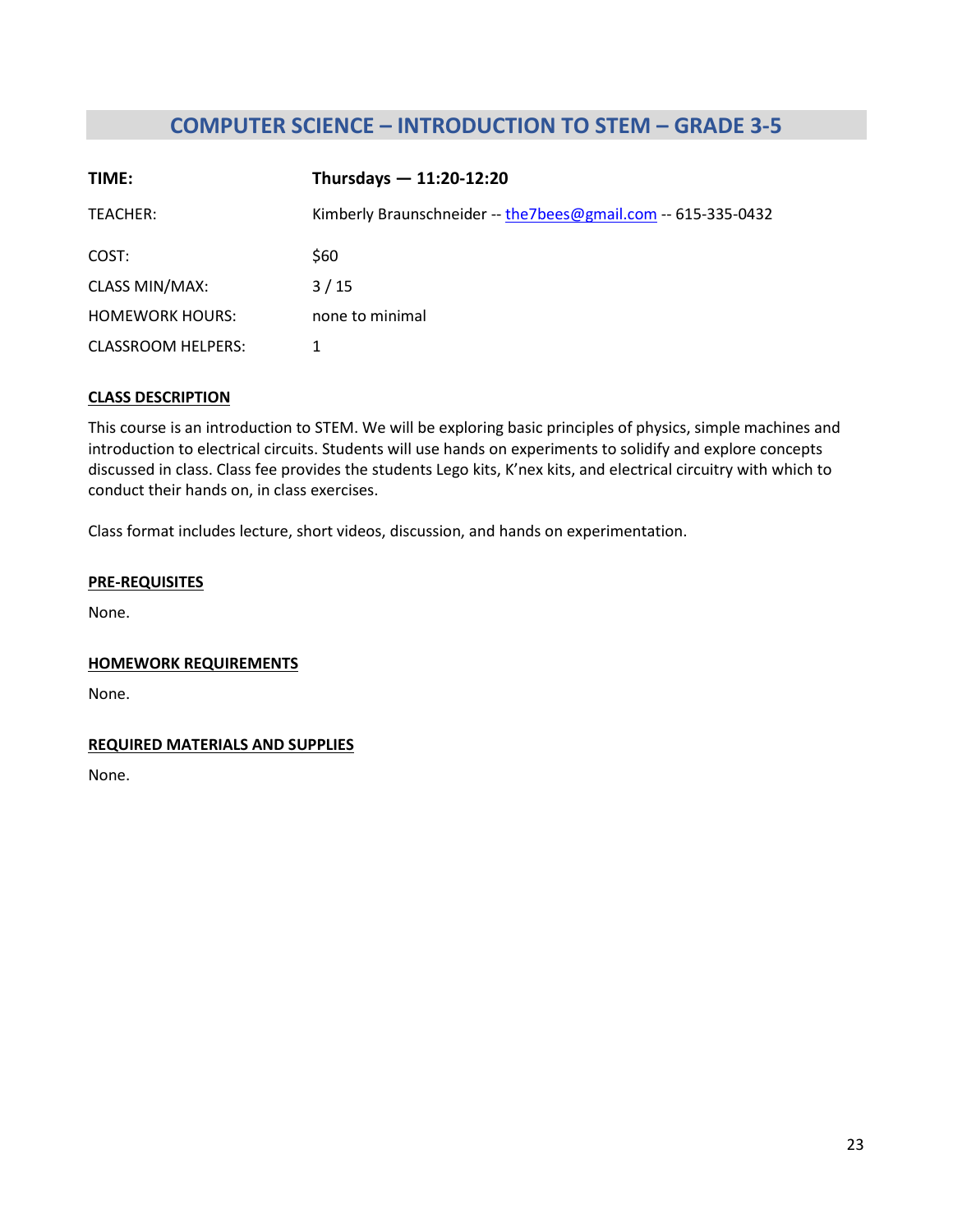# **COMPUTER SCIENCE – INTRODUCTION TO JAVA – GRADE 9-12**

<span id="page-23-0"></span>

| TIME:                               | Thursdays $-8:00-9:00$                             |
|-------------------------------------|----------------------------------------------------|
| TEACHER:                            | David Falke – david.falke@gmail.com – 571-606-1942 |
| COST:                               | \$220                                              |
| <b>CLASS MIN/MAX:</b>               | 3/12                                               |
| HOMEWORK HOURS: up to 1 hour weekly |                                                    |
| CLASSROOM HELPERS: 2                |                                                    |

### **CLASS DESCRIPTION:**

High School students will be introduced to computer programming using the Java language. This course fulfills the High School Computer Science requirement and aligns to the College Board AP Computer Science "A" Exam. **Each student will be provided a laptop during class and will need a computer at home for homework.** The course (CodeHS.com) utilizes a blended classroom approach with completing lessons in class and homework. The content is fully web-based, with students writing and running code in a browser. Lessons will consist of video tutorials, short quizzes, example programs to explore, and written programming exercises, adding up to over 70 hours of hands-on programming practice in total.

#### **Course Outline:**

*Unit 1: Introduction to Programming in Java with Karel the Dog Unit 2: Basic Java Unit 3: Methods Unit 4: Classes and Object-Oriented Programming Unit 5: Data Structures Unit 6: Algorithms and Recursion (Optional) Unit 7: AP Test Practice (Optional) Unit 8: Final Project* 

**Detailed Course Information:** <https://codehs.com/course/53>

**PRE-REQUISITES:** None

#### **REQUIRED MATERIALS AND SUPPLIES:** None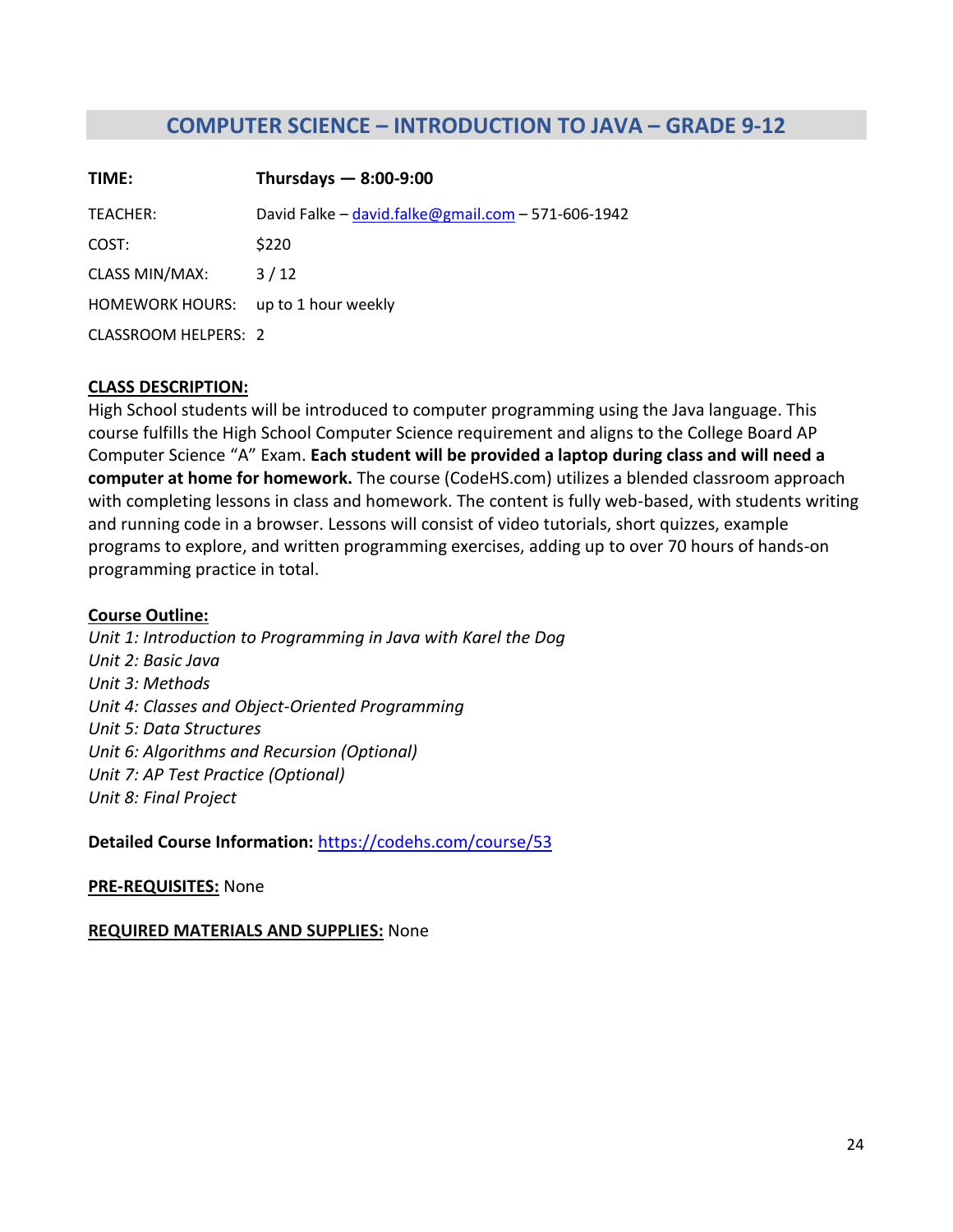# <span id="page-24-0"></span>**COMPUTER SCIENCE – GRAPHICS, WEBSITES, & PROGRAMMING GRADE 5-8**

| TIME:                | Thursdays $-9:00-10:00$                            |
|----------------------|----------------------------------------------------|
| TEACHER:             | David Falke – david.falke@gmail.com – 571-606-1942 |
| COST:                | \$180                                              |
| CLASS MIN / MAX:     | 3/12                                               |
|                      | HOMEWORK HOURS: up to 20 minutes weekly            |
| CLASSROOM HELPERS: 2 |                                                    |

### **CLASS DESCRIPTION**

Elementary/Middle school will move student's knowledge of computers from basic to intermediate in several areas. **Each student will be provided a laptop during class** and the course provides hands on activities to teach students advanced computer skills such as building a computer, installing windows 10, working with word and excel.

#### *Unit 1: Advanced Computer Hardware*

- *Build a computer from scratch*
- *Understand & Setup Networking Devices, Printers, etc.*

### *Unit 2: Software & Programing*

- *Install Windows 10*
- *Basic & Advanced features of Word & Excel*
- *Advance Scratch Programming (or Intro to JavaScript)*

#### *Unit 3: Graphics Design*

• *Graphic Design Tool (GIMP) - Similar to Photoshop* 

#### *Unit 4: Intro to Websites & Cloud Computing*

- *Learn about Databases and write database queries (MySQL DB)*
- *Understand & Setup a Website (WordPress)*

#### **PRE-REQUISITES:** None

#### **REQUIRED MATERIALS AND SUPPLIES:** None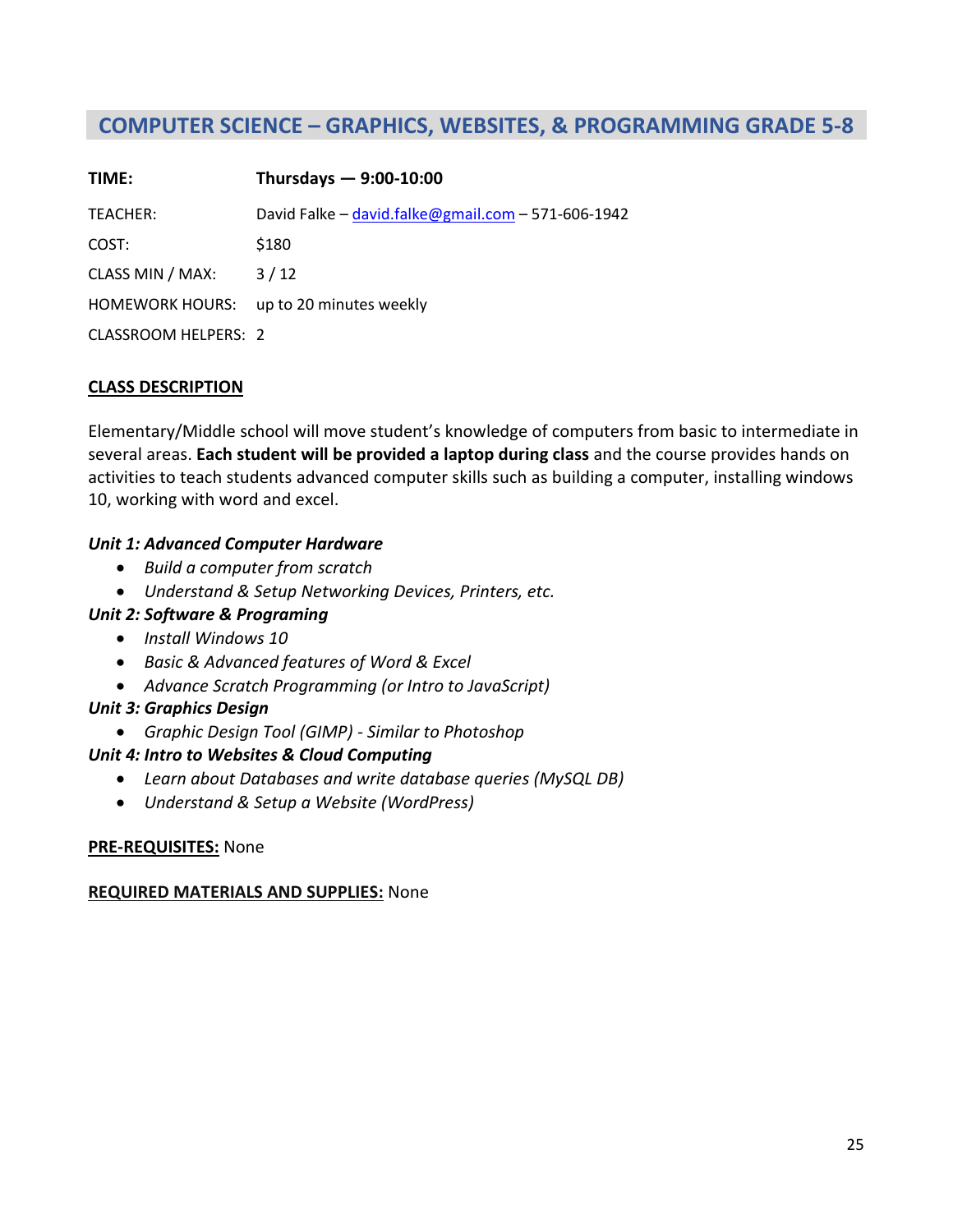# **SOCIAL SCIENCE – EUROPEAN HISTORY – 7-9**

<span id="page-25-0"></span>

| TIME:                     | Thursdays $-$ 10:10-11:10                                |
|---------------------------|----------------------------------------------------------|
| TEACHER:                  | Christina Cottrell - Lucasandster@gmail.com 443-690-0491 |
| COST:                     | \$35                                                     |
| <b>CLASS MIN/MAX:</b>     | 3/15                                                     |
| <b>HOMEWORK HOURS:</b>    | 2-3 hours weekly                                         |
| <b>CLASSROOM HELPERS:</b> | 0                                                        |

#### **CLASS DESCRIPTION**

This course is a study of world history, primarily focusing on western civilization. There will also be a small world geography component. We will study primary figures and events and important history topics in this fun class.

#### **HOMEWORK REQUIREMENTS**

- Homework will be assigned weekly via google classroom.
- I REQUIRE class discussion/involvement. Consequently, attendance will be part of the student's grade. It is crucial that the student come to class having read the weekly assignment thoroughly and thoughtfully, prepared to add to our class discussion.
- There will be a total of four tests for both semesters, as well as 2 papers which will be assigned during the school year.

#### **REQUIRED TEXTS AND SUPPLIES**

• TBD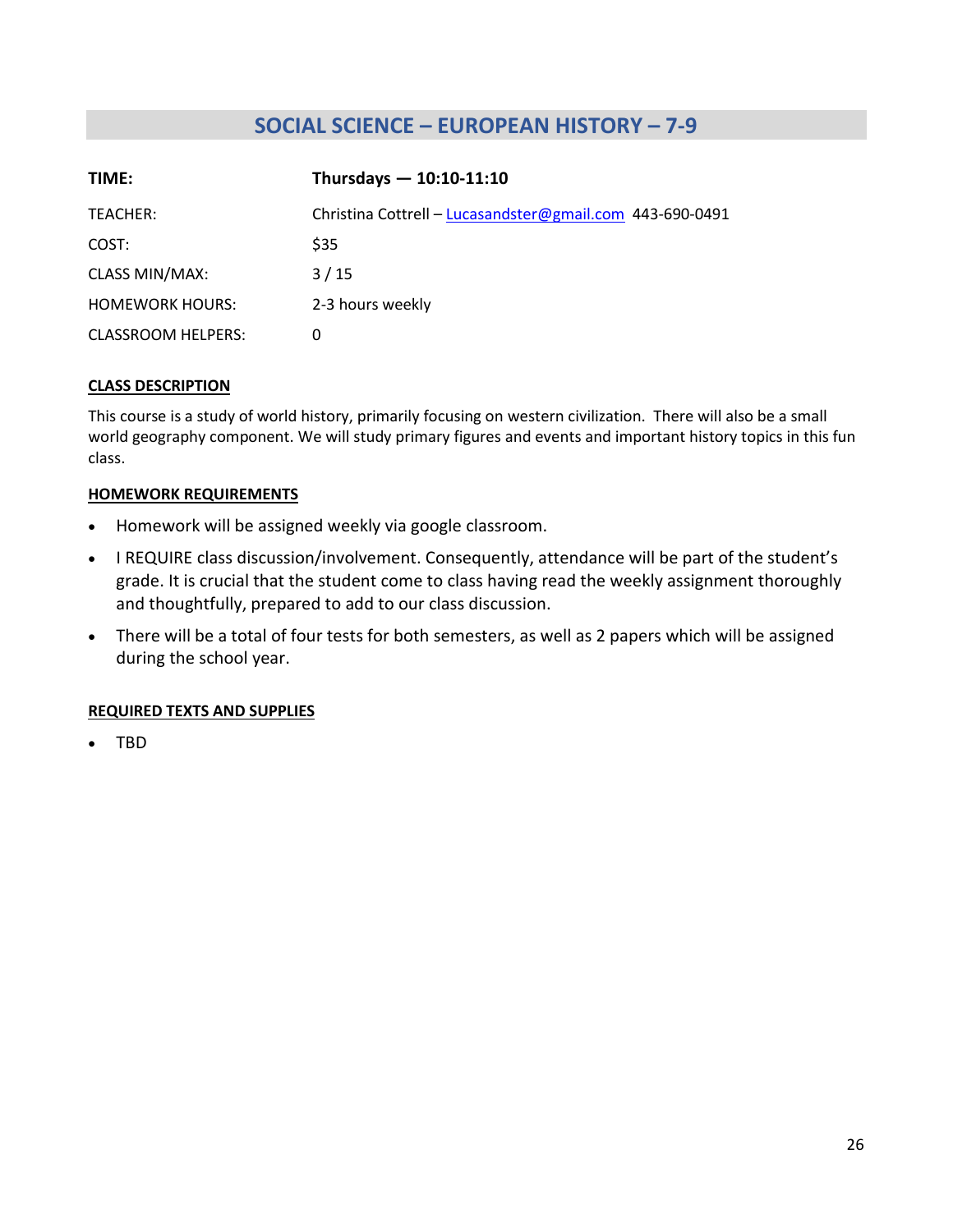# **SOCIAL SCIENCE – WORLD HISTORY – 9-12**

<span id="page-26-0"></span>

| TIME:                     | Thursdays - 1:00 - 2:30                          |
|---------------------------|--------------------------------------------------|
| TEACHER:                  | Amanda Turk - sixturks@gmail.com -- 571-732-9899 |
| COST:                     | \$125                                            |
| <b>CLASS MIN/MAX:</b>     | 5/15                                             |
| <b>HOMEWORK HOURS:</b>    | 4-6 hours per week                               |
| <b>CLASSROOM HELPERS:</b> |                                                  |
|                           |                                                  |

# **CLASS DESCRIPTION**

This world history course will give students a framework for understanding the world from its earliest civilizations through the modern age. It will not be a deep dive into any one period, but a survey of the events and people that have shaped the history of our world. The spine for our course will be the Guest Hollow Whirlwind History online textbook, but we will use many other resources, including videos, articles, books, and podcasts to help us interact with history in a meaningful way.

### **HOMEWORK REQUIREMENTS**

- It is crucial that students be committed to completing assigned homework in this course. Students that do not demonstrate the discipline needed to complete assignments will benefit very little from the class and are unlikely to finish with a favorable grade. I work to ensure that students have a variety of ways to demonstrate completion of and engagement with the coursework, even with varied learning styles and educational strengths. Most of us probably don't remember world history as one of the more dynamic and interesting courses that we took in high school, but my hope is to approach the coursework in a manner that truly engages students and sparks their curiosity to explore even beyond the required coursework! The course will require extensive reading by students. We will use a variety of books and resources to develop a robust understanding of world history. While we will use a spine text to guide us, much of the reading will come from other books, articles, and sources. Video links and podcasts will also be assigned for homework. My goal for this course is for it to be not just informative, but truly enjoyable. Students are expected to be diligent in taking time to complete assignments outside of class, but my goal is for assignments to be both educational and engaging.
- Class time will be highly interactive. Students will complete and present weekly flex-assignments, which will be on a relevant topic of their choosing. Assignments may either be presented orally in class or in an online discussion forum.
- Students will complete brief, untimed, in-class quizzes each week to demonstrate completion of homework.
- Students will write one or two papers and will complete two projects during the year.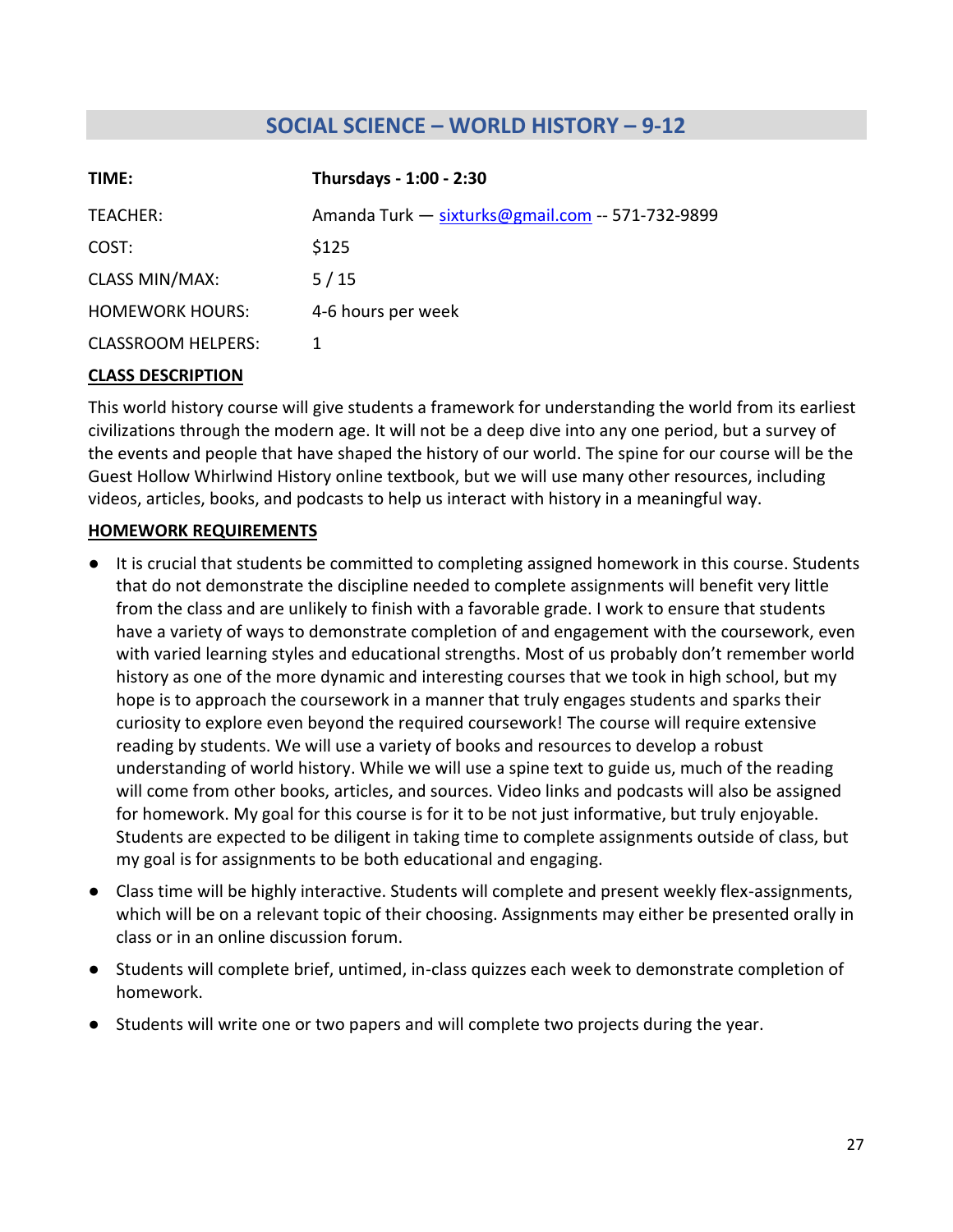# **REQUIRED TEXTS AND SUPPLIES**

- I will purchase the required books and distribute them to students. If I am able to obtain the books for less than the class fee, I will refund the difference to your family.
- Students will also need a 3-ring binder with divider tabs.
- I plan to use the Whirlwind World History course from Guest Hollow [\(www.guesthollow.com\)](http://www.guesthollow.com/) as a guide for the creation of this course. I will adapt it to suit our needs, but feel free to take a look if you would like to see a general idea of what we will be using.

# **HONORS OPTION**

An honors option will be offered for interested students. This is completely optional and will require some additional assignments throughout the year. Interested students should contact me for more information.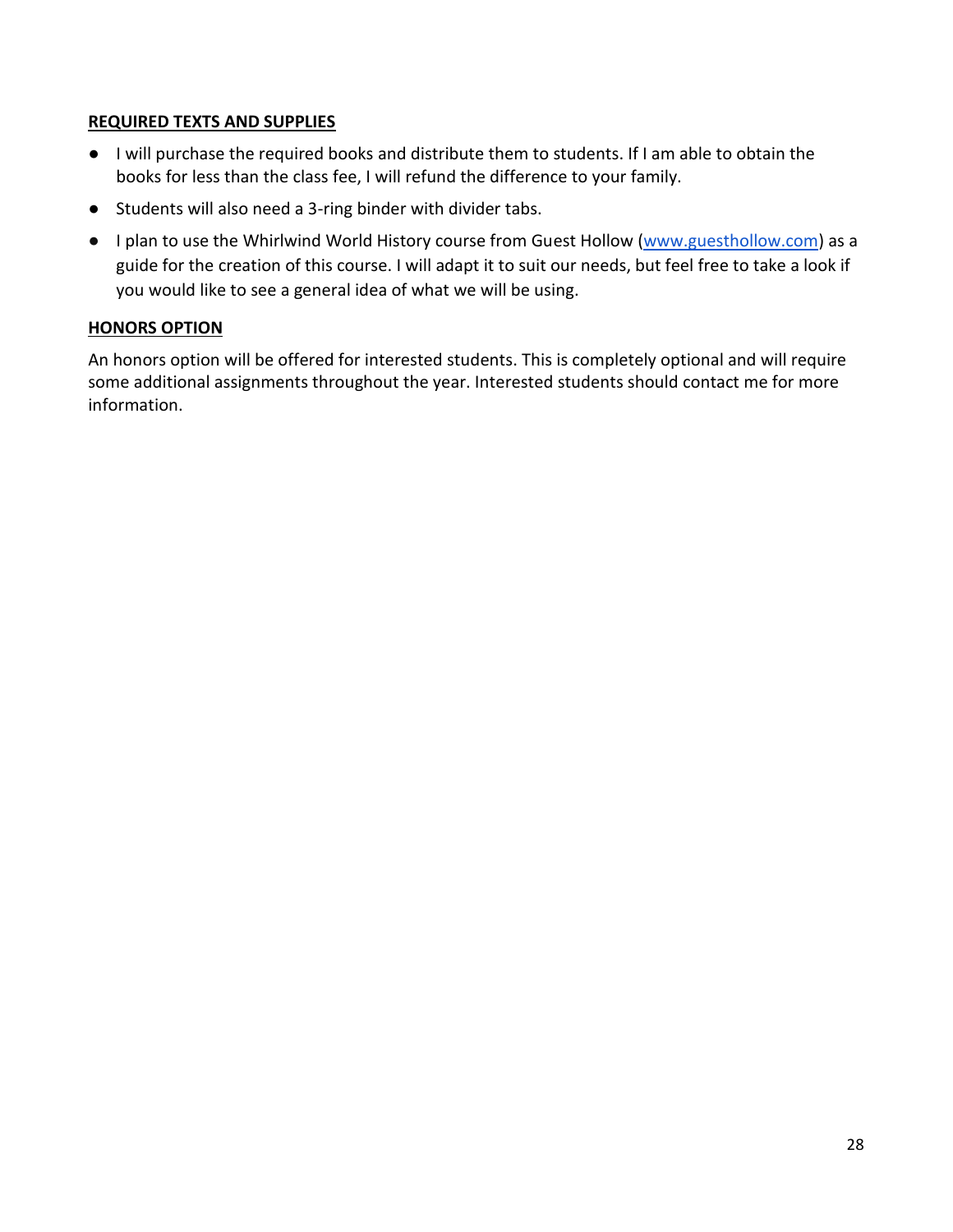# **ELECTIVE – ELEMENTARY ART -- GRADE 2-6**

<span id="page-28-0"></span>

| TIME:                  | Thursdays $- 11:20-12:20$                               |
|------------------------|---------------------------------------------------------|
| TEACHER:               | Emily Fossum - 832-985-7025 -- emilyfossumart@gmail.com |
| COST:                  | \$200                                                   |
| <b>CLASS MIN/MAX:</b>  | 12/17                                                   |
| <b>HOMEWORK HOURS:</b> | $0 - 1$                                                 |
| CLASSROOM HELPERS:     | $2 - 3$                                                 |

#### **CLASS DESCRIPTION**

This course is a fun class exploring all about art and where students will learn how to create art themselves. The skills the students learn each week will build upon each other so that they will have a comprehensive understanding of many drawing materials. While students engage in each art activity they will simultaneously be learning about value, color, perspective, composition, and proportion. We will also dive into some fun art history and learn from the masters while we create our own masterpieces. The students will learn to create with pencils, charcoals, chalk pastels, oil pastels, watercolor and more. Each month we will be learning about a new medium or artist, and each week that follows will build upon skills we are learning together. By the end of the year your student will have a lovely portfolio of completed art works and an understanding of several mediums, artists, and art terminology.

#### **HOMEWORK REQUIREMENTS**

• Minimal- Students who do art outside of class are welcome to bring it in to show to the class!

- The teacher will purchase all the supplies required.
- The kids should bring a good attitude and be ready to participate!!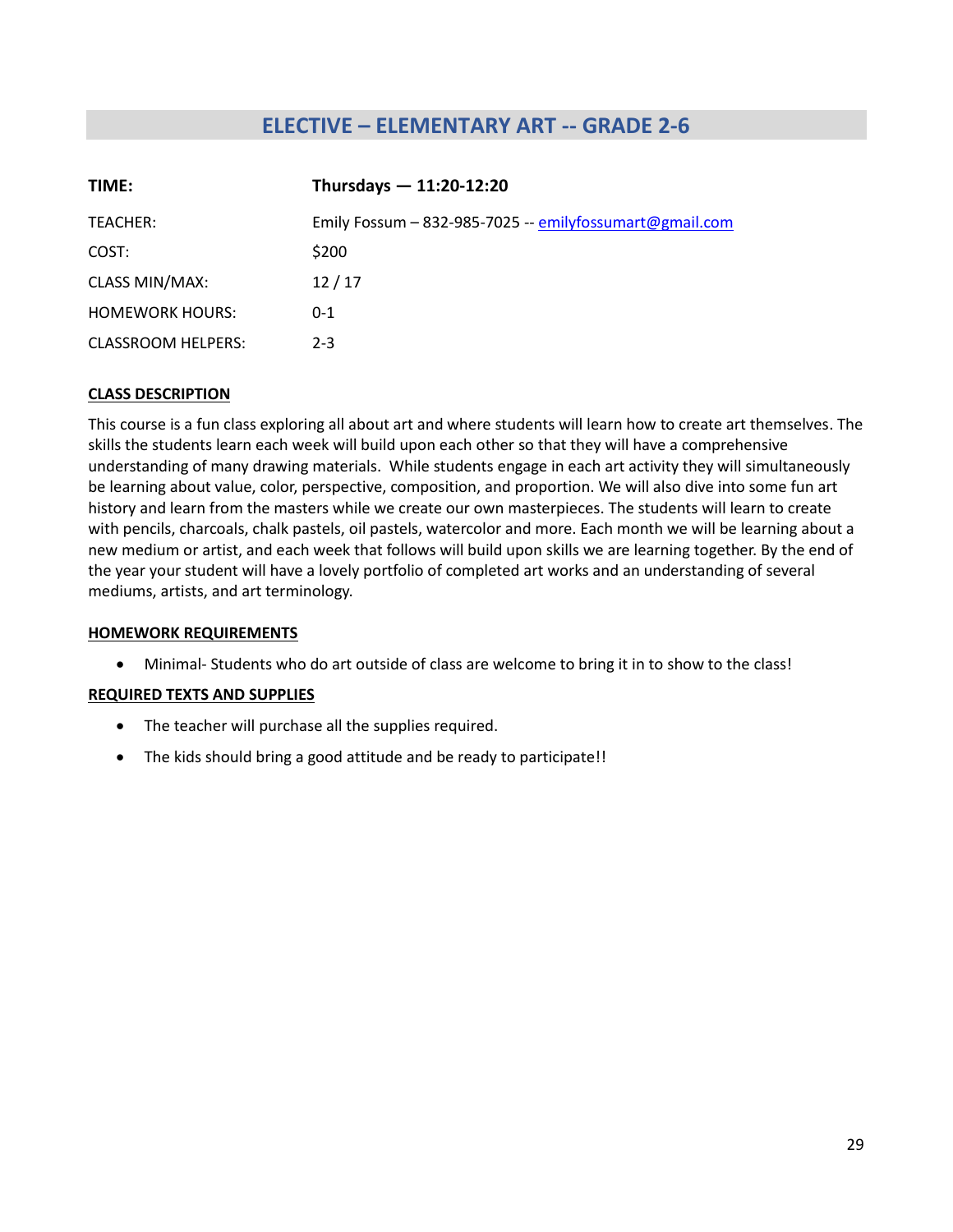# **ELECTIVE – ART -- GRADES 6-8**

<span id="page-29-0"></span>

| TIME:                     | Thursdays: 1-2:30pm                             |
|---------------------------|-------------------------------------------------|
| TEACHER:                  | Marlene Mika - 703-731-3349 - mchiaty@yahoo.com |
| COST:                     | \$80                                            |
| CLASS MIN / MAX:          | 4/15                                            |
| <b>HOMEWORK HOURS:</b>    | $0 - 1$                                         |
| <b>CLASSROOM HELPERS:</b> | 2                                               |

#### **CLASS DESCRIPTION**

Students in this art class will work with many kinds of media and will grow in their understanding of basic art principles. They will sometimes be shown work by some of the more prominent artists of each style. We will discuss why we might use one style over another, and some of the cultural meanings conveyed. We will definitely get messy, make mistakes, and explore!

I expect the students to use their imaginations, embrace the teaching, and do their best on each project. I want the students to really enjoy the process of creating art. Additionally, I seek to help them gain confidence in their individual approach to art as they become equipped with foundational skills.

Some of the planned art projects:

- Mosaic Serving Tray piece
- Chalk pastel modern portrait
- Mood/Drawing techniques via sketch homework
- Monet-style oil pastel waterscape
- Wood etch/stone ornament
- Alcohol paint abstract piece
- Mandala decorated box
- Storybook illustration paint/marker piece
- Van Gogh-style acrylic paint piece
- Pour paint project new technique
- Glass/faux-stained glass project

#### **HOMEWORK REQUIREMENTS**

Each week, students will be given a drawing prompt and "method of drawing" practice. Students who wish to share art that they have done outside of class may bring it in for "Show and Tell" time.

#### **SUPPLIES**

The cost listed above will cover all supplies. I will provide sketchbooks and smocks (please know that smocks don't cover everything, so please have your students dress appropriately).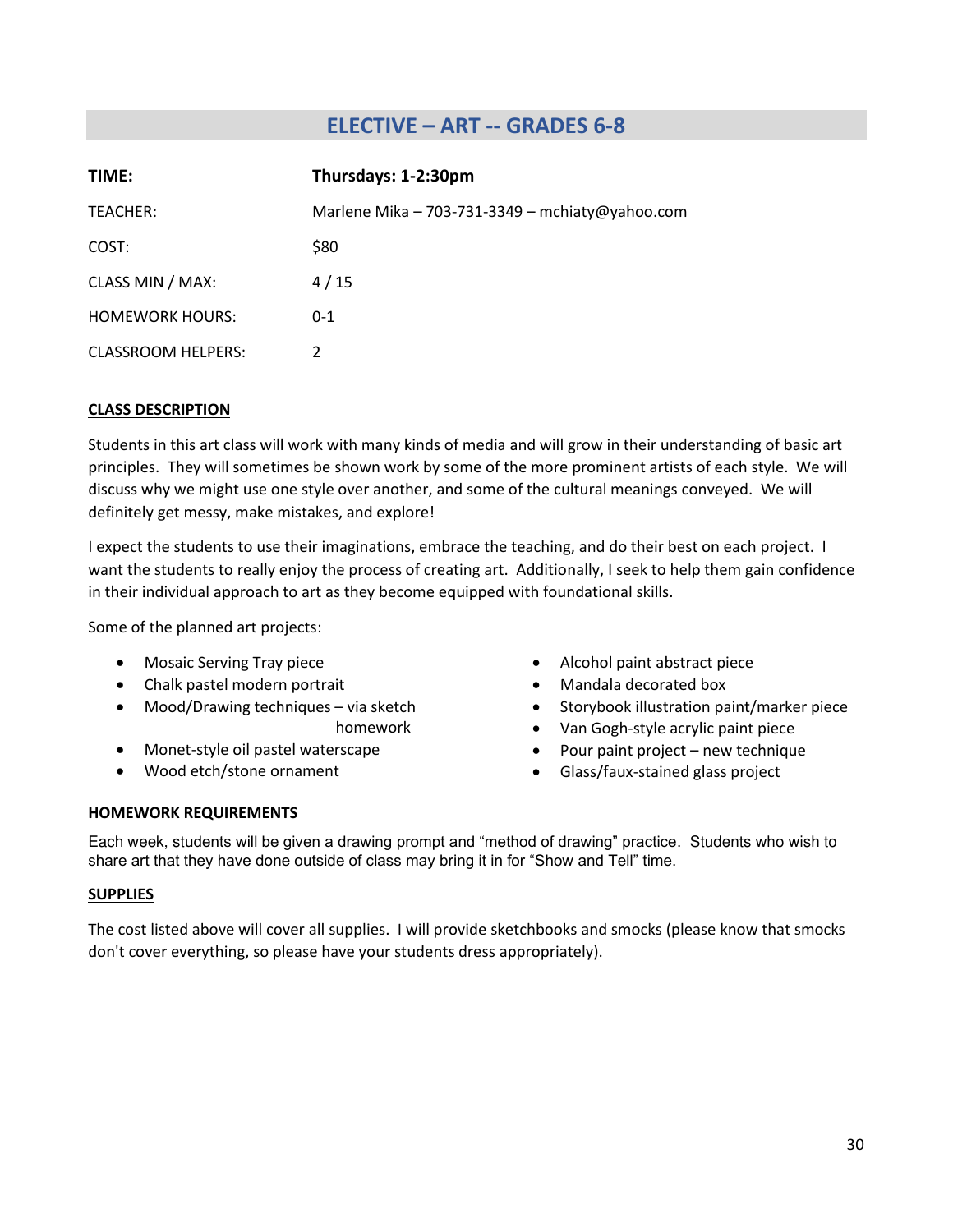# **ELECTIVE – FUNDAMENTALS OF DRAWING -- GRADES 9-12**

<span id="page-30-0"></span>

| TIME:                     | Thursdays $- 10:10 - 11:10$                               |
|---------------------------|-----------------------------------------------------------|
| TEACHER:                  | Emily Fossum - (832) 985-7025 -- emilyfossumart@gmail.com |
| COST:                     | \$200                                                     |
| <b>SUPPLY FEE:</b>        | \$50                                                      |
| <b>CLASS MIN/MAX:</b>     | 7/12                                                      |
| <b>HOMEWORK HOURS:</b>    | 2                                                         |
| <b>CLASSROOM HELPERS:</b> | 1                                                         |

#### **CLASS DESCRIPTION**

This course takes a classical approach to learning how to draw. Students do not need to enter with prior knowledge, but with an eagerness to learn! We will be looking back at the old masters of art history and completing projects based on what we learn. Materials used will be willow charcoal, compressed white and black charcoal, graphite, and—if the class shows interest—we will be including color with pastels.

One might look at a pencil and presume it an easy material to use, but to do so *well* is quite a difficult feat. Students will be taught the tricks of the trade: correct ways to apply different media, how to conquer proportion, and how to draw what they *see* and not what they *think* they see. Students with prior art knowledge will be pushed further and will work on projects that can serve as future portfolio pieces. Projects will include drawings from life, value studies, still lifes, portrait studies, proportion studies and a completed master copy. Students will have sketches assigned for completion between classes, and will likely need to work on additional projects outside of class.

Examples of old master artists we will be studying include: Da Vinci, Michelangelo, Raphael, Caravaggio, Van Dyck, Rembrandt, Vermeer, Velázquez, Jacques- Louis David, Jean Auguste Dominique Ingres, Degas, Bouguereau. We will do a deep-dive into the classical drawing approach of Charles Bargue.

#### **HOMEWORK REQUIREMENTS**

• 1-2 hours per week outside of class. Students will be encouraged to keep a sketchbook and complete drawing prompts provided by the teacher. Students will also have major projects that we will work on both in and out of class.

#### **REQUIRED TEXTS AND SUPPLIES**

• The \$50 supply fee covers the cost of materials both for the class and for your students to keep. The teacher will purchase all the supplies required.

Emily will accept younger students who have an aptitude for drawing and a drive to learn more technical skills.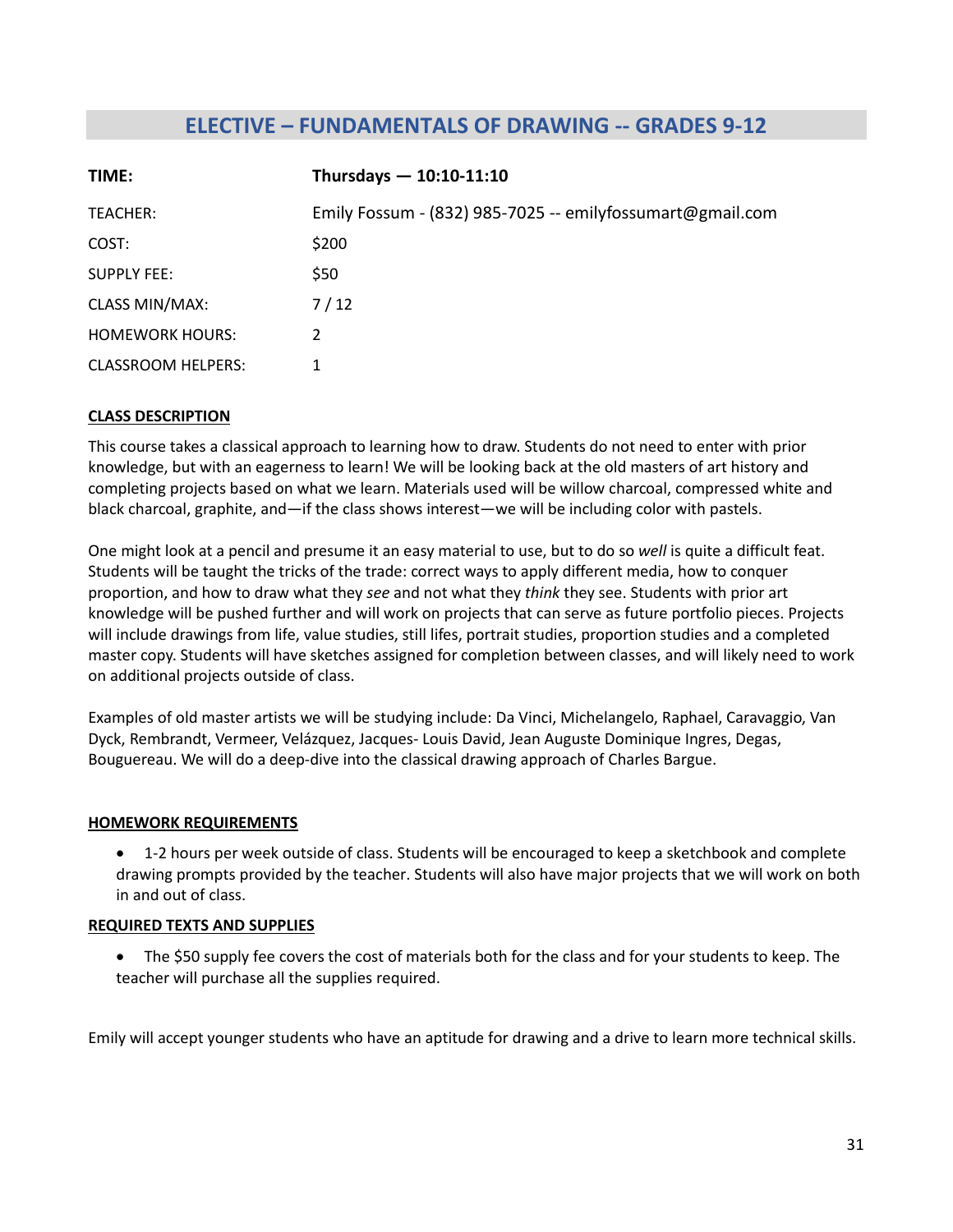# **ELECTIVE -- HOME ECONOMICS – GRADE 5-6**

<span id="page-31-0"></span>

| TIME:                     | Thursdays $-9:00-10:00$                                              |
|---------------------------|----------------------------------------------------------------------|
| TEACHER:                  | Kelly Lesly $-$ @yahoo.com -- 703-772-2518                           |
| COST:                     | \$100 -- NO REFUNDS AFTER JUNE 30 IF YOU DROP CLASS                  |
| <b>CLASS MIN/MAX:</b>     | 3/6 (additional students will be considered on a case-by-case basis) |
| <b>HOMEWORK HOURS:</b>    | Minimal                                                              |
| <b>CLASSROOM HELPERS:</b> | $1 - 2$                                                              |

#### **CLASS DESCRIPTION**

Running a household is totally manageable if you have the right skills! This course will teach your children various skills that will help prepare them for a lifetime of success in and outside of your home. Units of study will include:

- **Cooking and baking** including basic kitchen skills, how to safely use knives, safe food preparation, measuring, meal planning and making lots of yummy food!
- **Laundering** including how to use a washing machine and dryer, folding, ironing, stain removal, as well as a little old-fashioned scrubbing on a washboard and line drying, just for fun!
- **Sewing** will include hand stitching, buttons, making a pillow and an apron.
- **Cleaning** including learning which products to use for each task, tidying up, washing dishes, floors, toilets, that splattered toothpaste all over your bathroom mirror and so much more!
- **Basic first aid** including assembling a first aid kit, what to do when someone gets injured, bandaging, burns, and bites & stings.
- **Basic gardening** will include learning about the best type of soil for planting food/flowers, garden tools, planning a garden, compost/fertilizer, and raised beds/pots vs. in-ground gardens.
- **Fire safety** to include a local fireman sharing his/her expertise and a bonfire with s'mores!

Additional topics may be added based on class interest. Realizing that many families have food sensitivities (mine included), all food used in the recipes will be non-GMO and most will be Organic. Units of study are geared toward students in Grades 5 and 6; however, students in other grades will be considered on a case-by-case basis. All materials (kitchen tools, sewing and first aid kits, etc.) will go home with your student at the end of each unit/end of the year. Refunds for any unused funds will be issued at the end of the year as well. Please don't hesitate to reach out if you have any questions!

#### **HOMEWORK REQUIREMENTS**

Occasionally, students will bring unfinished projects home to be completed. Please encourage your children to practice what they're learning in class. Practice makes progress! The more practice they get helping you mend a button on a shirt, make rice for dinner, or wash the dishes, the more familiar and comfortable they will feel doing these tasks.

#### **REQUIRED TEXTS AND SUPPLIES**

All materials will be provided by the teacher.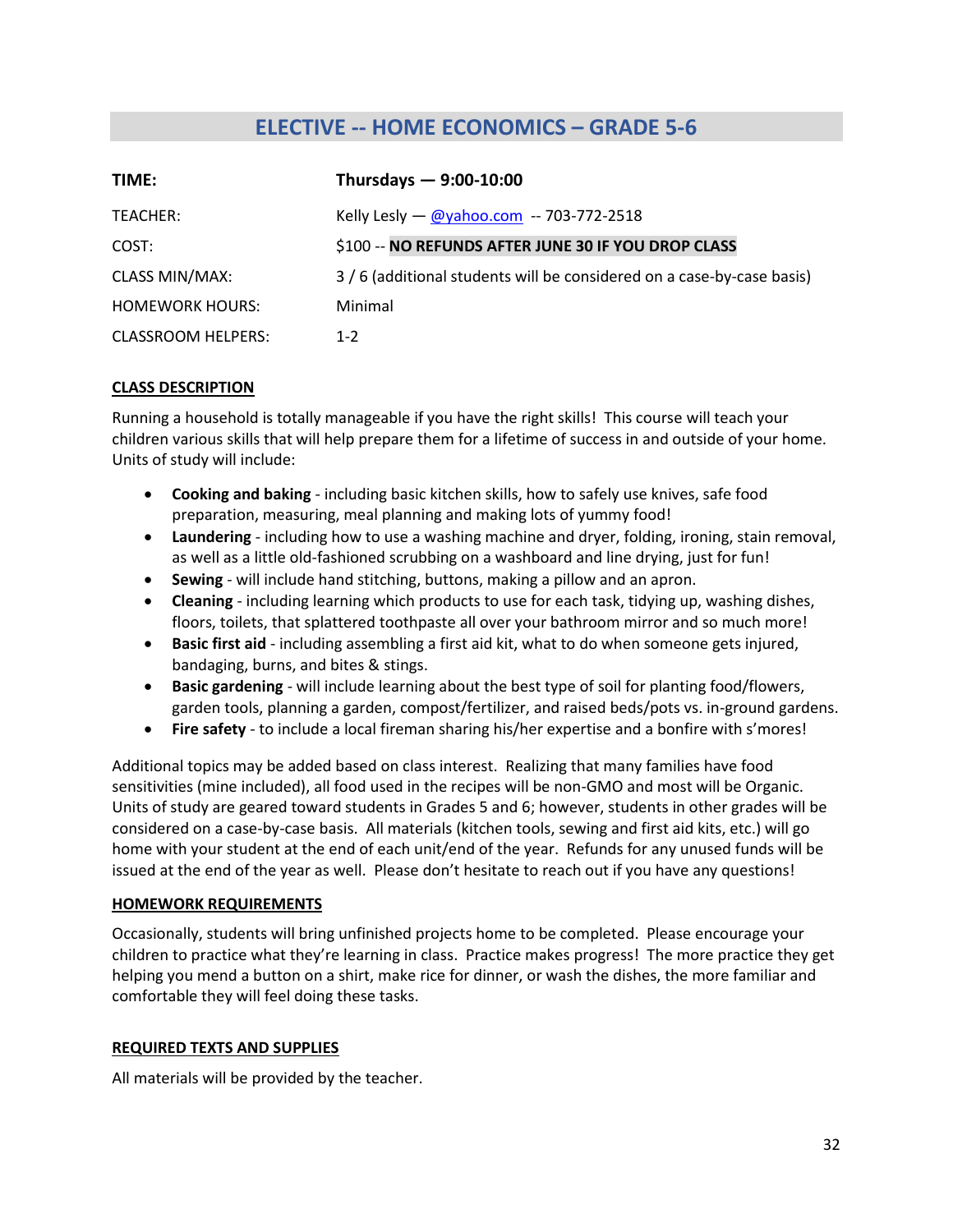# **ELECTIVE -- PERSONAL FINANCE– GRADE 7-10**

<span id="page-32-0"></span>

| TIME:                  | Thursdays $- 10:10 - 11:10$                         |
|------------------------|-----------------------------------------------------|
| TEACHER:               | Rebekah Falke — rebekahfalke@gmail.com 540-272-6684 |
| COST:                  | \$50                                                |
| <b>CLASS MIN/MAX:</b>  | 5/15                                                |
| <b>HOMEWORK HOURS:</b> | 1                                                   |
| CLASSROOM HELPERS:     |                                                     |

#### **CLASS DESCRIPTION**

The course follows the curriculum developed by Dave Ramsey, entitled *Foundations in Personal Finance for Homeschool*. It is a complete, dynamic, middle school curriculum that teaches students about saving, investing, credit, debt, money management, and more from a biblical perspective in a fun, engaging, practical manner. Class format includes short videos, discussion, written work, quizzes, and possibly computer work.

#### **PRE-REQUISITES**

None

### **HOMEWORK REQUIREMENTS**

We will complete most written work, reading and quizzes in class each week. Students may occasionally be asked to complete some light work at home.

- Personal Finance workbook Provided by teacher with class fee
- Three-ring binder with lined paper
- Pens and pencils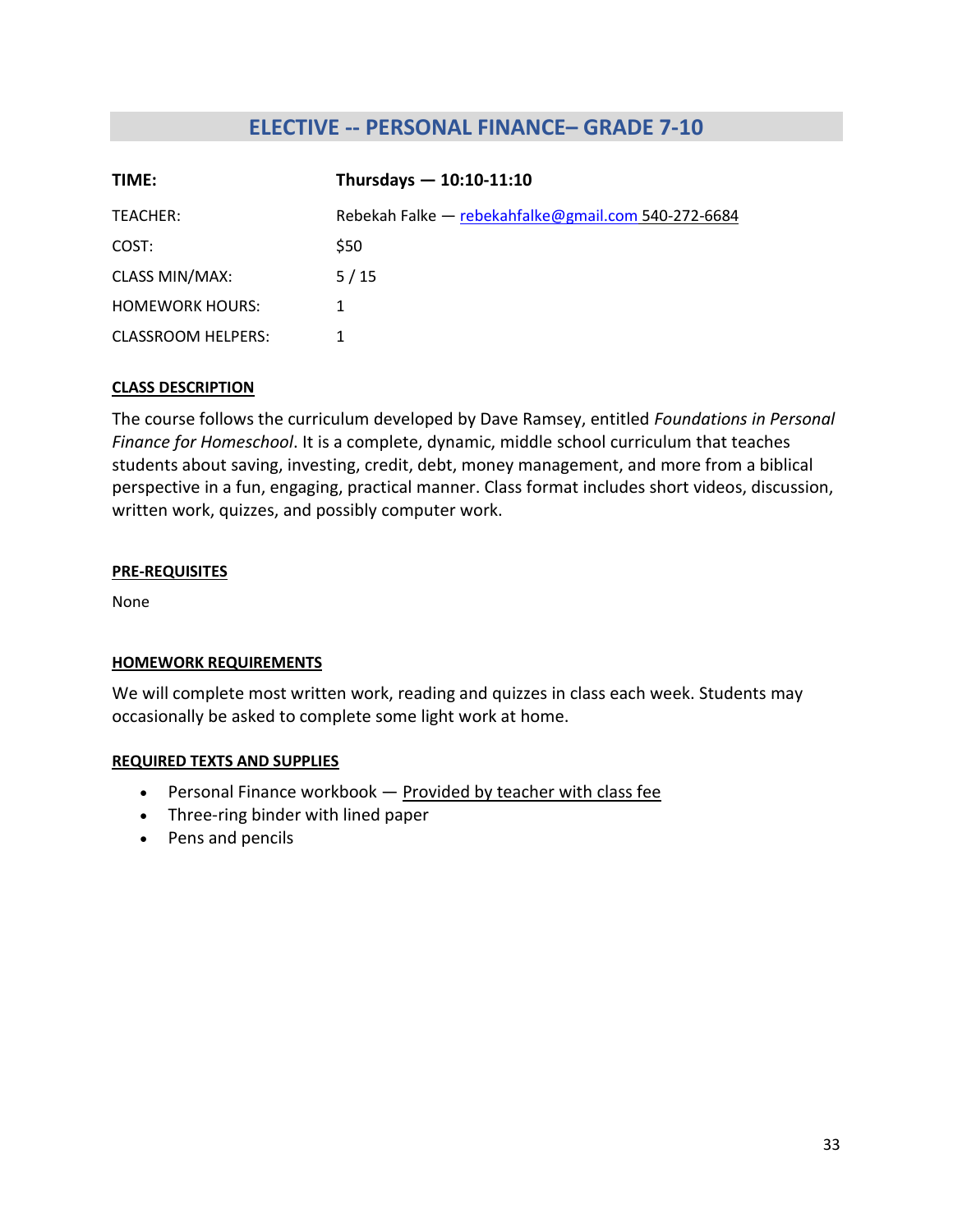# **ELECTIVE – BUSINESS COMMUNICATION – GRADES 10-12**

<span id="page-33-0"></span>

| TIME:                     | Thursdays $- 10:10 - 11:10$                        |
|---------------------------|----------------------------------------------------|
| TEACHER:                  | Michael Deck - mdeck@rgcfairfax.org - 571-353-0094 |
| COST:                     | \$35                                               |
| <b>CLASS MIN/MAX:</b>     | 5/15                                               |
| <b>HOMEWORK HOURS:</b>    | 1-5 hours per week                                 |
| <b>CLASSROOM HELPERS:</b> |                                                    |

#### **CLASS DESCRIPTION**

The study of basic principles and theories of communication in a variety of professional contexts including emails, interviews, teams, presentations, and more. The goal of this class is to grow in effective written and oral communication that will translate into any and every profession. Some topics will be: Writing professional emails, crafting a resume, personal branding, interview preparation, persuasive presentation, writing a cover letter, attentive listening, and more.

#### **HOMEWORK REQUIREMENTS**

- Students will be required to complete a variety of reading, writing, and presentation assignments in preparation for class.
- Students will be required to participate in weekly in-class discussions. Many of the topics will be covered through practical, hands-on exercises in class.
- Throughout the year, there will be several quizzes and tests.

### **REQUIRED TEXTS AND SUPPLIES**

TBD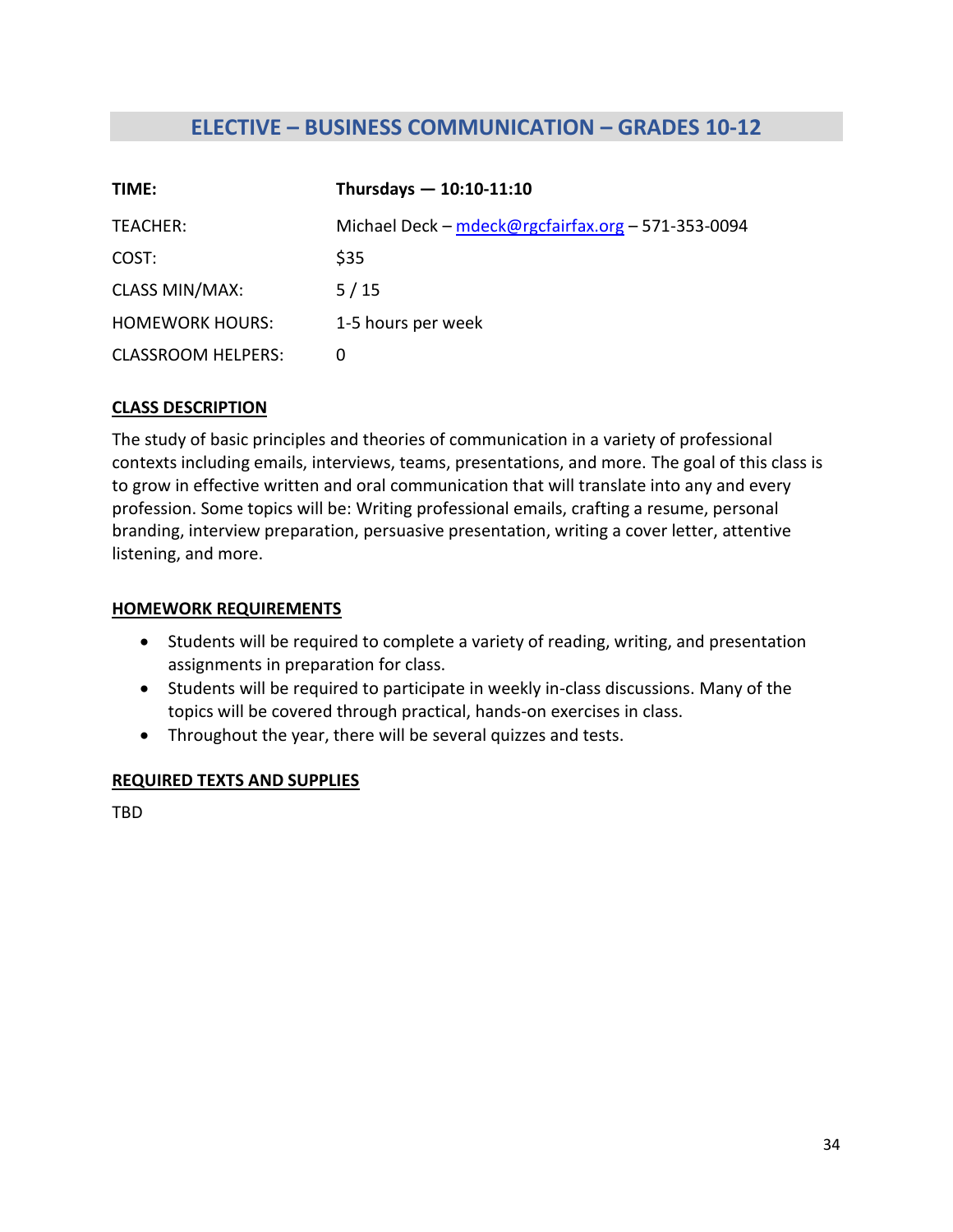# **ELECTIVE – PUBLIC SPEAKING – GRADES 10-12**

<span id="page-34-0"></span>

| TIME:                        | Thursdays - 11:20-12:20                          |
|------------------------------|--------------------------------------------------|
| TEACHER:                     | Marilyn White - mlhwhite@gmail.com, 571-970-7530 |
| COST:                        | \$20                                             |
| <b>CLASS MIN/MAX:</b>        | 8/12                                             |
| HOMEWORK HOURS: 2-4 per week |                                                  |
| CLASSROOM HELPERS: 1         |                                                  |

#### **CLASS DESCRIPTION**

Throughout the course of the year, students will write and present speeches that inform, persuade, entertain, and inspire. The class will mix short lectures on writing, preparing, and presenting various types of speeches with games, presentations and group projects. This course's goal is to prepare students to speak confidently before a crowd, help students identify and alter distracting behaviors used while speaking, and to provide them with the basic principles of organization and research needed for effective speeches. Students will also have the opportunity to evaluate their classmates work on a regular basis.

Throughout the course, students will:

- Plan, write, and prepare speeches that inform, persuade, entertain or inspire.
- Use presentation aids to enhance speeches.
- Outline speeches in a logical and thorough fashion.
- Conduct meaningful research on a variety of topics.
- Evaluate speeches based on a variety of verbal and non-verbal criteria.
- Listen effectively, regardless of interest in the subject matter.

#### **HOMEWORK REQUIREMENTS**

Students will write, prepare, and present 7-10 speeches throughout the course of the year. Because of the nature of public speaking, some weeks students will need ~4-5 hours of preparation time and other weeks, none at all. The total amount of preparation time depends on a student's writing ability and the amount of time dedicated to practice and preparation.

#### **REQUIRED MATERIALS AND SUPPLIES**

• No required textbook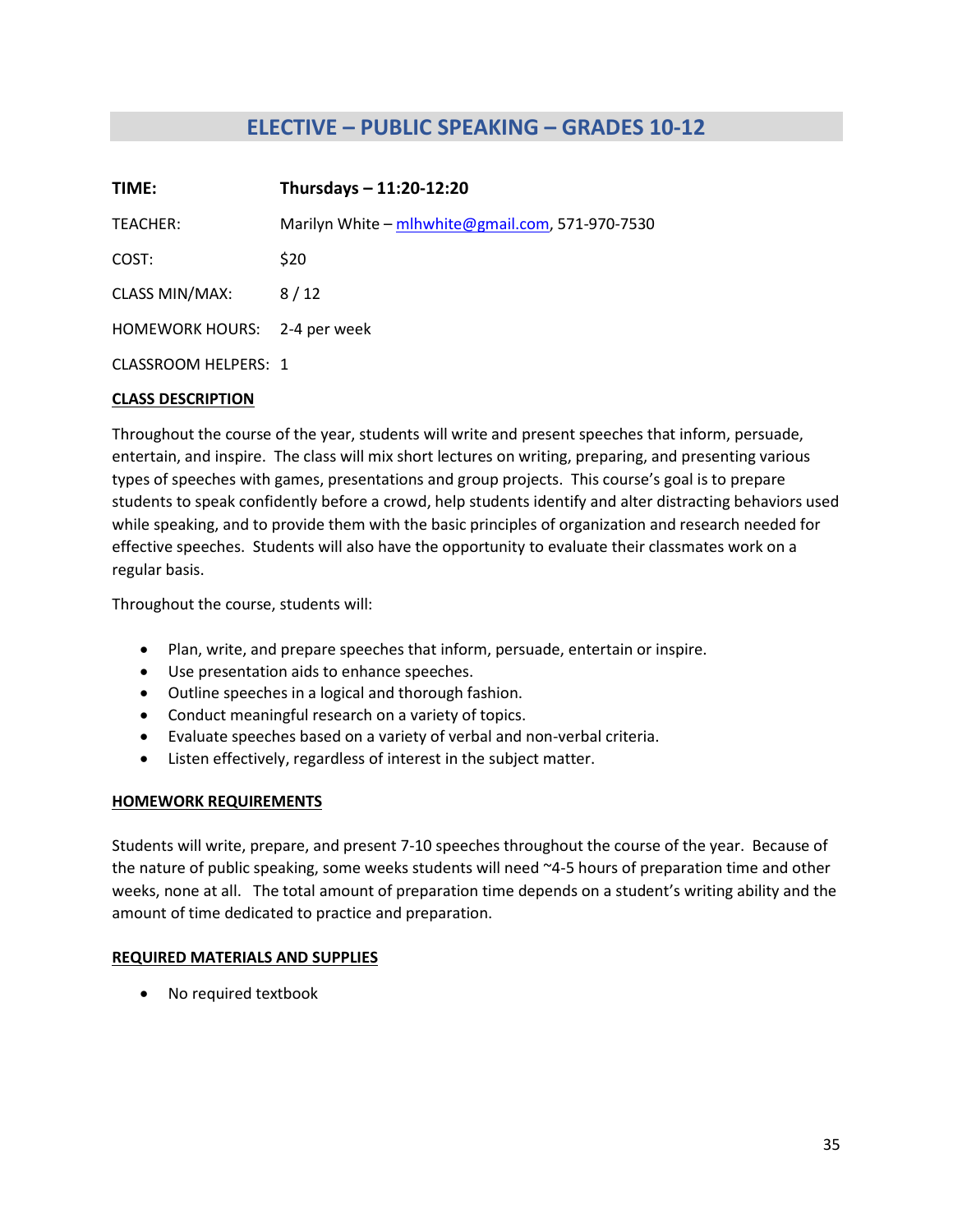# **ELECTIVE – BIBLE STUDY -- GRADES 7-9**

<span id="page-35-0"></span>

| TIME:                     | Thursdays $-9:00 - 10:00$                           |
|---------------------------|-----------------------------------------------------|
| TEACHER:                  | Kristo Voda — $kvoda@rgcfairfax.org - 703-728-9862$ |
| COST:                     | \$15                                                |
| <b>CLASS MIN/MAX:</b>     | No limit                                            |
| <b>HOMEWORK HOURS:</b>    | 1-2 hours per week                                  |
| <b>CLASSROOM HELPERS:</b> | 0                                                   |

#### **CLASS DESCRIPTION**

This course will be a Bible study designed to encourage young teens to glorify God in all they do by making personal connections between Bible study and daily living. Through Bible study, activities, and discussion, students will be encouraged to apply what the Bible teaches to all aspects of their lives.

#### **PRE-REQUISITES**

Please only sign up for this course if the student is willing to actively participate in class discussions and do the reading each week in advance.

#### **HOMEWORK REQUIREMENTS**

Reading, reflection, and other assignments each week.

#### **REQUIRED MATERIALS AND SUPPLIES**

A Bible (ESV) -- hard copy required to be brought each week. Pen and notebook. Other materials provided by instructor.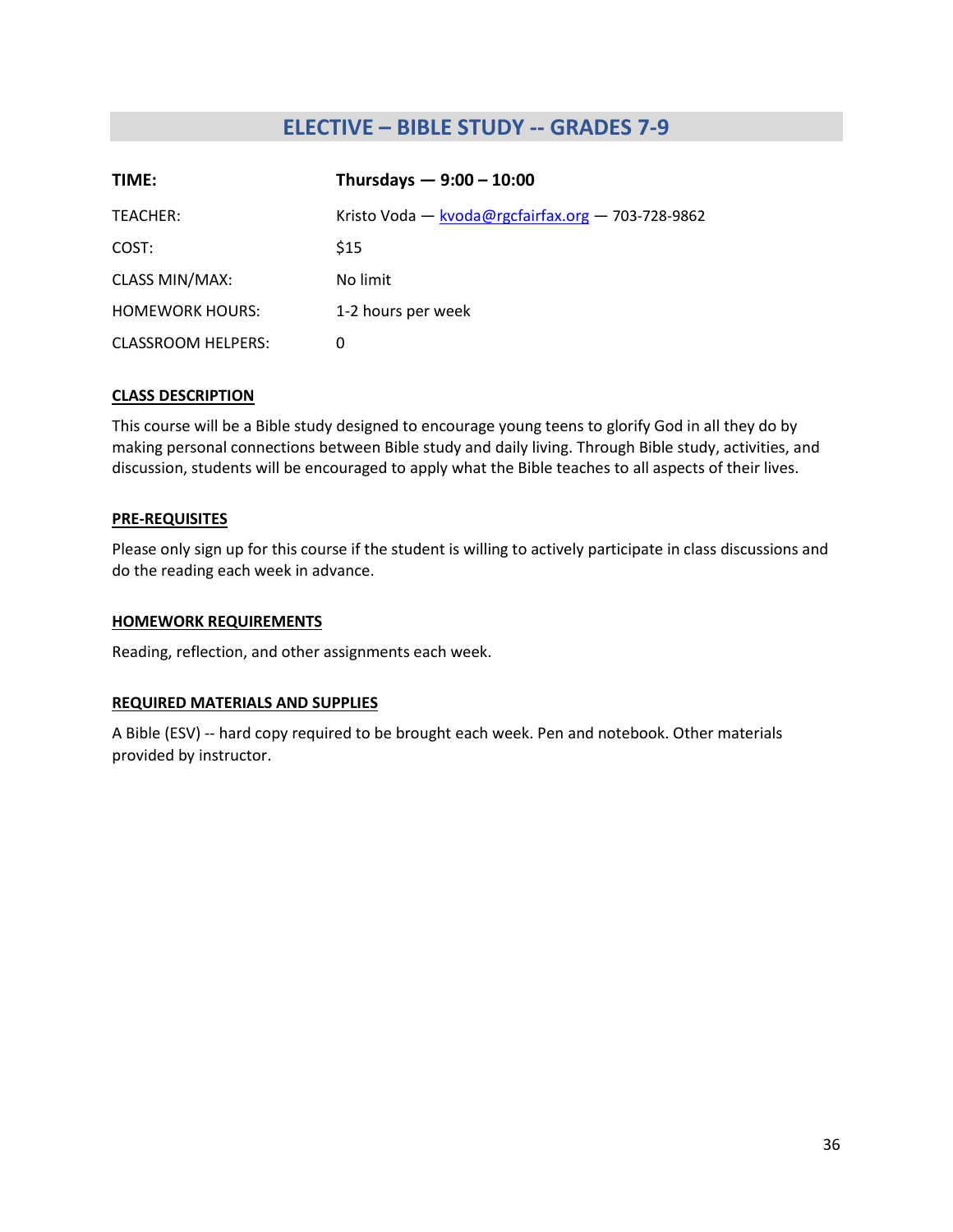# **ELECTIVE – BIBLE: GROWING YOUR FAITH -- GRADES 10-12**

<span id="page-36-0"></span>

| TIME:                     | Thursdays $-9:00 - 10:00$                                  |
|---------------------------|------------------------------------------------------------|
| TEACHER:                  | Vince Hinders $-$ vhinders@rgcfairfax.org $-$ 703.402.8448 |
| COST:                     | \$10                                                       |
| <b>CLASS MIN/MAX:</b>     | No limit                                                   |
| <b>HOMEWORK HOURS:</b>    | 1 hour per week                                            |
| <b>CLASSROOM HELPERS:</b> | 0                                                          |

#### **CLASS DESCRIPTION**

The course is a weekly review of two books, *Instruments in the Redeemers Hands* by Paul Tripp (first part of the year), and then *Growing Your Faith* by Jerry Bridges for the second half of the year. We will typically take two weeks to cover each chapter in the book.

Class format includes interaction with the material in each chapter, study of scripture, short videos, discussion, and whiteboard drawings.

#### **PRE-REQUISITES**

Please only sign up for this course if the student is willing to actively participate in class discussions and do the reading each week in advance.

#### **HOMEWORK REQUIREMENTS**

There will usually be one-half or possibly one chapter per week from the book, and I will assign a few questions to be completed before class each week to enhance our discussions.

#### **REQUIRED MATERIALS AND SUPPLIES**

1) **The Bible** - a hardcopy version is required and should be brought to class each week.

2) *Instruments in the Redeemers Hands* by Paul Tripp; *Growing Your Faith*, Jerry Bridges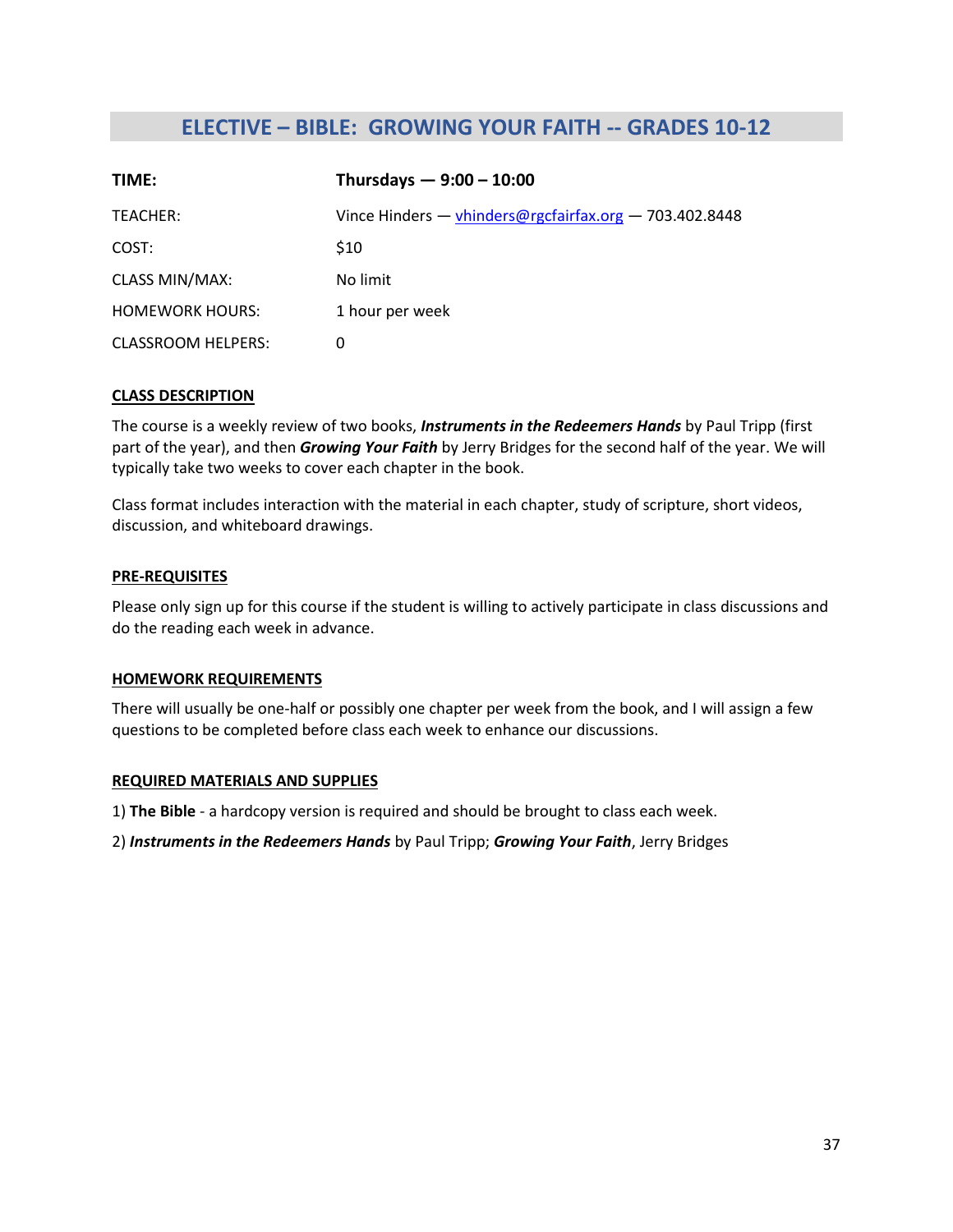# **ELECTIVE -- EARLY ELEMENTARY DRAMA** – **GRADE 1-2**

<span id="page-37-0"></span>

| TIME:                     | Thursdays -- 11:20- 12:20               |
|---------------------------|-----------------------------------------|
| TEACHER:                  | Anomi Hernandez                         |
| COST:                     | \$15                                    |
| CLASS MIN / MAX:          | 3/15                                    |
| <b>HOMEWORK HOURS:</b>    | Some at the end of the second semester. |
| <b>CLASSROOM HELPERS:</b> | $1 - 2$                                 |

#### **CLASS DESCRIPTION**

Drama helps to build confidence, improve concentration, develop language, enhance communication skills, and encourage children to cooperate. These skills will be learned using fun games and activities. We will prepare a short skit to present at the end of the year.

#### **HOMEWORK REQUIREMENTS**

Some line memorizations may be needed in the second semester.

#### **REQUIRED MATERIALS AND SUPPLIES**

TBD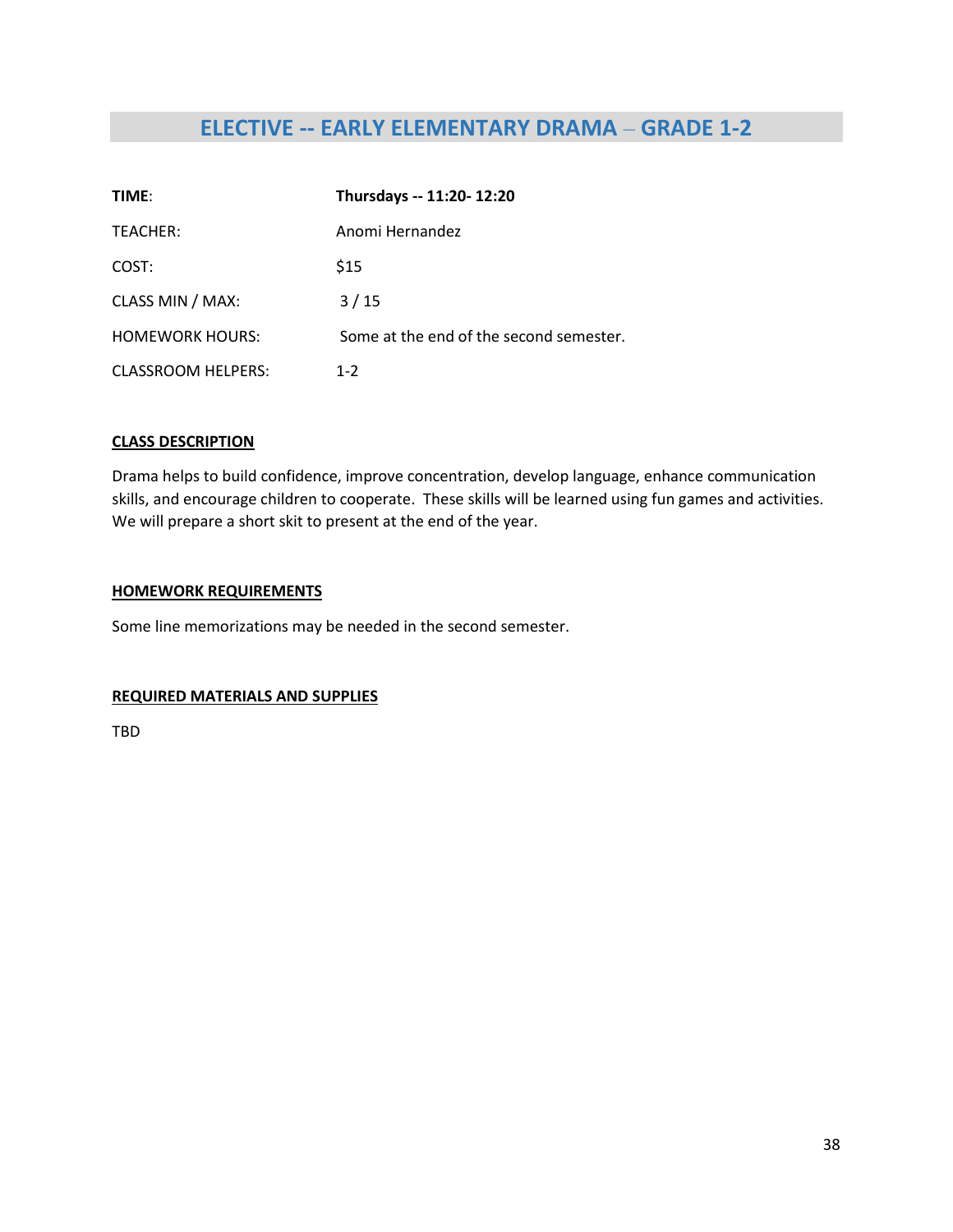# **ELECTIVE – THEATER – GRADE 3-12**

<span id="page-38-0"></span>

| TIME:                     | Thursdays $-6:15-8:00$ pm                                  |
|---------------------------|------------------------------------------------------------|
| TEACHER:                  | Grace Vander Hamm 571-340-2487 - topknotgracie97@gmail.com |
| COST:                     | \$125                                                      |
| CLASS MIN/MAX:            | 1-50                                                       |
| <b>HOMEWORK HOURS:</b>    | 1-2 hours                                                  |
| <b>CLASSROOM HELPERS:</b> |                                                            |

#### **CLASS DESCRIPTION**

This course offers an introduction to theatre and acting. No previous acting experience required. This class provides opportunities to develop acting skills by participating in drama skits and plays.

#### **HOMEWORK REQUIREMENTS**

• Homework may vary. Memorization skills are a must.

#### **REQUIRED TEXTS AND SUPPLIES**

• The play is yet to be determined. Options abound, but will depend on how many people register for the class.

#### **Director's Note**

Hello All!

My name is Grace and I am so excited to start directing with you all as my potential actors and actresses. I love being able to use my drama and acting to glorify God. I hope that I can show you your potential and help you tap into your inner thespian. Overall, my goal is to remind you who we serve and how to give Him glory. The Lord gave us amazing gifts, and the ability to experience joy. I hope that you can see that through this course and to understand that the joy of the Lord is our strength.

Acting Experience:

| The Pied Piper Musical | Jack and the Beanstalk  |
|------------------------|-------------------------|
| Aladdin                | Gulliver's Travels      |
| Peter and Wendy        | <b>Emma the Musical</b> |

#### Musical and Dance Experience:

| 19 years of piano | 9 years of piano lessons | 2 years of dance classes |
|-------------------|--------------------------|--------------------------|
| 7 years of cello  | 7 years of violin        | 6 years of choir         |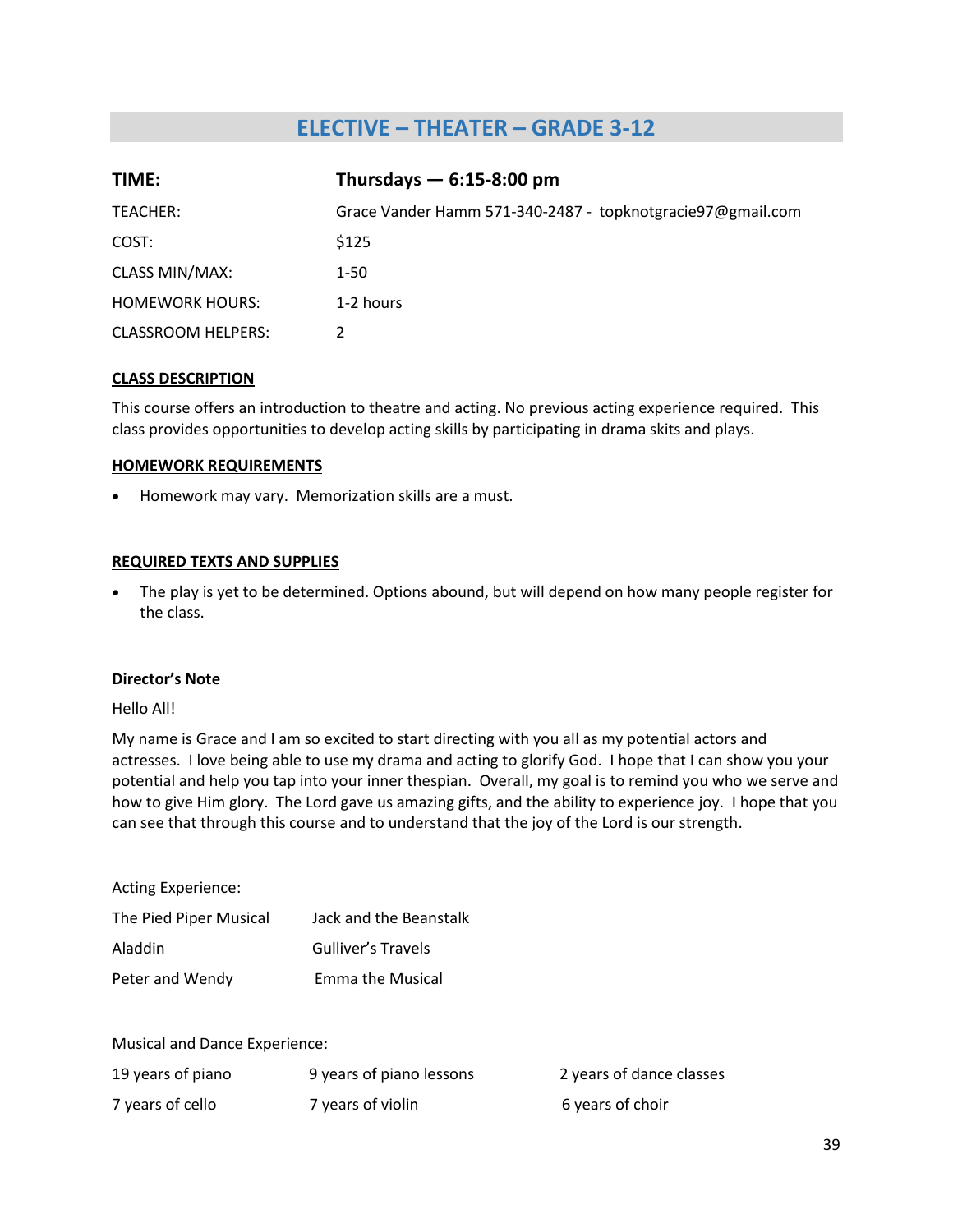# <span id="page-39-0"></span>**LANGUAGE – INTRO TO AMERICAN SIGN LANGUAGE A -- GRADES 6-9**

| TIME:                     | Tuesdays $-11:05-12:30$                        |
|---------------------------|------------------------------------------------|
| <b>TEACHER:</b>           | Pat Bonnet -- patbonnet@aol.com - 301-751-5596 |
| COST:                     | \$50                                           |
| <b>CLASS MIN/MAX:</b>     | 4/10                                           |
| <b>HOMEWORK HOURS:</b>    | 1-2 hours per week                             |
| <b>CLASSROOM HELPERS:</b> |                                                |

#### **CLASS DESCRIPTION**

This class will introduce American Sign Language grammar and Deaf culture through a variety of

fun media including games, scripture, songs, and various interactive methods.

This will be a similar but different class than what was offered 2021-22, so it will be appropriate

for both returning students and new students.

#### **PRE-REQUISITES**

Students should be able to write legibly and complete assignments, be attentive and self-controlled in class, and be prepared to participate in classroom activities.

#### **HOMEWORK REQUIREMENTS**

Weekly review of vocabulary and lessons, scripture memorization, fingerseeks (manual alphabet word searches), culture reading/responses – may include viewing of online videos; periodic additional activities, as well as quizzes.

Year End Event performance (optional) and project.

#### **REQUIRED MATERIALS AND SUPPLIES**

- Texts on loan for the year provided by teacher with class fee
- Scripture booklet on loan for the year provided by teacher
- Binder with dividers
- Pens, pencils, highlighters, paper
- Access to home computer with capacity to view videos.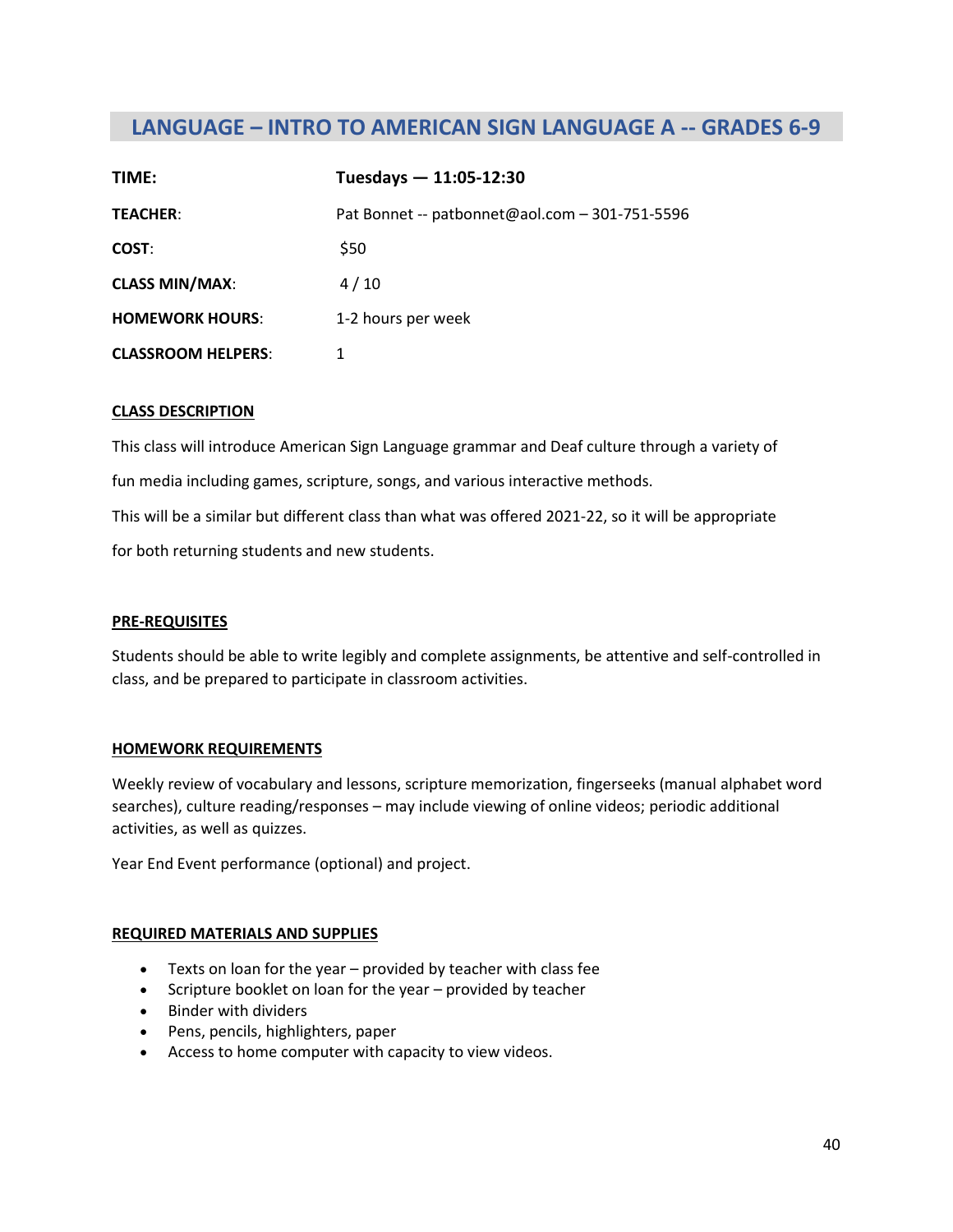# <span id="page-40-0"></span>**LANGUAGE – AMERICAN SIGN LANGUAGE 1 & 3 -- GRADES 9-12**

| TIME:                     | Tuesdays $- 1:00 - 2:30$                       |
|---------------------------|------------------------------------------------|
| <b>TEACHER:</b>           | Pat Bonnet -- patbonnet@aol.com - 301-751-5596 |
| COST:                     | \$75                                           |
| <b>CLASS SIZE:</b>        | 8/10                                           |
| <b>HOMEWORK HOURS:</b>    | 2-3 hours per week                             |
| <b>CLASSROOM HELPERS:</b> |                                                |

#### **CLASS DESCRIPTION**

The text focuses on developing expressive and receptive skills. Students will learn sign vocabulary and acquire knowledge of the basic structures of American Sign Language through drills and exercises, vocabulary, dialogues, and translations. We will also work on expressive and receptive fluency in fingerspelling. In addition to class work with the text, students will review vocabulary daily and prepare exercises from the workbook for review in class. Various articles on Deaf culture/current issues and corresponding comprehension questions will be assigned several times per month. As time allows, we will work on translations of worship songs together.

Students will prepare a short research project for display at the Year End Event, and the class will prepare a skit or song for the YEE stage presentation.

Internet access that allows for video clip viewing is needed. Homework assignments may include these. Homework assignments and other communication will be posted in Google Classroom.

#### **PRE-REQUISITES**

Students should be able to write legibly and complete assignments, be attentive and self-controlled in class, and be prepared to participate in classroom activities.

#### **HOMEWORK REQUIREMENTS**

Weekly review of vocabulary and lessons in text, fingerspelling assignments, culture reading/responses may include viewing of online videos; periodic additional activities; quizzes and tests. Some assignments may require students to make videos of their own signed responses.

Year End Event performance and project.

#### **REQUIRED MATERIALS AND SUPPLIES**

- Text: Signing Naturally: Student Workbook, Units 1-6 (Book & DVDs) Paperback 2008 **ISBN-13:** 978-1581212105 **ISBN-10:** 892559854X
- Binder with dividers
- Pens, pencils, highlighters, paper
- Access to home computer with capacity to view and record videos.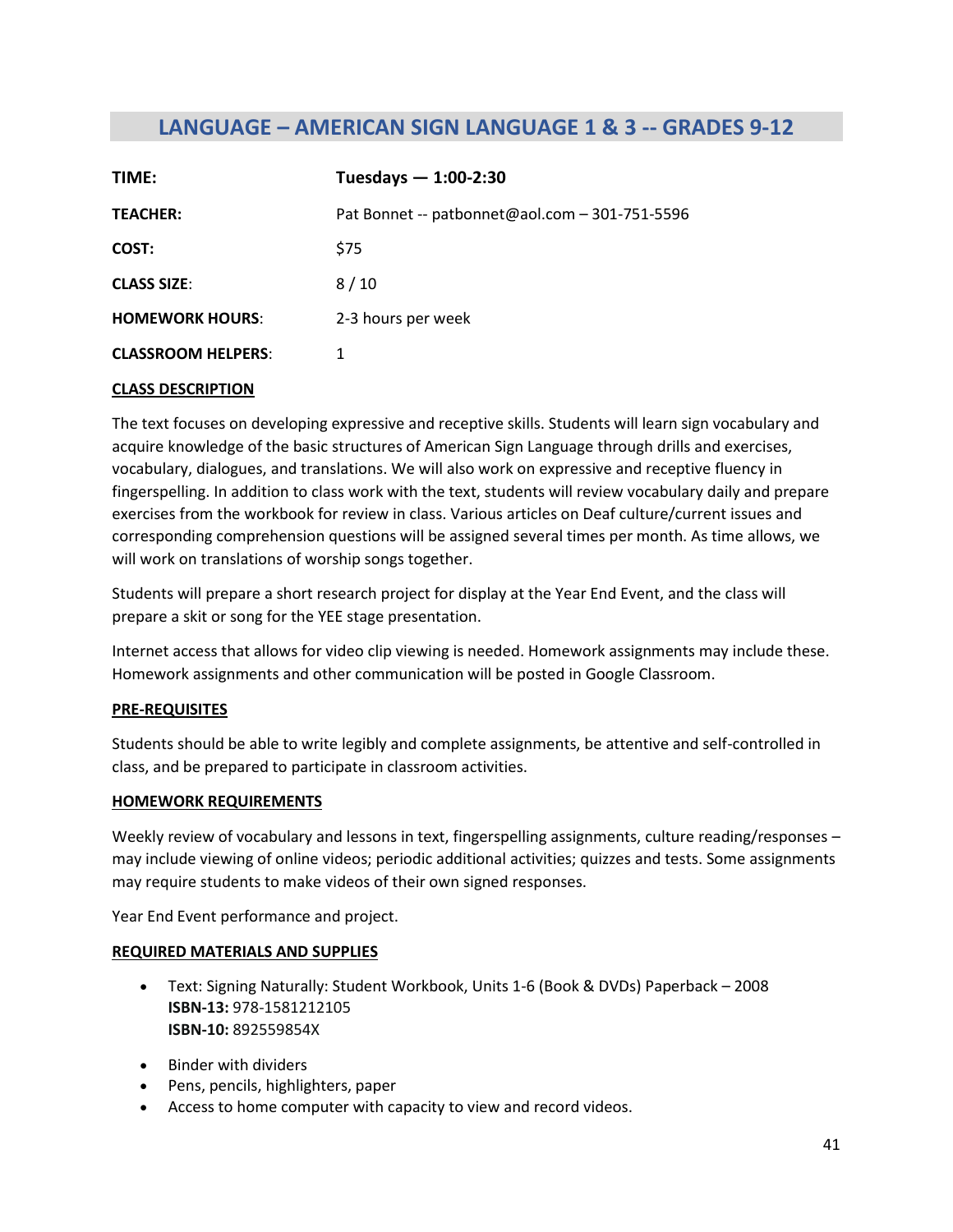# <span id="page-41-0"></span>**LANGUAGE – ELEMENTARY CONVERSATIONAL SPANISH – GRADE 3-6**

| TIME:                     | $1:00 - 2:00$ pm Thursdays |
|---------------------------|----------------------------|
| <b>TEACHER:</b>           | Nydia Martin               |
| COST:                     | \$35 includes copy fee     |
| <b>CLASS SIZE:</b>        | 3-15 students              |
| <b>HOMEWORK HOURS:</b>    | 30 minutes-1 hour per week |
| <b>CLASSROOM HELPERS:</b> | 1-2 helpers                |

#### **CLASS DESCRIPTION**

Elementary Spanish is a conversational Spanish class. Students will be introduced to the basics of the Spanish language and will learn about different aspects of the culture. We will use the Spanish for You! book, Estaciones. We will cover 5 units: **the Calendar and Weather, Fall and School, Winter, Spring, and Summer**. The focus will be to be able to converse in or about the units. Your child will learn the vocabulary involved with the weeks lesson. Students will practice speaking, writing and reading in each class.

We will include songs, stories and activity pictures.

#### **PRE-REQUISITES**

Students should know how to read and write in English.

#### **HOMEWORK REQUIRMENTS**

Students will be expected to practice their vocabulary for the week and may have a worksheet to complete week to week.

#### **REQUIRED MATERIALS AND SUPPLIES**

- Binder or 3-pronged folder for worksheets
- Pencils
- Colored pencils or markers

#### **STUDENT EXPECTATIONS**

Students are expected to participate. They should ask questions when they don't understand and complete assignments given. Students should raise their hands and not talk over other children. Student involvement will ensure a good classroom experience. When kids enjoy things they usually remember them.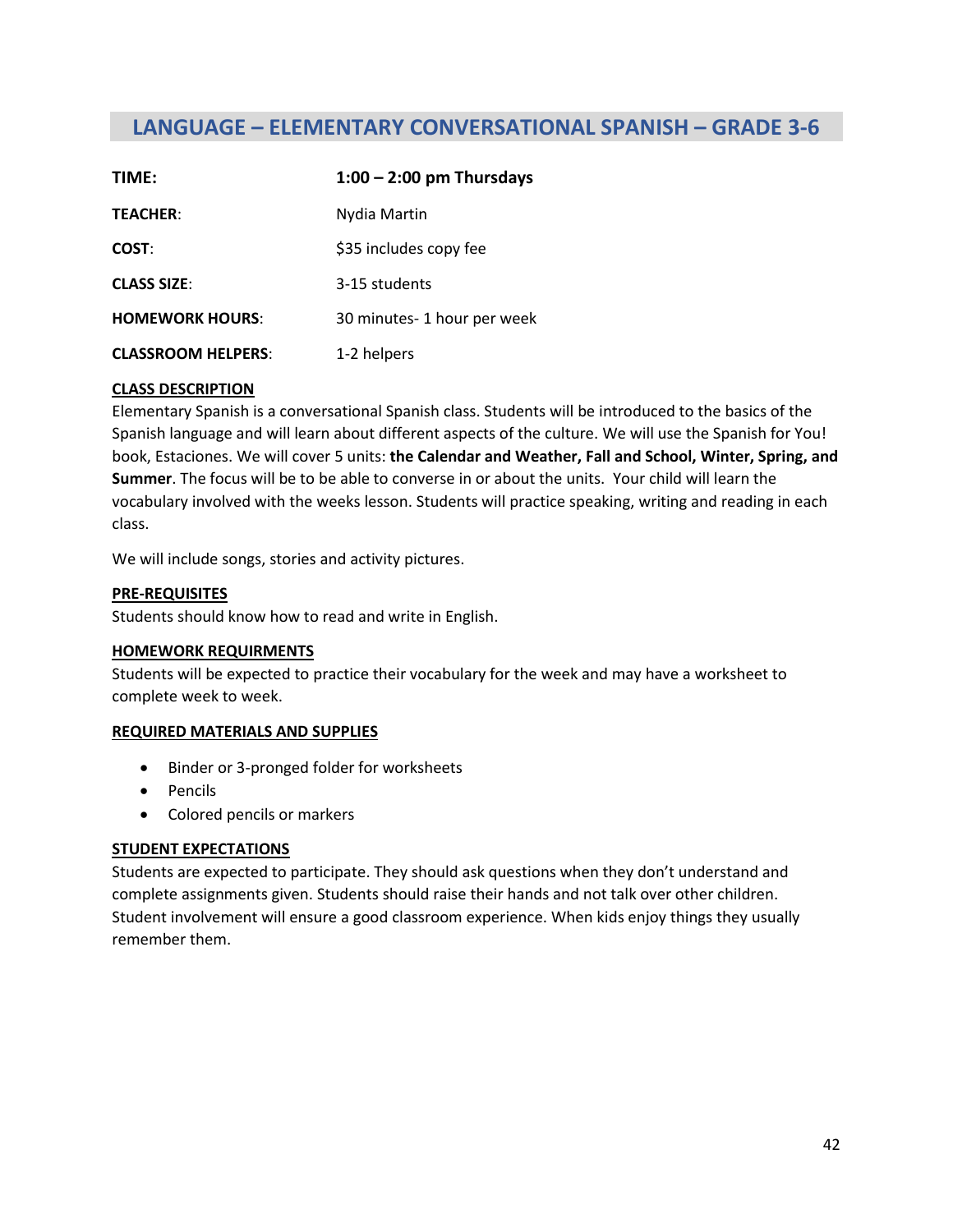# **LANGUAGE -- SPANISH 1 – GRADE 8-12**

<span id="page-42-0"></span>

| TIME:                     | Thursdays $- 1:00-2:30$                              |
|---------------------------|------------------------------------------------------|
| TEACHER:                  | Kristen Swiston — theswistons@gmail.com 703-223-9469 |
| COST:                     | \$35                                                 |
| <b>CLASS MIN/MAX:</b>     | 4/12                                                 |
| <b>HOMEWORK HOURS:</b>    | ~4 hours per week                                    |
| <b>CLASSROOM HELPERS:</b> |                                                      |

#### **CLASS DESCRIPTION**

This is a high school level introductory course of Spanish language and Hispanic cultures. Students will develop a strong foundation in Spanish pronunciation, grammar, and spelling and will begin to develop confidence in speaking, listening, reading, and writing on a basic level. The biblically based BJU Press curriculum we will use is rigorous and with only 1 ½ hours of class time each week, diligent study and on-time homework completion will be crucial to a student's success. I will strive for a fun and supportive atmosphere in the class and students should be prepared to participate actively. Grades will be based on participation, tests, quizzes, homework, and speaking and writing assessments. Grades will be communicated to parents quarterly and upon request.

#### **PRE-REQUISITES**

No previous experience with Spanish is required. Students should have a basic understanding of English grammar and the ability and discipline to memorize vocabulary and grammatical forms.

#### **HOMEWORK REQUIREMENTS**

- Students should expect to spend approximately one hour each non-class day (M,T,W,F) on written homework, instructional videos, listening practice, and general review and study. Students will join a Google classroom where four days of assignments, including required video links, will be posted each week.
- Students will need access to the internet to use our Google classroom, the textbook's website, and YouTube videos selected by the teacher. Students will also be required to create a free account on Quizlet, a site which gives them access to study sets with flashcards and practice games for each chapter of the textbook.
- Short quizzes will be administered in class. Every three weeks there will be closed book chapter tests which will need to be proctored by a parent at home and returned in a sealed envelope.

- BJU Press Spanish 1 Student Text \*3rd Edition\* <https://www.bjupress.com/product/500231>
- BJU Press Spanish 1 Activities Workbook \*3rd Edition\* <https://www.bjupress.com/product/500736>
- 3 ring binder with dividers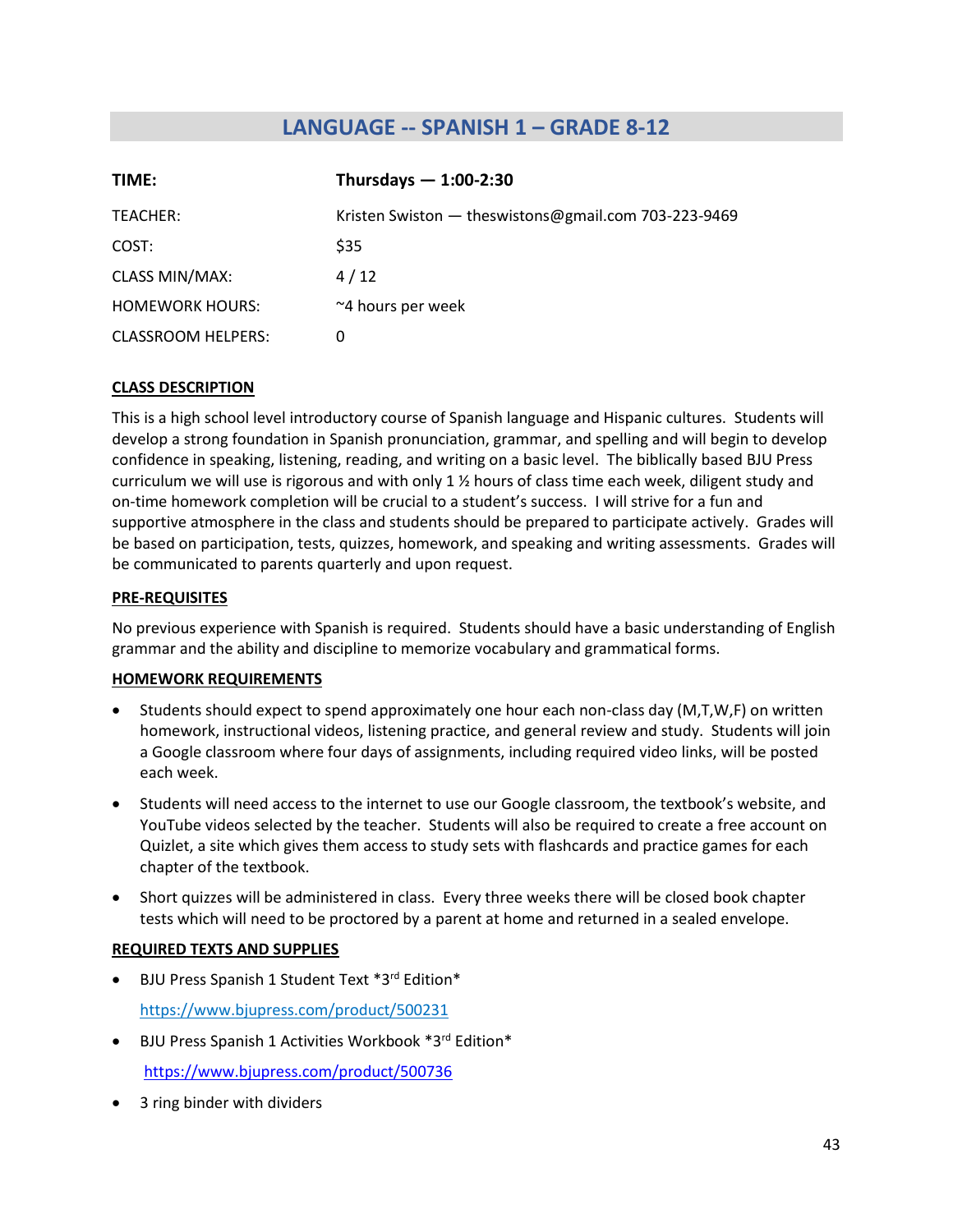# **LANGUAGE -- SPANISH 2 – GRADE 8-12**

<span id="page-43-0"></span>

| TIME:                     | Thursdays $-11:05 - 12:30$                              |
|---------------------------|---------------------------------------------------------|
| TEACHER:                  | Emily Anderson—andersonbear100@gmail.com — 703-980-7568 |
| COST:                     | \$20                                                    |
| <b>CLASS MIN/MAX:</b>     | 3/10                                                    |
| <b>HOMEWORK HOURS:</b>    | 4 hours per week                                        |
| <b>CLASSROOM HELPERS:</b> | TBD                                                     |

### **CLASS DESCRIPTION**

Spanish 2 will be taught following a Christian curriculum. It will begin with a review of the skills and topics addressed in Spanish 1. Following this, the material will cover Spanish speaking cultural topics, vocabulary, idiomatic expressions, and grammar at an intermediate level. A special focus in Spanish 2 will be on the introduction of more ways to express oneself (and understand others) using verb tenses in the indicative, subjunctive, and imperative moods, and how to conjugate them into the  $1^{st}$ ,  $2^{nd}$ , and  $3^{rd}$  person(s). The topics covered will be reinforced in fun activities in the classroom whenever possible, and in at-home assignments such as in reading, listening and following the textbook exercises, among other activities as time allows to help the students grow in their knowledge of Spanish and to prepare them for their assessments. The prerequisite for this course is the successful completion of Spanish 1.

### **HOMEWORK REQUIREMENTS**

Students will earn their grades based on their classroom participation and on successful and timely completion of homework, quizzes, and test assessments.

- Textbook TBD Bob Jones Press Spanish 2 curriculum
- Supplemental Books TBD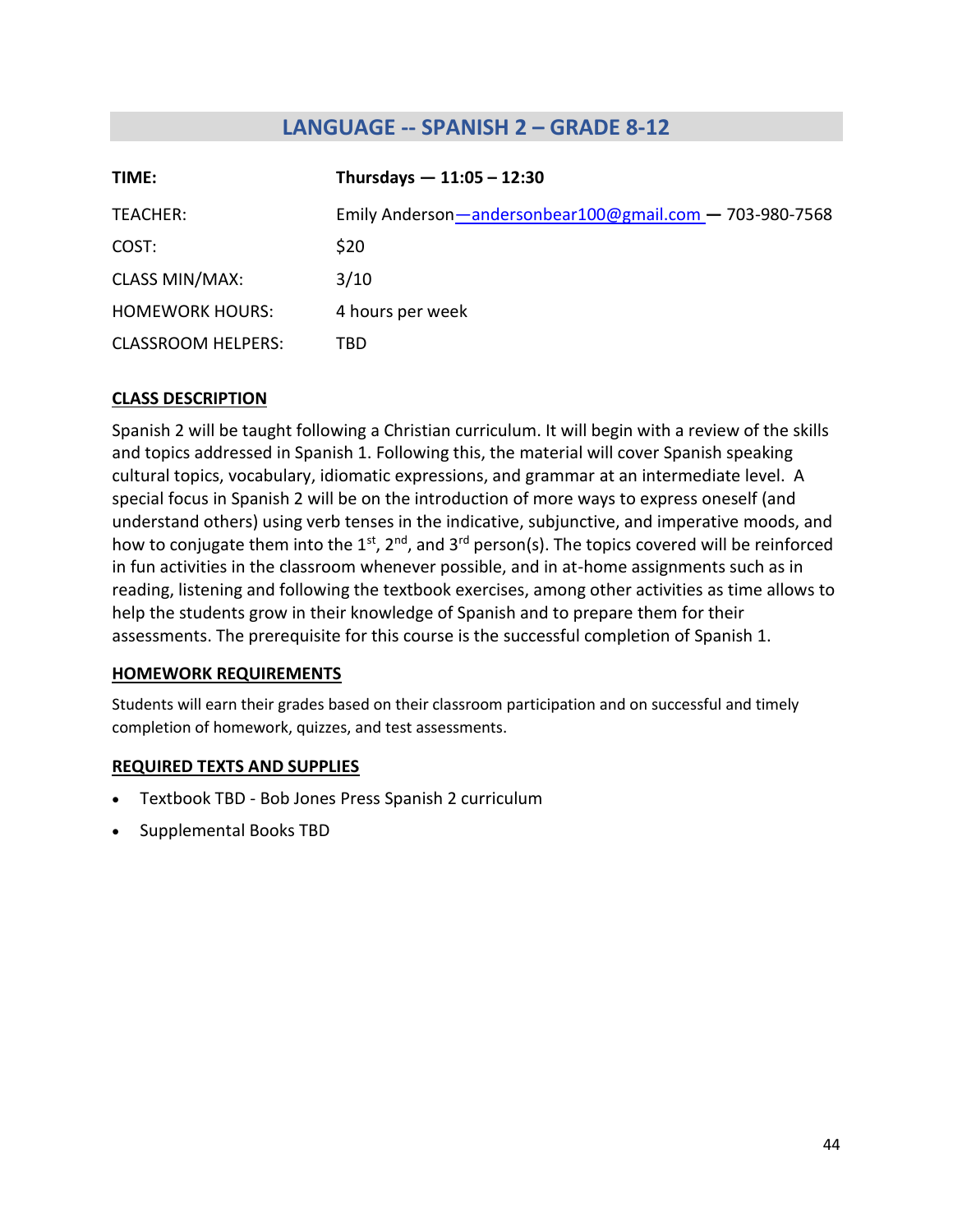# **LANGUAGE – SPANISH 3 -- GRADES 10-12**

<span id="page-44-0"></span>

| TIME:                     | Thursdays $-9:00 - 10:00$                 |
|---------------------------|-------------------------------------------|
| TEACHER:                  | Anna Gugliotti — anna.gugliotti@gmail.com |
| COST:                     | \$20                                      |
| <b>CLASS MIN/MAX:</b>     | 2/12                                      |
| <b>HOMEWORK HOURS:</b>    | 2-3 hours per week                        |
| <b>CLASSROOM HELPERS:</b> | 0                                         |

# **CLASS DESCRIPTION**

This is an advanced course for students wishing to further their Spanish language skills. Through continued comprehensive study of grammatical structure and based on a building foundation of vocabulary and idiomatic expression, students will grow and develop their communication skills through conversation with first language speakers and application in real life situations. Instruction at this level will include the study of advance grammar concepts such as the subjunctive mood, interactive verbal, and written activities, and will introduce the student to more advanced literary works. Students will be expected to spend 2-3 hours a week on homework assignments including vocabulary memorization, review of grammar concepts and the study of written work. Weekly assignments will include practical applications and online homework. Progress will be assessed through weekly quizzes and periodic tests, in addition to conversational style activities.

### **PRE-REQUISITES**

Successful completion of Spanish 2 (may require teacher assessment).

### **HOMEWORK REQUIREMENTS**

- Students should expect to spend a minimum of 30 minutes daily on written homework including vocabulary memorization, grammar review, and completion of class assignments.
- Parents do not need to speak or understand Spanish and will not be asked to grade assignments or assessments. However, parental support in holding students accountable to the completion of assignments and study time will greatly affect student success. Short quizzes will be administered in class, but closed book chapter tests will need to be taken at home, proctored by a parent, and returned in a sealed envelope.

- 2009 *Asi se dice!* Spanish 3 from McGraw Hill ISBN 978-0-078-77784-4
- 2009 *Asi se dice!* Spanish 3 Student Workbook McGraw ISBN 978-0-078-88395-8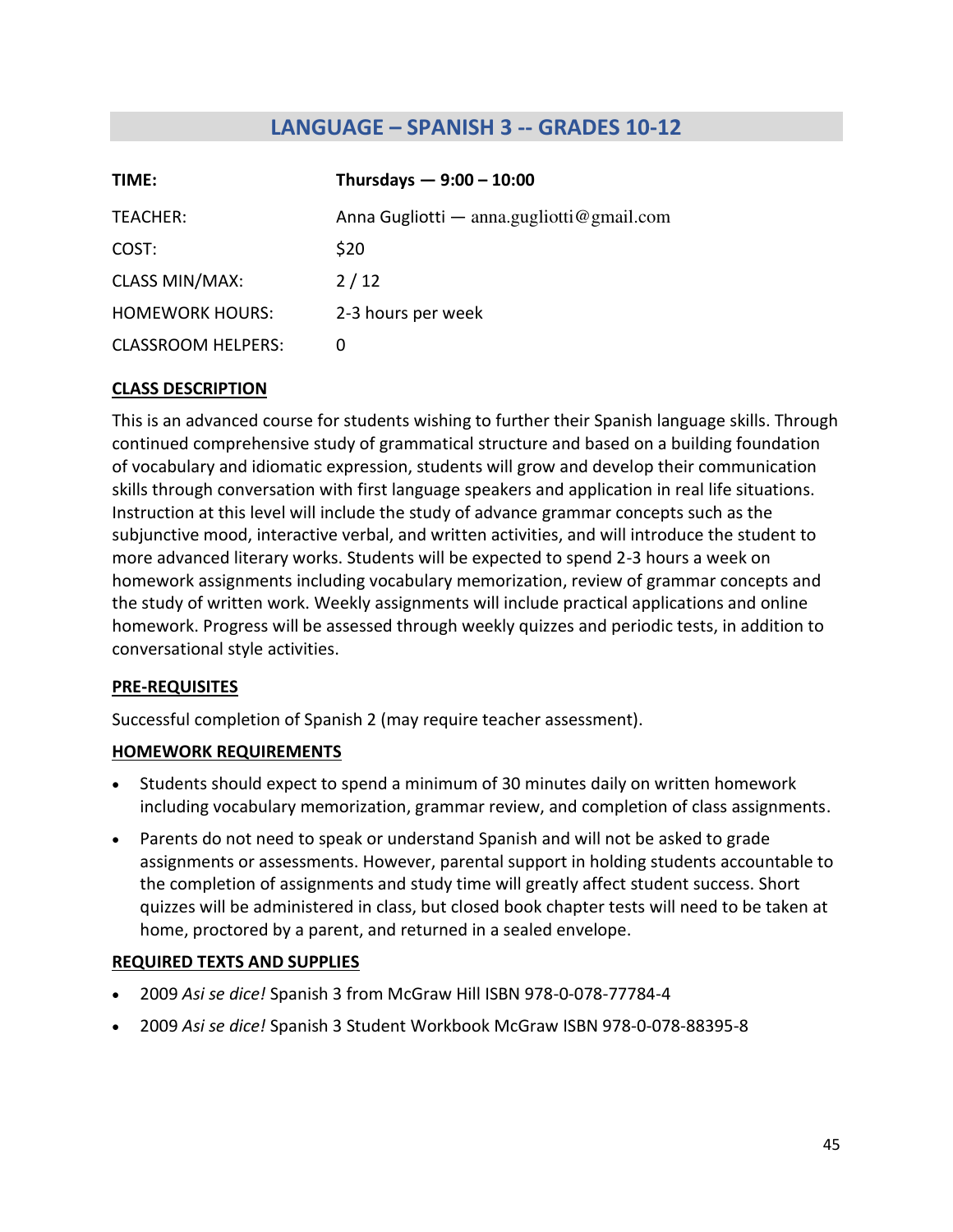# **LANGUAGE – FRENCH 2 -- GRADES 9-12**

<span id="page-45-0"></span>

| TIME:                     | Tuesday 1:00 - 2:30 pm and Thursday 1:00 - 2:00 pm                   |
|---------------------------|----------------------------------------------------------------------|
| TEACHER:                  | Mary O'Donnell - mary.w.odonnell@gmail.com - 703-403-7701            |
| COST:                     | \$110 for book rentals and Activity manual - NO refunds after 7/1/22 |
| CLASS MIN / MAX:          | 3/10                                                                 |
| <b>HOMEWORK HOURS:</b>    | approx. 40 minutes about 5x per week                                 |
| <b>CLASSROOM HELPERS:</b> | 1 (parent w/ basic French knowledge or former French student helper) |
| PREREQUISITES:            | Completion of my BJU French 1 or permission from instructor          |

#### **CLASS DESCRIPTION**

This year goes at a lot slower pace than French I as we focus more on pronunciation and fluidity of speaking the language. Many other French 2 courses cover only half of BJU's French 2 curriculum since their French 2 book is really French 2 and 3 combined, so we do the same. The structure of the course is basically the same as French I, however the Activity Manual is different, and some emailed assignments will be necessary. **NOTE: I will continue teaching these students though either French 3 or French 4 as long as there are enough students to do so!** (see prospectus for more information)

#### **HOMEWORK REQUIREMENTS**

Students will be expected to keep up with their coursework, which includes doing about 30-40 minutes of French five or so days a week. They will also be expected to do a lot of their work aloud in order to work on their oral communication skills and they will have presentations to give in French at this level. I will dispense semester grades and a final grade at the end of the year *suitable for high school transcripts and language lab credit*.

#### **REQUIRED MATERIALS AND SUPPLIES**

**All French supplies are provided by teacher**. Books and CD will be rented by the student, and teacher will supply consumable workbook. See *Prospectus for French 2* **below** for additional material information for this class.

#### **IMPORTANT THINGS YOU'LL WANT TO KNOW OR NOTICE:**

- **\*\*\*\*\*\*\*\*\*YOU ARE NOT REGISTERED FOR THIS CLASS UNTIL I RECEIVE THE COMPLETED, EMAILED PROSPECTUS FOR YOUR STUDENT.** (see prospectus below for specifics)
- **LATE OCTOBER THROUGH MARCH WE TYPICALLY COVER THE 4 MOST DIFFICULT CHAPTERS OF THE YEAR. PLEASE DO NOT TAKE ANY UNNECESSARY VACATION DAYS DURING THIS TIME or your student will feel very behind and frustrated.**
- **Students will have about 10 hours of summer work to complete in August before classes start in September.**
- **The FINAL EXAM / Fête Française:** The final French party after the final exam, at RGC, **on Friday, May 19, 2023**. **I test all classes together and the date is not optional. PLEASE MARK YOUR CALENDAR NOW.**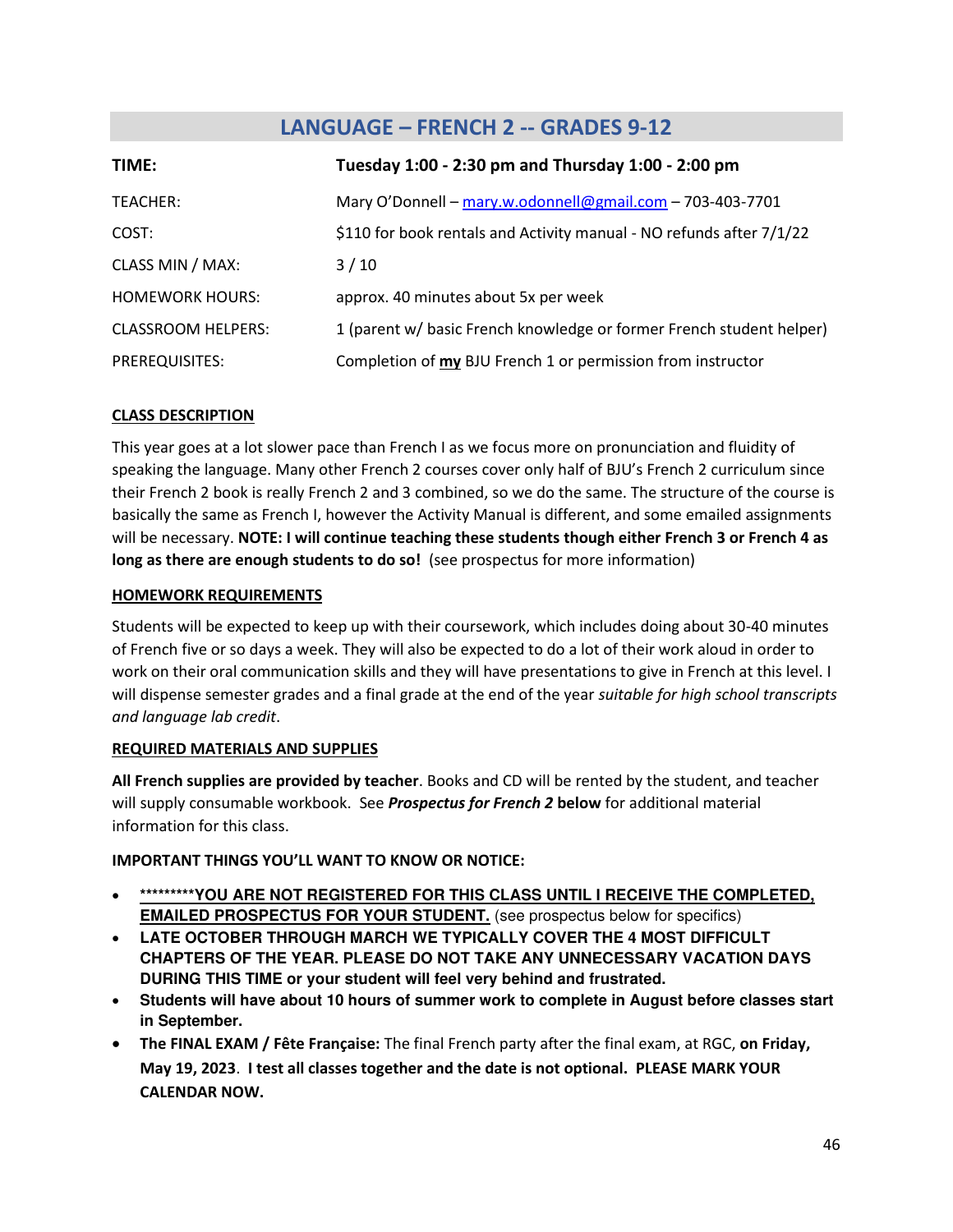| <b>Prospectus</b>               | Email: mary.w.odonnell@gmail.com                         |
|---------------------------------|----------------------------------------------------------|
| Class: 2022-2023 French 2       | Phone: 703.403.7701                                      |
| Teacher: Mary O'Donnell (Mme O) | Mailing address: 112 Douglas Dr.<br>Front Royal, VA 2264 |

#### *Personal information: as I said last year*

*1) I will be commuting 2X week to RGC for my classes (If inclement weather or some weird circumstances keep me home, I will Zoom class. I DO NOT like Zooming my classes so it will not be often!)* 

*2) continuing teaching for the next 2-3 years to take all my classes class through French 3 or 4 as needed.* 

*3) NEW: I will probably take a week or so off from teaching in late September or early October due to the birth of our first grandchild, but will have ample work for students to do during that time, or will have a substitute or helper take over the class.* 

#### *Prerequisites:*

**New students to Mme O's French classes:** If your student has not been in my French 1 class, I will need to discuss whether your student has had enough French for this class. They will definitely need to learn a lot of new vocabulary if they didn't use BJUP last year. Please contact me **by phone or email** so that we talk about your student's previous French experience.

**French 2 summer work:** French 2 students will have about 10 hours of French "homework" total, to do over the summer beginning in August. The purpose of this is to keep French fresh in their minds, and to help them keep skills they've already learned. This summer work counts as a test grade and is turned in on the first day of class. Further activities will count as extra credit if documented properly. Instructions will be given either at the Final Exam for French I or later on in the summer.

#### *Required materials:*

**Student/parent agreement: First and foremost, the parent-student agreement must be filled out by both student and parent and returned to me immediately via email after registering for class.** This form is vital as I start in **early** summer preparing materials, gradebooks, etc. for my classes. **Your student is not registered in my class unless I have this form by June 15! And will need to pay an extra fee for me to order and receive your books on time!** 

**Textbooks:** We will be using BJU French 2 materials, and I will provide all curriculum needed for this class. **As we did last year, your student will need to be able to work with CDs.** You may download them to your computer but will need to remove them after the course is over**.** I will rent the three nonconsumable items to you and will purchase the consumable workbook (all is included in the fee you are paying). Here's the class fee breakdown: \$30 rental of 3 items, \$30.00 for Activity Manual, \$50 for teacher costs for a total of \$110. If you were to purchase all these items yourself, it would cost you at least \$350 total. **FRENCH 3 uses the same activity manual, so there will be no charge next year for it.** 

**Electronic materials:** In the event we must conduct class virtually due to weather or other issues, students **must** have **access to all four of these items**: **a working laptop, camera, headset with**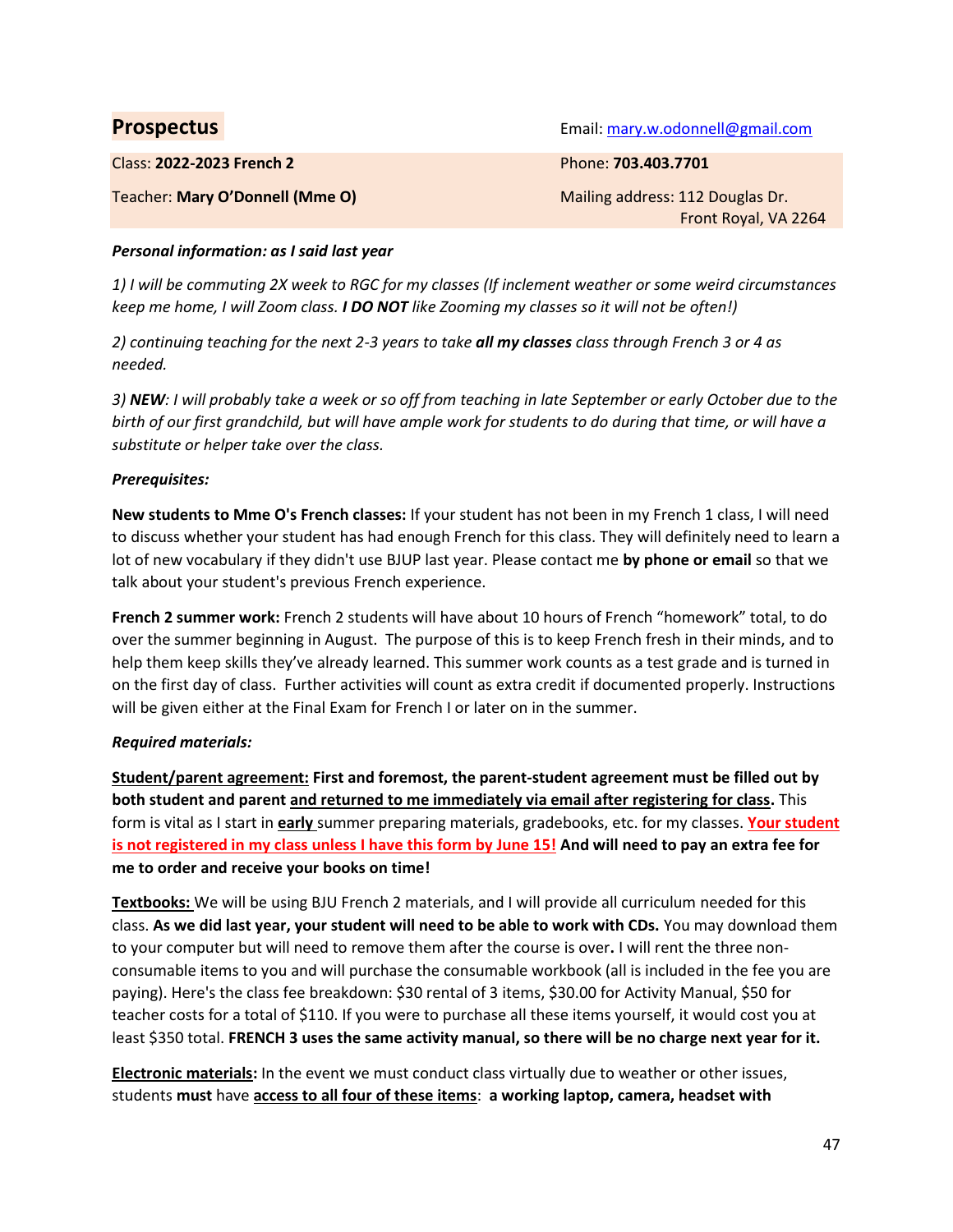**microphone, reliable internet**. That way the student can also Zoom into class if not too sick to participate from home.

### **Additional materials needed:**

- 4+ **Mechanical** pencils at each class (no wooden pencils please!)
- 2"-3" loose-leaf binder **w/ pockets and loose paper.** A sturdy binder is best! I will be giving out a lot of handouts that are helpful throughout the year and they will need dividers too!
- *I strongly suggest a three-hole punch that fits flat in the binder!*
- **Access to Internet** to do required online flashcards on Quizlet.
- Ability to send occasional homework assignments to me via scanning. **Both parents and students must use a free Adobe app for scanning back any kind of homework! (or have a working, high quality scanner)**
- Materials TBD for a project board

Rented materials will be given on first day of class**. No final grades will be released to a student who has any of my materials outstanding at the end of the year (textbook, Activity Manual KEY, CD set, fiction reading books).** All of my materials will be collected on final exam day.

#### *Quizlet*

All of the flashcards for French 2 are on Quizlet, accessed only via password and available only to my current and former French students. **NEW STUDENTS to my French classes**: Please ensure that your student is ready to fully participate (all signed up, and able to access material) **before the first class (This means him having a Quizlet account, creating a username that includes his first name, and sending the username to me in AUGUST!)** Starting in September, I require that students complete a minimum of three Quizlet activities per chapter, and one activity for any extra sets in a chapter. Any additional sets completed add extra credit points to the grade.

#### *Grades*

I have a simple grading scale: 0-69F, 70-79C, 89-89B, 90-99A, but I do not curve. Grades will be distributed every semester and will include a final grade at the end of the year. If a parent wants a complete breakdown of my grading percentage, he may contact me, as it's rather lengthy to describe it further here. Suffice it to say that the categories are fanned out so that a few bad grades don't ruin GPA.

If a student is not doing well in certain areas of French study the teacher has the right to deny requests to promote him to the next French level, regardless of his GPA in that class. For instance, if a student in French 1 doesn't have mastery of the vocabulary or concepts in class, he won't be able to succeed in the more challenging French 2 environment as there's very little review.

#### *Class and homework guidelines*

*Class time:* 

• A parent must notify me **via email a minimum of 2 weeks before his student's absence** so that I can have any materials you might need prepared early enough. **If I know in advance, I can record it for the student**. All homework and class work missed must be made up and turned in at the next class, unless other arrangements have been made between the parent and me. Habitually late work will receive 20% off the total grade for that assignment. A parent should contact me if a student misses two or more consecutive classes, or when there are any unusual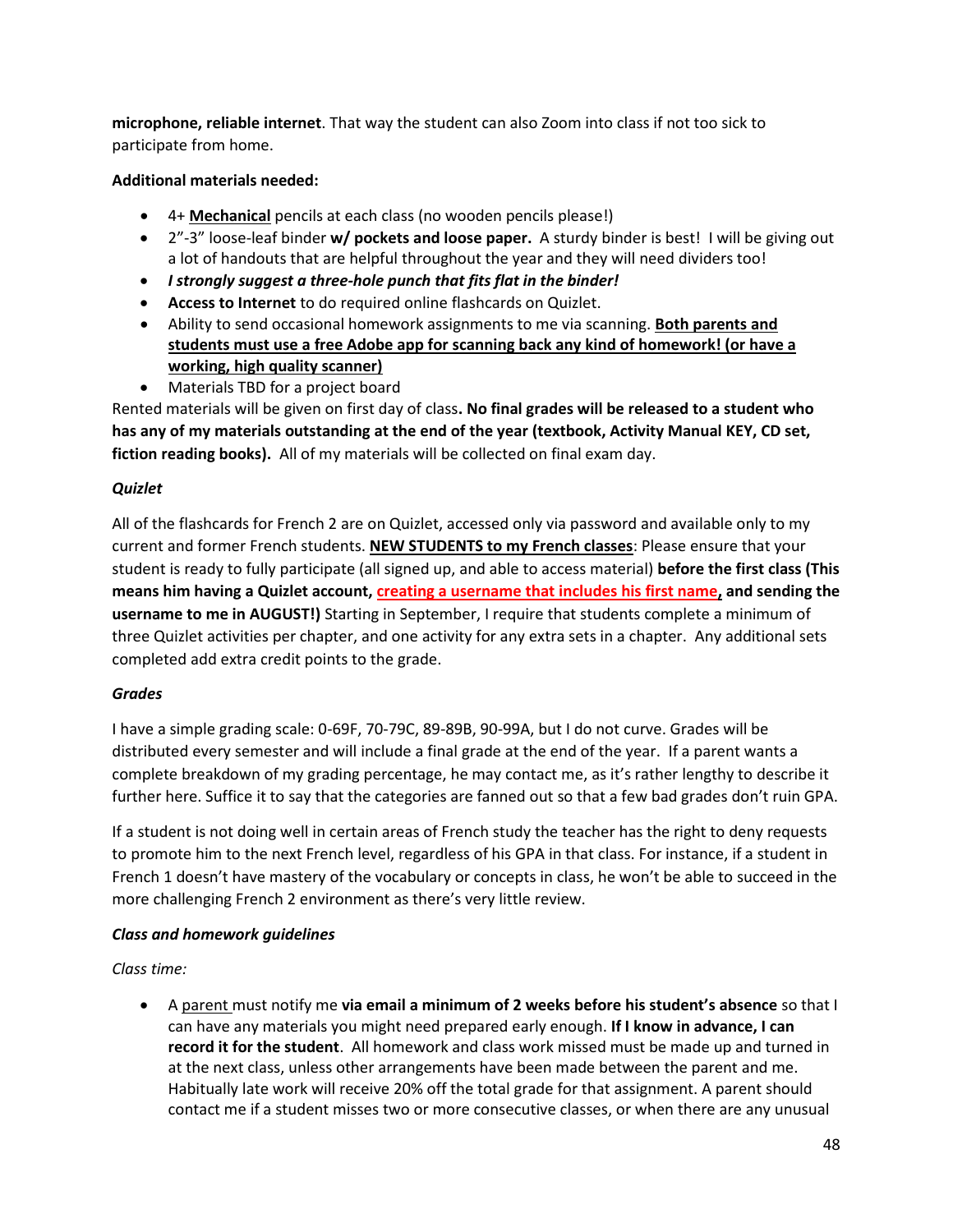circumstances or family issues that affect the student's attendance or ability to complete work on time.

- Students will come to class having completed all homework assignments, and having brought all required materials. *(They do not need to bring their dictionaries, CDs, or activity manuals to class unless they have a homework question or are asked to do so.)*
- Student should expect a quiz every class day to monitor mastery. The student will need to make arrangements to make up a missed quiz. I will also be testing the students in class on their ability to verbally respond to questions based on the current or previous chapters.
- Most weeks we will play a reinforcement game. If your child may not, or cannot have candy as a prize, please let me know. I will be asking students to bring in a large bag of individually wrapped candy during the year for all to share when it's their turn.

#### *Homework*

*Learning a foreign language is not a head knowledge activity. It MUST BE PRACTICED VERBALLY and OFTEN!! For that reason, assignments must be divided up so that French is done each day for at least 4* times a week*. Every chance the student has, he needs to practice out loud - especially when doing any exercises in the activity manual.* 

- Students will be given text reading, activity manual exercises, and oral activities to complete at home, as well as some additional reading assignments for book reports due once a month. Typically, homework is about 3-4 hours total a week if the student is keeping up with the material.
- Most of the daily homework will be done in the activity manual and corrected at home using the TE Activity Manual. This will not be turned in and **it is up to the parent to make sure the student does all he assignments AND corrects them**. Based on parents' signatures, he will be given credit for those assignments. Any exercises assigned from the textbook, however, are to be turned in at the next class.
- Emailed assignments: Parents and students MUST use a free Adobe Scan app AND good lighting!

#### *Tests*

"Closed book", tests will be handed out to the student to take home at the end of each chapter about every 2 -3weeks. **No text, dictionary, or other material may be used**. Tests are handed out in sealed envelopes and **should be returned in a sealed envelope with a parent's signature diagonally across the back seal.** By signing the test, you are indicating that you observed your student taking the test with no materials to help him. **Please** look over your child's test to make sure there are no "blank" areas and ask him if there was a section he totally "guessed" on. If there are, it is important for your student to contact me so that I can give him clarification of the instructions or some other feedback to help him finish the test.

#### **PARENTS**: *MATERIALS FOR THIS CLASS ARE DIFFERENT THAN THOSE IN FRENCH 1!*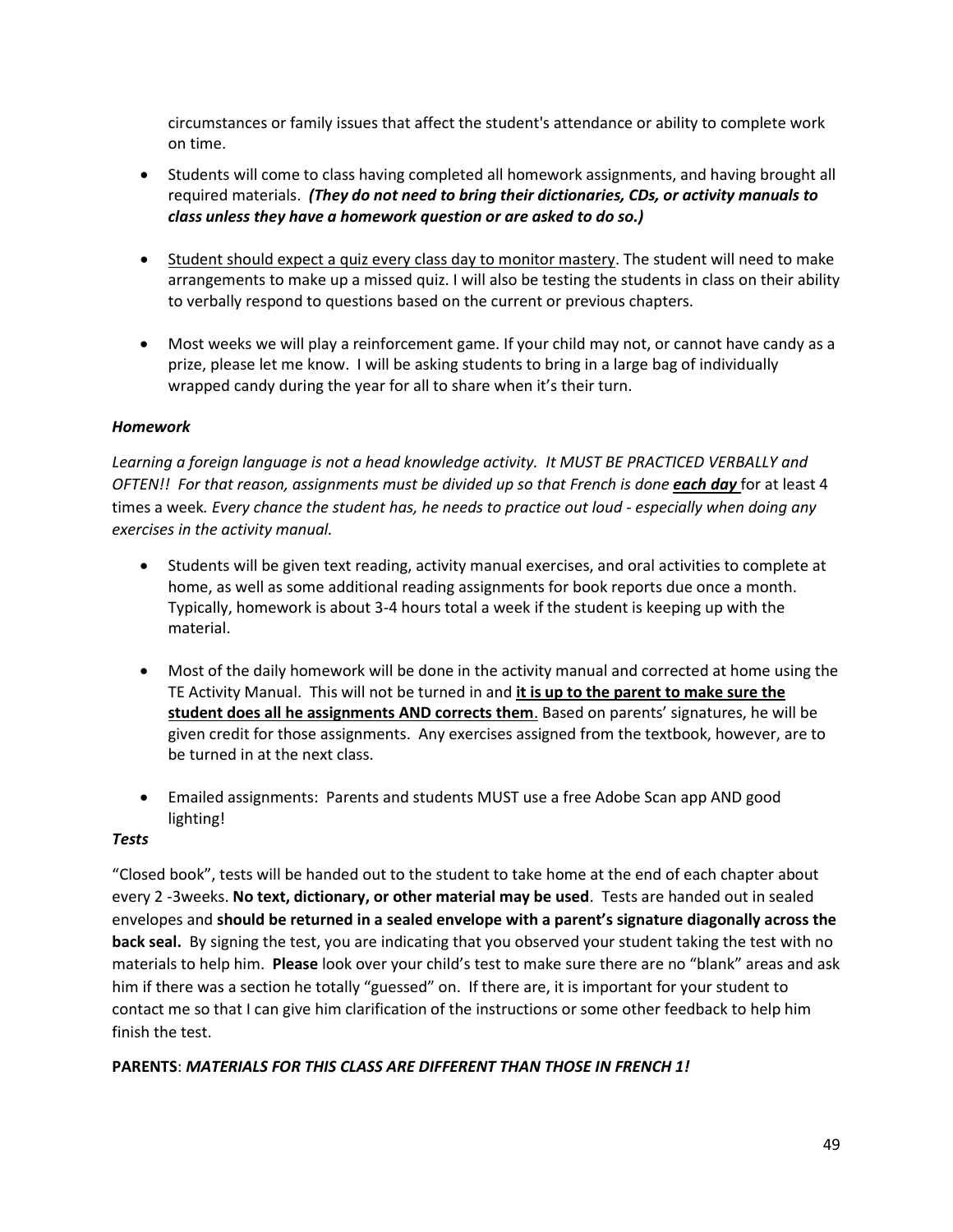**Ideally, it is to all parents' benefit if you can attend the first class** so that I can communicate and visually demonstrate how the class will function. Throughout the year, **I definitely expect parents to: 1) monitor that their student is consistently doing the oral and written work 2) hold student accountable for being prepared for quizzes and tests 3) take whatever action is necessary to keep the student caught up with the rest of the class** (sometimes that means extra tutoring help from me or a former student)

### *Final Exam*

# **Friday, May 19, 2023, 10:00am - 3pm. Please put this date on your calendar (date is non-negotiable and there is no make-up permitted unless bone fide illness)**

Traditionally ALL of my French classes are tested together for their final exam, so I'm hoping to do this at RGC on this date. The exam itself is from about 9:30 – 11:30 and then we have a Fête Française (French party) for the rest of the time. Students will bring French dishes for lunch to share after which (if possible) we will either play French games. All rented /loaned materials are to be returned on this date. This is truly a fun way we end classes each year and students, parents and I look forward to it  $\odot$ 

# *Region of France Board- Midterm (French 2)*

Students will do 1) a visual report on a tri-fold board of a French region (in English☺) in January or February and 2) a small verbal French report on their region to the class. We invite parents to attend board day, to help review other students' boards and enjoy the French food they bring. This is a fun way to get to know each other and encourage the students. Students pick their regions in early autumn so that they have plenty of time to research it in time for the winter deadline. The boards are often kept and displayed at the Co-op's Year End Event in May.

### *National French Exam*

In the spring, all my students in French levels 1-4 will be taking the National French Exam. It is a very non-stressful online test that compares students to all the national French students in their level. The cost is minimum (about \$10) and students who score well receive prizes from the American Association of Teachers of French and the French Embassy. This will occur at RGC this year.

### *Tutoring*

I try to make myself available to tutor whenever possible either before or after class or via Zoom. I consider it to be a privilege to help your child at those times. I also sometimes have exceptional former students who for a reasonable fee might be available to help your child over the summer or during the year if needed.

I truly desire success in French for your student. Please call me throughout the year if there are any issues you feel a need to bring up with me. I feel very blessed and excited to be teaching your student and look forward to establishing a relationship with him and your family.

À bientôt, Mary O'Donnell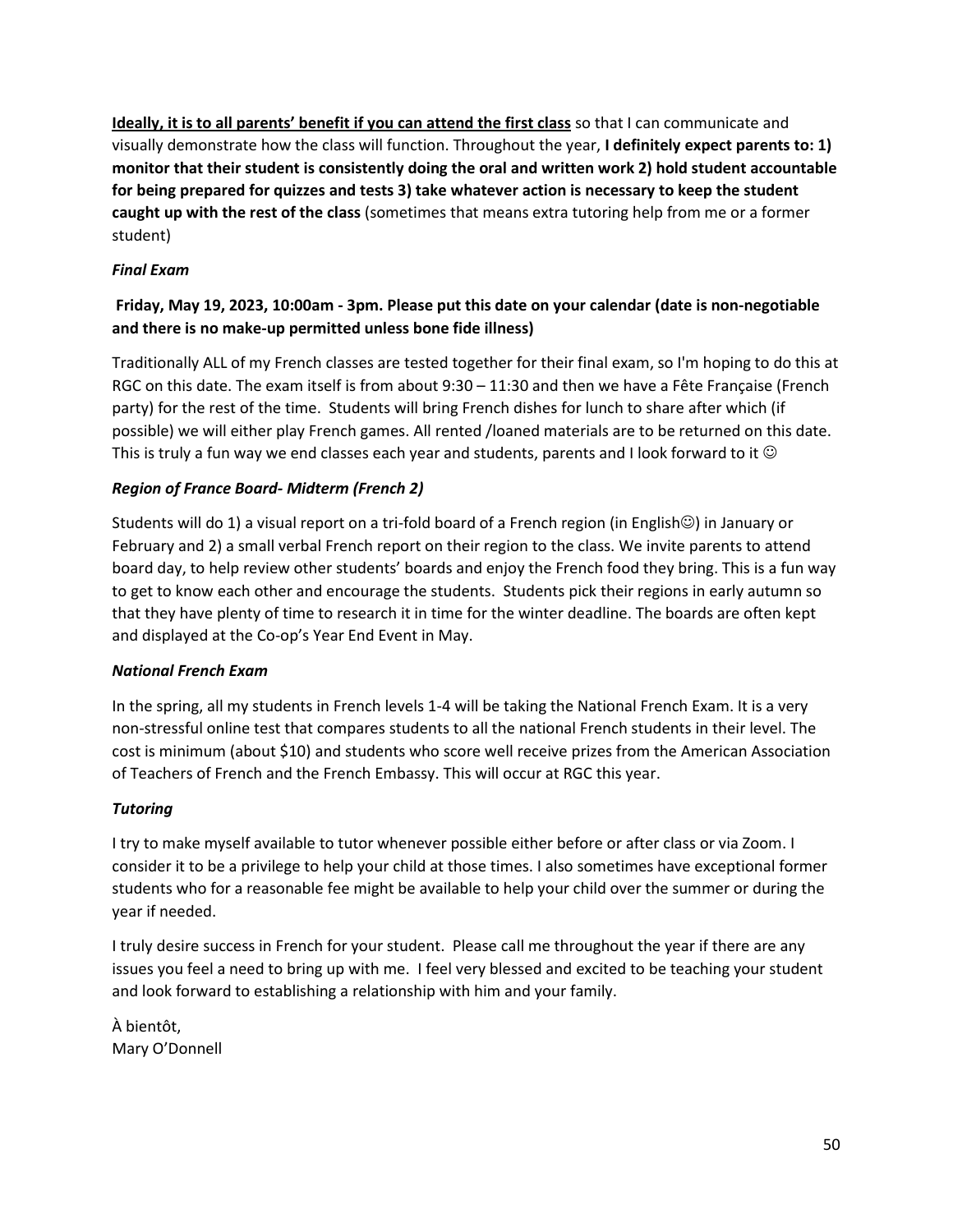### **2022-2023 RGC FRENCH 2 CLASS PARENT/ STUDENT AGREEMENT**

#### **PRINT CLEARLY PLEASE!!!! THEN SCAN AND SEND BACK ELECTRONICALLY**

**STUDENT'S NAME: By what name does he prefer to be called?** 

**BIRTHDATE: GRADE:** 

**HOMESCHOOLING PARENT'S CELL:** 

**HOME PHONE:** 

**BOTH PARENTS' NAMES:** 

**(please circle the name of the primary Home Schooling parent )** 

**YOUR MAILING ADDRESS:**

**HOMESCHOOLING PARENT'S EMAIL (please print clearly):** 

**STUDENT'S EMAIL – see below (please print clearly):**

*Most of my communication with parents and students will be through email. I find that including students' email addresses is very helpful because now there are two pairs of eyes looking for an email from the teacher. Please let me know if your email*  is down. I DO communicate with parents and students regularly so it's important to check email *before each class, as I tend to email in the wee hours of the morning (like 1-2 am) on the day of class***. Plus,** *I do not initiate email contact with a student without including the parents in the email thread* 

#### **TO BE ANSWERED BY STUDENTS:**

- Are you excited about taking this course equity or is it just a requirement?
- Are you committed to practicing your French homework ALOUD a minimum of 4 times a week @ 10+ minutes each, and complete about 4 hours homework per week? \_\_\_\_\_\_\_\_\_\_\_\_ (I don't expect perfection…just your best effort!)
- Are you committed to completing at least the required number of Quizlet activities assigned per chapter?
- Do you understand that **you will need to be prepared for a quiz each time we meet**? \_\_\_\_\_
- Do you understand that all tests must be proctored by your parent, that no materials are to be used for the tests, and that envelopes are to be signed before the test is returned?
- If you're absent, will you make sure to remind your parent to contact me as soon as possible to ask that I send you the homework and class materials so that you can keep up with the rest of the class?
- If you're struggling to understand a concept, will you let me know so that I can try to find help for you? \_\_\_\_\_\_\_\_\_\_\_\_

What is **your goal** in taking this class THIS year?

#### **THANK YOU! CAN'T WAIT TO SEE YOU IN CLASS!**

**STUDENT'S SIGNATURE \_\_\_\_\_\_\_\_\_\_\_\_\_\_\_\_\_\_\_\_\_\_\_\_\_ PARENTS, OVER please** 

**Which number is best for me to reach the HS parent in the evening: home or cell?**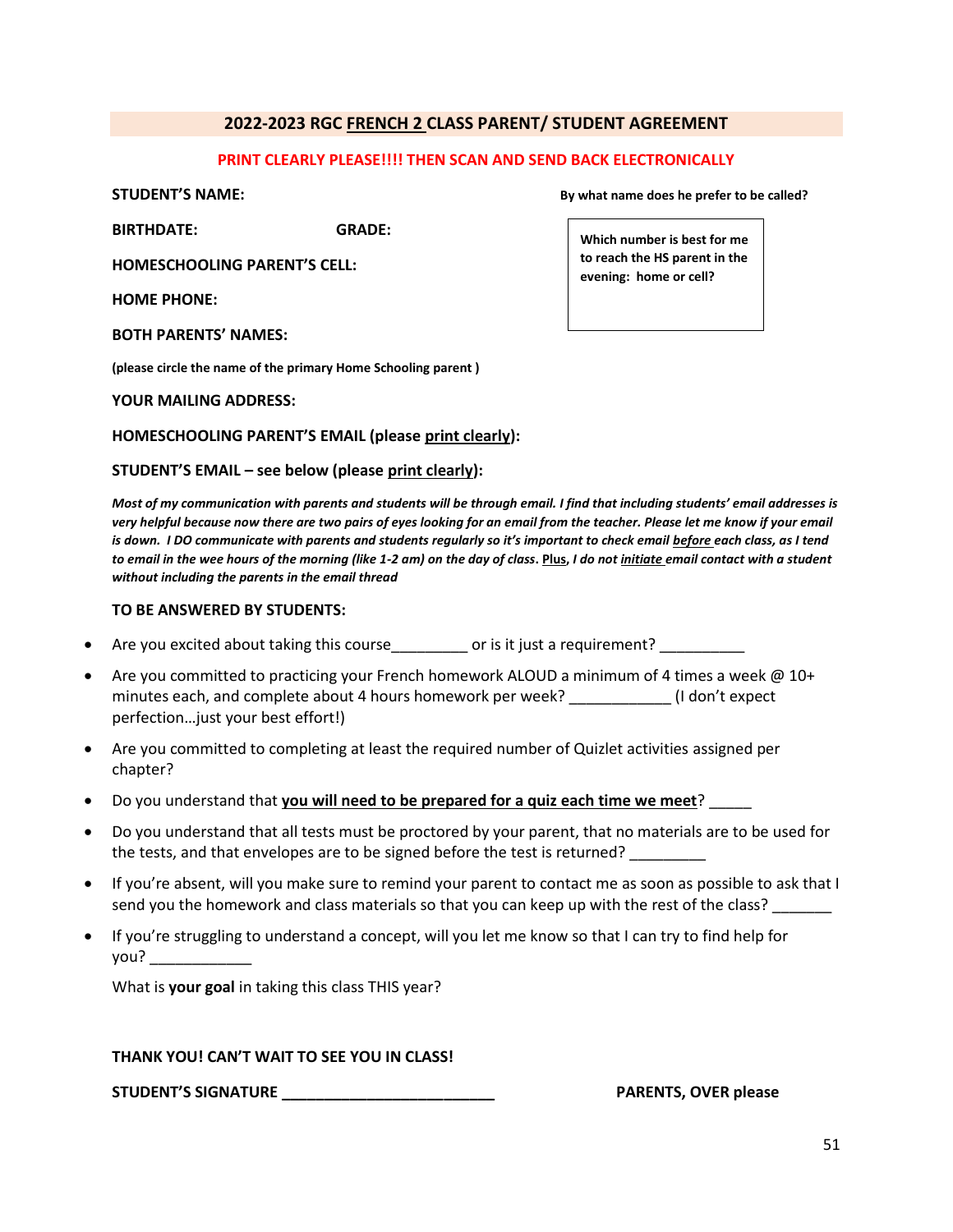#### **TO BE ANSWERED BY PARENTS:**

- Do you understand that by signing the Check Off sheet you will be confirming that your child finished all of the AM exercises for that chapter **AND CORRECTED EACH EXERCICE**? \_\_\_\_\_
- Are you committed to proctoring the oral and written exams in the manner I've described in the *Prospectus*? \_\_\_\_\_\_\_
- Are you committed to letting me know as soon as possible when your student can't be in class due to illness or at least **TWO weeks** before a planned absence **by email** AND to make all necessary make-up arrangements necessary?
- Did you read the entire prospectus carefully WITH your student so that expectations are clear? (if not, please do so) \_\_\_\_\_\_\_\_\_\_\_\_\_\_
- **Have you put on your calendar the final exam** for this class on **Friday, May 19, 2023 from 10:00-3pm (if not PLEASE DO!!)**
- **IF NEW STUDENT:** What is your student's Quizlet username? \_\_\_\_\_\_\_\_\_\_\_\_\_\_\_\_\_\_\_\_\_\_\_\_\_\_\_\_\_\_\_\_\_\_ (If your student is not signed up with a Quizlet username, please do that now! **Their first name must be part of it!** ex: frankophone)
- Please check all that apply regarding your student **(even if you did this last year!)**

struggles with spelling in English. (how much: a little? a lot?

processes new material slowly or difficultly

has difficulty memorizing facts

might have a learning difficulty (specify concern  $\Box$ 

\_\_\_\_\_ is pretty disorganized where schoolwork is concerned

has any food allergies, behavioral or medical condition I might need to be aware of? Explain in detail below please.

What is **your goal** for your student with regard to this class?

Is there any other information about your student that you think would be helpful for me to know?

**THANK YOU for taking the time to partner with me for successful classes this year. Please feel free to call or email me at any time with questions, concerns, etc., throughout the year. The more communication we have about your student's progress and concerns, the better for him, me, and YOU!** 

**Parent's signature \_\_\_\_\_\_\_\_\_\_\_\_\_\_\_\_\_\_\_\_\_\_\_\_\_\_\_\_\_** 

**PLEASE SCAN AND EMAIL THIS FORM AND EMAIL TO ME AT: mary.w.odonnell@gmail.com** 

 **(Don't forget the Quizlet username if you're new!)**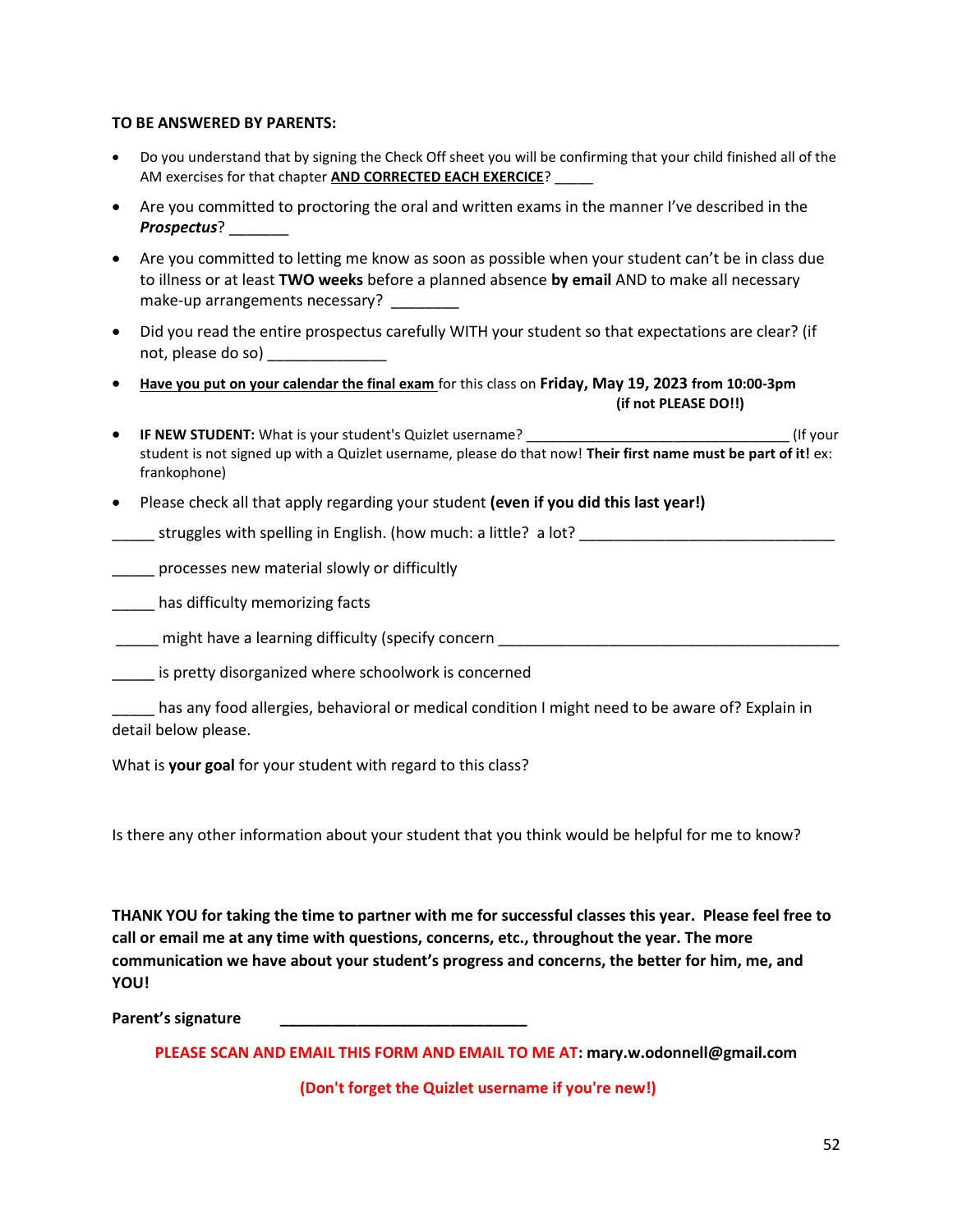# **LANGUAGE – FRENCH 3 -- GRADES 9-12**

<span id="page-52-0"></span>

| TIME:                     | Tuesday 11:05-12:30pm and Thursday 11:20-12:20pm                             |
|---------------------------|------------------------------------------------------------------------------|
| TEACHER:                  | Mary O'Donnell - mary.w.odonnell@gmail.com - 703-403-7701                    |
| COST:                     | \$80 for BJU book rentals & sundry costs (if not renting subtract \$10/item) |
| CLASS MIN / MAX:          | 3/10                                                                         |
| <b>HOMEWORK HOURS:</b>    | about 40 minutes 5x per week                                                 |
| <b>CLASSROOM HELPERS:</b> | 1 (parent w/ good French knowledge or advanced student helper)               |
| PREREQUISITES:            | Completion of my BJU French 2 or permission from instructor                  |

#### **CLASS DESCRIPTION**

This Christian based course will be conducted almost totally in French, goes even more slowly than French 2 and will include scripture memorization, contact with missionaries in francophone countries, some classical French literature, and additional surprises. We will meet both TUESDAY and THURSDAY for a total of two and a half hours a week. See details in *Prospectus for French 3* below.

#### **HOMEWORK REQUIREMENTS**

Students will be expected to keep up with their coursework, which includes doing about 40 minutes of French five days a week. They will also be expected to do a lot of their work aloud in order to work on their oral communication skills. I will dispense semester grades and a final grade at the end of the year *suitable for high school transcripts and language lab credit*. Students will also engage in scripture memorization, additional reading assignments, activities, and simple book reports.

#### **REQUIRED MATERIALS AND SUPPLIES**

All BJU materials will be provided by teacher. Books and CD will be rentals and students already have their Activity Manual. Parents will need to acquire three additional texts and have the option to rent some of these on a first come basis as long as supplies last. See **Prospectus** for French 3 for additional information for this class.

#### **IMPORTANT THINGS YOU'LL WANT TO KNOW:**

- **\*\*\*\*\*\*\*\*\*YOU ARE NOT REGISTERED FOR THIS CLASS UNTIL I RECEIVE THE COMPLETED, EMAILED PROSPECTUS FOR YOUR STUDENT** (see prospectus below for specifics)
- **Students will have ~10 hours summer work to complete Aug before classes start September.**
- **The FINAL EXAM / Fête Française:** The final French party after the final exam, at RGC, **on Friday, May 19, 2023**. I test all classes together and the date is not optional. **PLEASE MARK YOUR CALENDAR NOW.**
- **There are extra books needed that may be rented on a first come basis for \$10 each. One is needed by the first class.** Please request it on your Parent/Student agreement.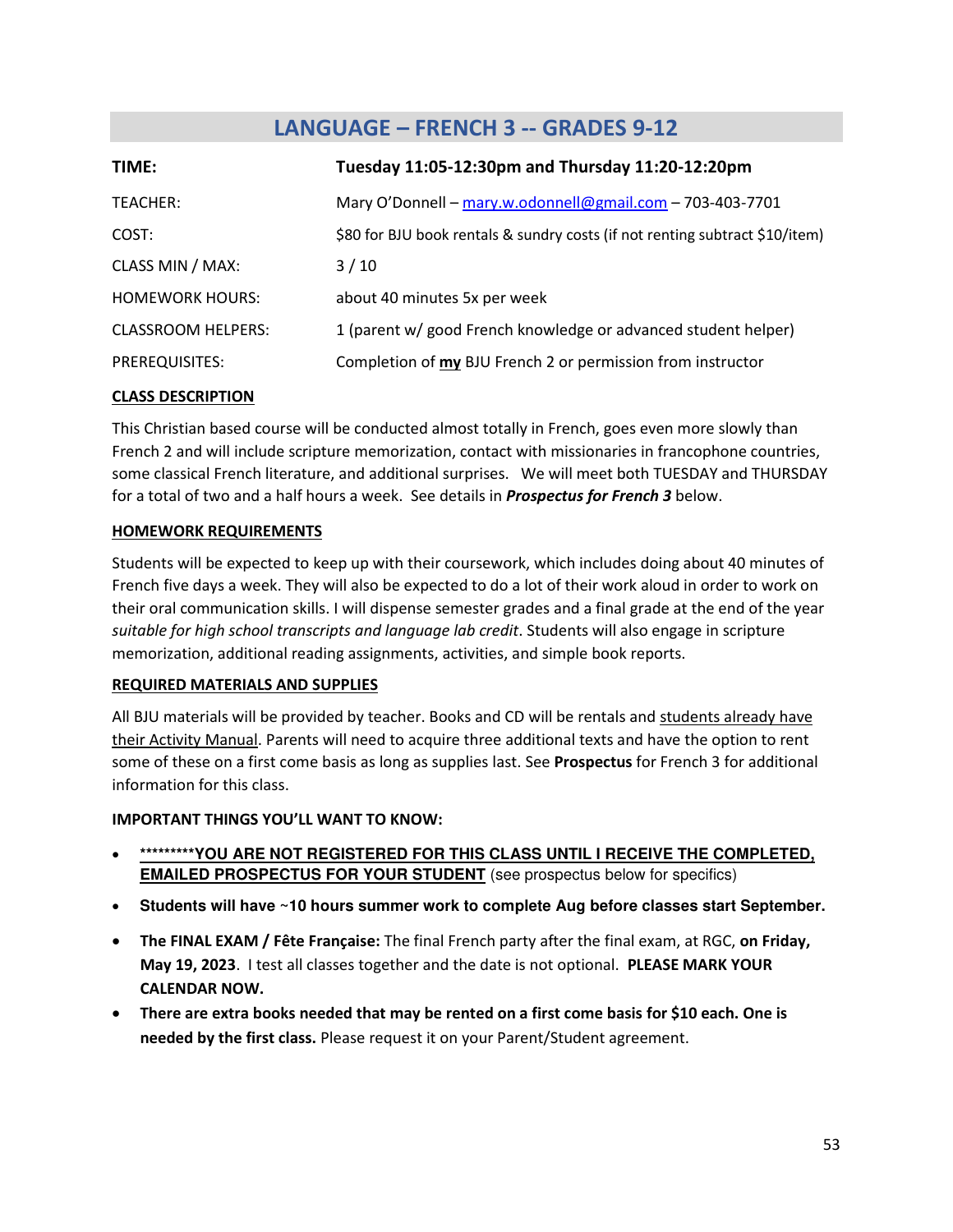| <b>Prospectus</b>                | Email: mary.w.odonnell@gmail.com                         |
|----------------------------------|----------------------------------------------------------|
| <b>Class: 2022-2023 French 2</b> | Phone: 703.403.7701                                      |
| Teacher: Mary O'Donnell (Mme O)  | Mailing address: 112 Douglas Dr.<br>Front Royal, VA 2264 |

#### *Personal information: as I said last year*

*1) I will be commuting 2X week to RGC for my classes (If inclement weather or some weird circumstances keep me home, I will Zoom class. I DO NOT like Zooming my classes so it will not be often!)* 

*2) continuing teaching for the next 2-3 years to take all my classes class through French 3 or 4 as needed.* 

*3) NEW: I will probably take a week or so off from teaching in late September or early October due to the birth of our first grandchild, but will have ample work for students to do during that time, or will have a substitute or helper take over the class.* 

#### *Summary of course:*

**FRENCH 3:** This year goes at a lot slower pace as we focus more on pronunciation, fluency and fluidity of speaking the language. We will be finishing the BJU book, reading works of literature, I add units of my own to round out their knowledge base. The structure of the course is basically the same as French I, however the Activity Manual is different, and some emailed assignments will be necessary.

#### *Prerequisites:*

**New students to Mme O's French classes:** If your student has not been in my French 2 class, I will need to discuss whether your student has had enough French for this class. They will definitely need to learn a lot of new vocabulary if they didn't use BJUP last year. Please contact me **by phone or email** so that we talk about your student's previous French experience.

**FRENCH 3 SUMMER WORK:** *French 3 students will have about 10 hours of French "homework" total, to do over the summer beginning in August.* The purpose of this is to keep French fresh in their minds, and to help them keep skills they've already learned. This summer work counts as a test grade and is turned in on the first day of class. Further activities will count as extra credit if documented properly. Instructions will be given later on in the summer.

#### *Required materials: (EACH MAY BE RENTED, FIRST COME FIRST SERVED \$10- email reservations only!)*

**The rental of BJU text, CD set, and Activity Manual key are included in the course fee. Additional texts listed below ARE NOT INCLUDED and need to be purchased by student (***or rented through me if enough are available):*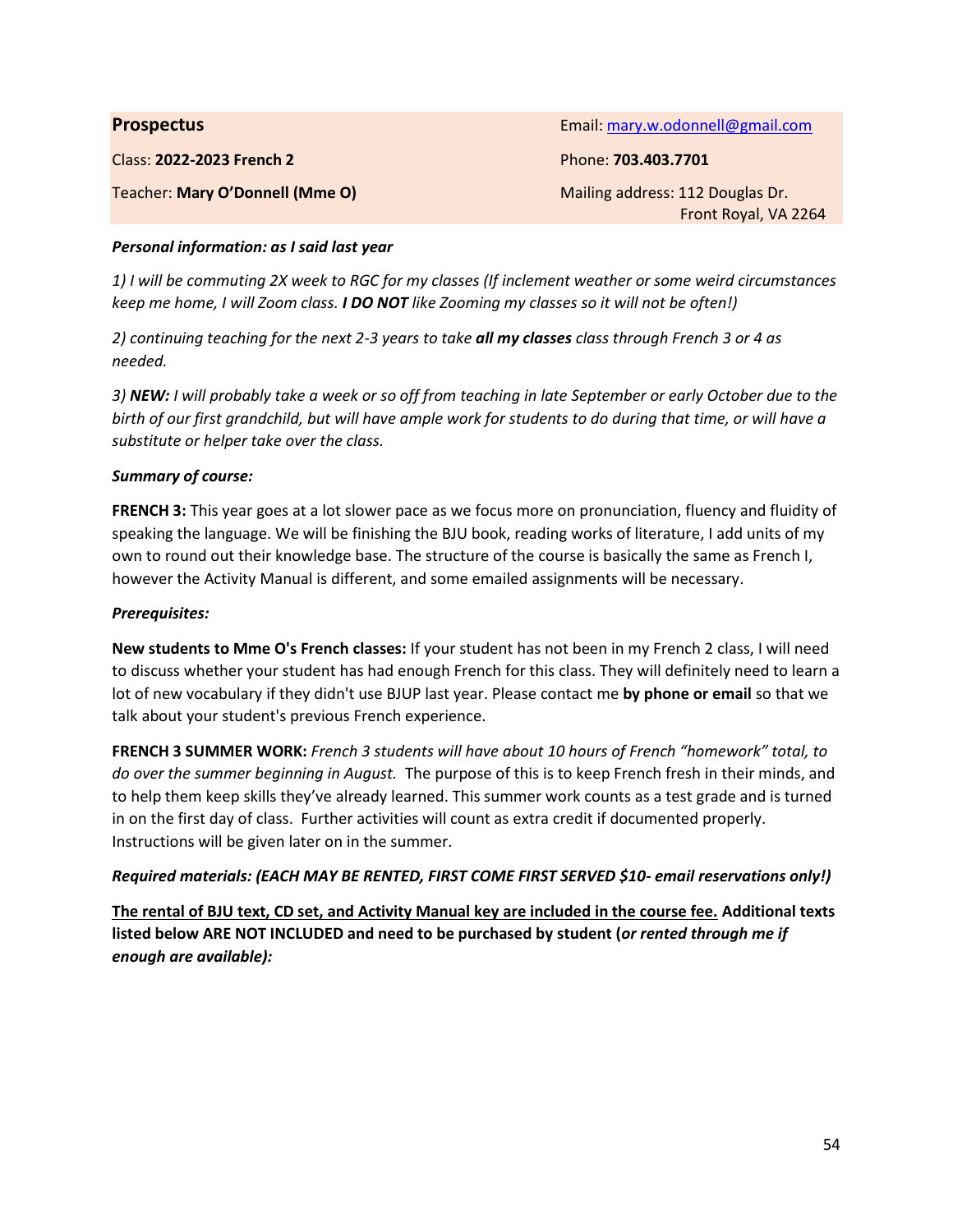# **MUST HAVE FOR THE FIRST CLASS:**



**Candide ou l'Optimisme ISBN-10:** 0658005510/ **ISBN-13:** 978-0658005510 **about \$20 new –many used**  by Voltaire **and published by Glencoe/McGraw Hill (MAKE SURE YOU GET THIS VERSION!!!)** 



*French: Three Years WORKBOOK (THIS blue book / NO workbooks!)*

**ISBN-10:** 0877200416 **ISBN-13:** 978-0877200413 **Published by Amsco School Pubns, Inc, 1994 Cost about \$5 or more depending on when it's bought.** 

# **MUST HAVE FOR THE FIRST AFTER CHRISTMAS BREAK!: (**

**but don't wait to order it! You'll regret it!)**



*Le Mystère des faux billets* **ISBN-10:** 1567653162/ **ISBN-13:** 978-1567653168

by Huguette Zahler; published by Amsco Publishing Company in January 1999 (if Amazon says it's in English, it's not) *cost about \$20 new- many used.*

**Reminder: No final grades will be released to a student who has any of my materials outstanding. All of my materials will be collected on final exam day.** 

### **Additional materials needed:**

- 4+ **Mechanical** pencils at each class (no wooden pencils please!)
- 2"-3" loose-leaf binder **w/ pockets and loose paper.** A sturdy binder is best! I will be giving out a lot of handouts that are helpful throughout the year and they will need dividers too!
- *I strongly suggest a three-hole punch that fits flat in the binder!*
- **Access to Internet** to do required online flashcards on Quizlet.
- Ability to send occasional homework assignments to me via scanning. **Both parents and students must use a free Adobe app for scanning back any kind of homework! (or have a working, high quality scanner)**
- Materials TBD for a project board

Rented materials will be given on first day of class**. No final grades will be released to a student who has any of my materials outstanding at the end of the year (textbook, Activity Manual KEY, CD set, fiction reading books).** All of my materials will be collected on final exam day.

### *Quizlet*

All of the flashcards for French 3 are on Quizlet, accessed only via password and available only to my current and former French students. **NEW STUDENTS to my French classes**: Please ensure that your student is ready to fully participate (all signed up, and able to access material) **before the first class (This means him having a Quizlet account, creating a username that includes his first name, and sending the**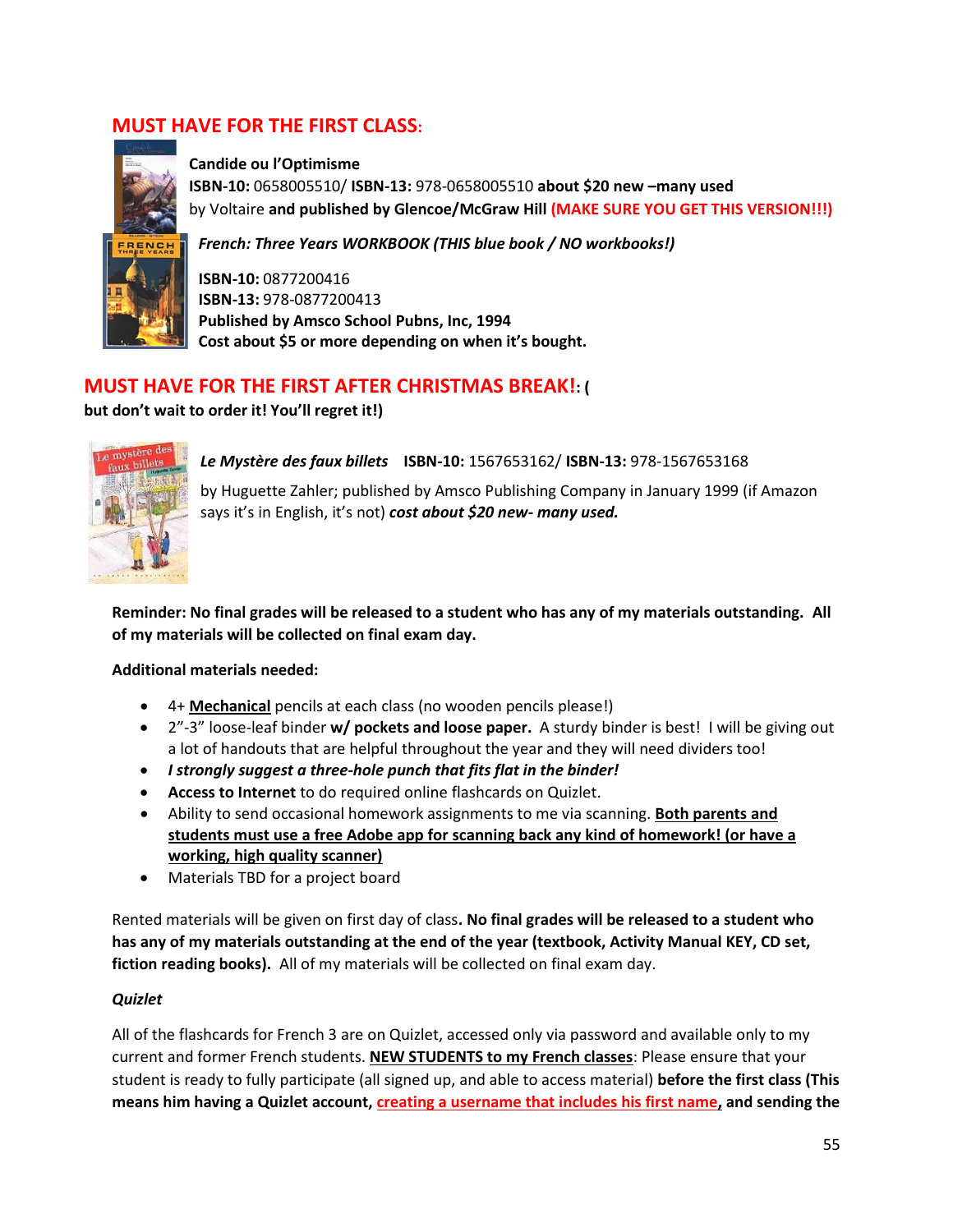**username to me in AUGUST!)** Starting in September, I require that students complete a minimum of three Quizlet activities per chapter, and one activity for any extra sets in a chapter. Any additional sets completed add extra credit points to the grade.

### *Grades /homework guidelines/ Tests*

As always, a parent must notify me **via email a minimum of 2 weeks before** his student's absence so that I can have any materials you might need prepared early enough **and so that I have enough time to record the class that day for your student**. Grades and homework guidelines are the same as for French 2, and "Closed book", tests will be handed out to the student to take home at the end of each chapter about every 2.5 - 3 weeks.

# *Missionary Country Board - Midterm (French 3)*

This year, students will be communicating either in French or English with a missionary in a Francophone country so that they can then present information on the culture, struggles, living situation, and more, to the students in our French 3 class. Then for their project board, they will be showcasing that country and giving information on the missionary with whom they have been corresponding. Students need to find their own missionary using their own resources (sometimes I have a missionary contact a former student has used) in any of the 40 countries where French is actively spoken, **but each student must have a different country represented** (first come- first served) The board will be due in January or February and might also be displayed at the Year End Event. Parents are encouraged to attend to support their student's work!

### *Final Exam-*

**Friday, May 19, 2023, 10:00am - 3pm. Please put this date on your calendar (date is non-negotiable and there is no make-up permitted unless bone fide illness)**

### *National French Exam*

In the spring, all my students in French levels 1-4 will be taking the National French Exam. It is a very non-stressful online test that compares students to all the national French students in their level. The cost is minimum (about \$10) and students who score well receive prizes from the American Association of Teachers of French and the French Embassy. This will occur at RGC this year.

### *Tutoring*

I try to make myself available to tutor whenever possible either before or after class or via Zoom. I consider it to be a privilege to help your child at those times. I also sometimes have exceptional former students who for a reasonable fee might be available to help your child over the summer or during the year if needed.

I truly desire success in French for your student. Please call me throughout the year if there are any issues you feel a need to bring up with me. I feel very blessed and excited to be teaching your student and look forward to establishing a relationship with him and your family.

À bientôt,

Mary O'Donnell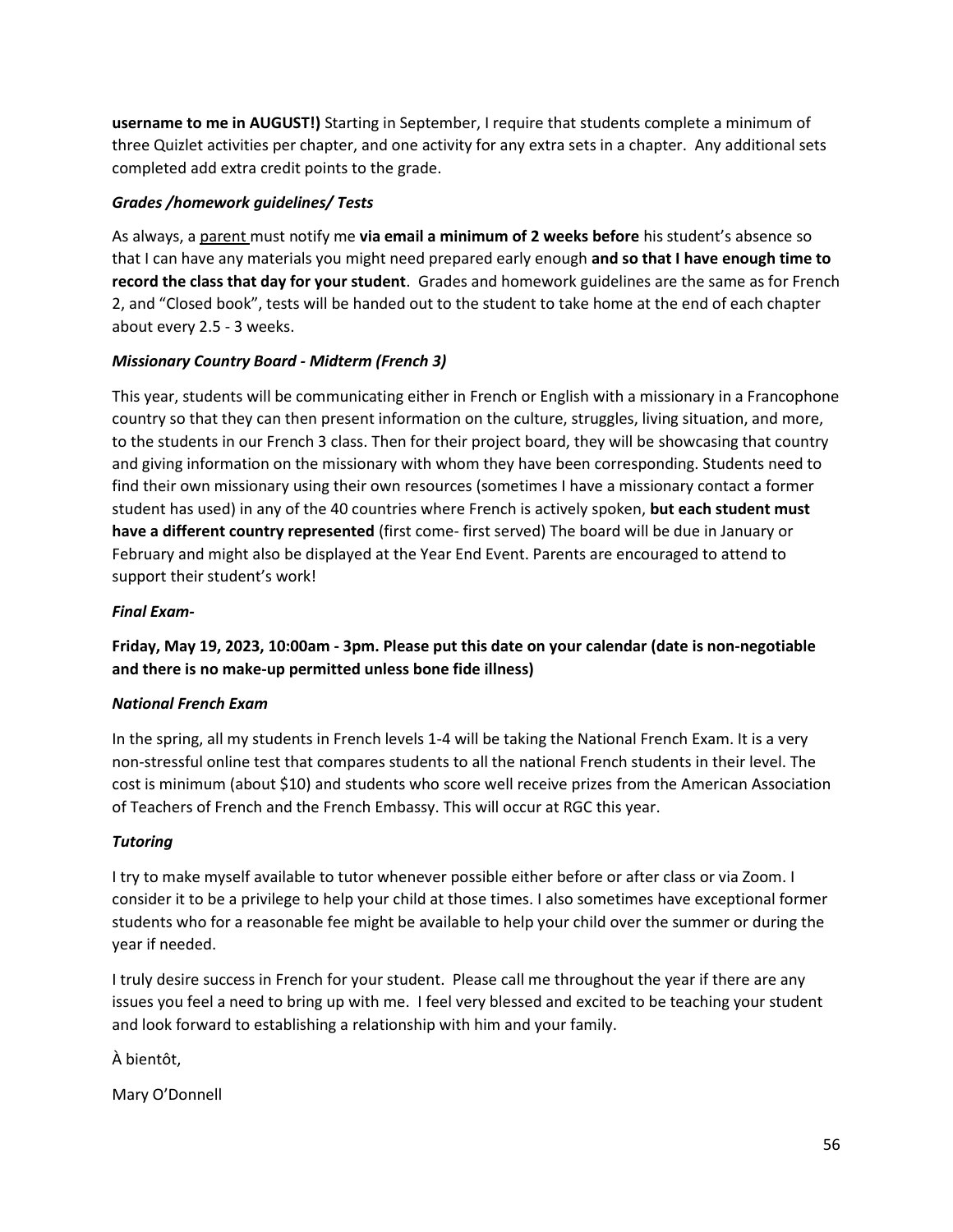### **2022-2023 RGC FRENCH 3 CLASS PARENT/ STUDENT AGREEMENT**

#### **PRINT CLEARLY PLEASE!!!! THEN SCAN AND SEND BACK ELECTRONICALLY**

**STUDENT'S NAME: By what name does he prefer to be called?** 

**BIRTHDATE: GRADE:** 

**HOMESCHOOLING PARENT'S CELL:** 

**HOME PHONE:** 

**BOTH PARENTS' NAMES:** 

**(please circle the name of the primary Home Schooling parent )** 

**YOUR MAILING ADDRESS:**

**HOMESCHOOLING PARENT'S EMAIL (please print clearly):** 

#### **STUDENT'S EMAIL – see below (please print clearly):**

*Most of my communication with parents and students will be through email. I find that including students' email addresses is very helpful because now there are two pairs of eyes looking for an email from the teacher. Please let me know if your email*  is down. I DO communicate with parents and students regularly so it's important to check email **before each class, as I tend** *to email in the wee hours of the morning (like 1-2 am) on the day of class***. Plus,** *I do not initiate email contact with a student without including the parents in the email thread* 

#### **TO BE ANSWERED BY STUDENTS:**

- Are you excited about taking this course equirement?
- Are you committed to practicing your French homework ALOUD a minimum of 4 times a week @ 10+ minutes each, and complete about 4 hours homework per week? \_\_\_\_\_\_\_\_\_\_\_\_ (I don't expect perfection…just your best effort!)
- Are you committed to completing at least the required number of Quizlet activities assigned per chapter?
- Do you understand that **you will need to be prepared for a quiz each time we meet**? \_\_\_\_\_
- Do you understand that all tests must be proctored by your parent, that no materials are to be used for the tests, and that envelopes are to be signed before the test is returned?
- If you're absent, will you make sure to remind your parent to contact me as soon as possible to ask that I send you the homework and class materials so that you can keep up with the rest of the class?
- If you're struggling to understand a concept, will you let me know so that I can try to find help for you? \_\_\_\_\_\_\_\_\_\_\_\_

What is **your goal** in taking this class THIS year?

#### **THANK YOU! CAN'T WAIT TO SEE YOU IN CLASS!**

**STUDENT'S SIGNATURE \_\_\_\_\_\_\_\_\_\_\_\_\_\_\_\_\_\_\_\_\_\_\_\_\_ PARENTS, OVER please** 

**Which number is best for me to reach the HS parent in the evening: home or cell?**